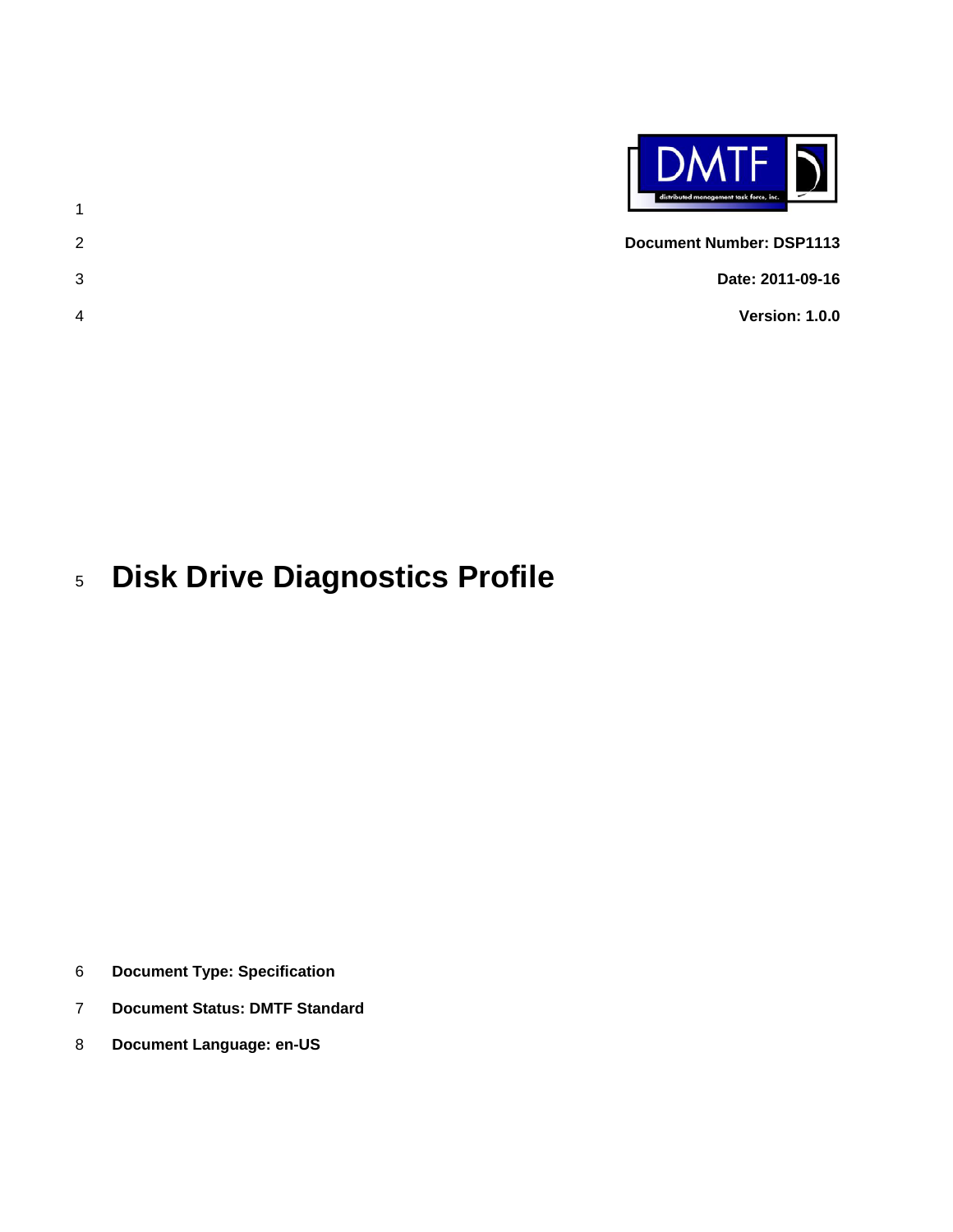### 9 Copyright notice

10 | Copyright © 2011 Distributed Management Task Force, Inc. (DMTF). All rights reserved.

11 12 DMTF is a not-for-profit association of industry members dedicated to promoting enterprise and systems management and interoperability. Members and non-members may reproduce DMTF specifications and

13 documents, provided that correct attribution is given. As DMTF specifications may be revised from time to

14 time, the particular version and release date should always be noted.

15 Implementation of certain elements of this standard or proposed standard may be subject to third party

16 patent rights, including provisional patent rights (herein "patent rights"). DMTF makes no representations

17 to users of the standard as to the existence of such rights, and is not responsible to recognize, disclose,

18 19 or identify any or all such third party patent right, owners or claimants, nor for any incomplete or inaccurate identification or disclosure of such rights, owners or claimants. DMTF shall have no liability to

20 any party, in any manner or circumstance, under any legal theory whatsoever, for failure to recognize,

21 disclose, or identify any such third party patent rights, or for such party's reliance on the standard or

22 incorporation thereof in its product, protocols or testing procedures. DMTF shall have no liability to any

23 party implementing such standard, whether such implementation is foreseeable or not, nor to any patent

24 owner or claimant, and shall have no liability or responsibility for costs or losses incurred if a standard is

25 withdrawn or modified after publication, and shall be indemnified and held harmless by any party

26 implementing the standard from any and all claims of infringement by a patent owner for such

27 implementations.

28 For information about patents held by third-parties which have notified the DMTF that, in their opinion,

- 29 such patent may relate to or impact implementations of DMTF standards, visit
- 30 <http://www.dmtf.org/about/policies/disclosures.php>.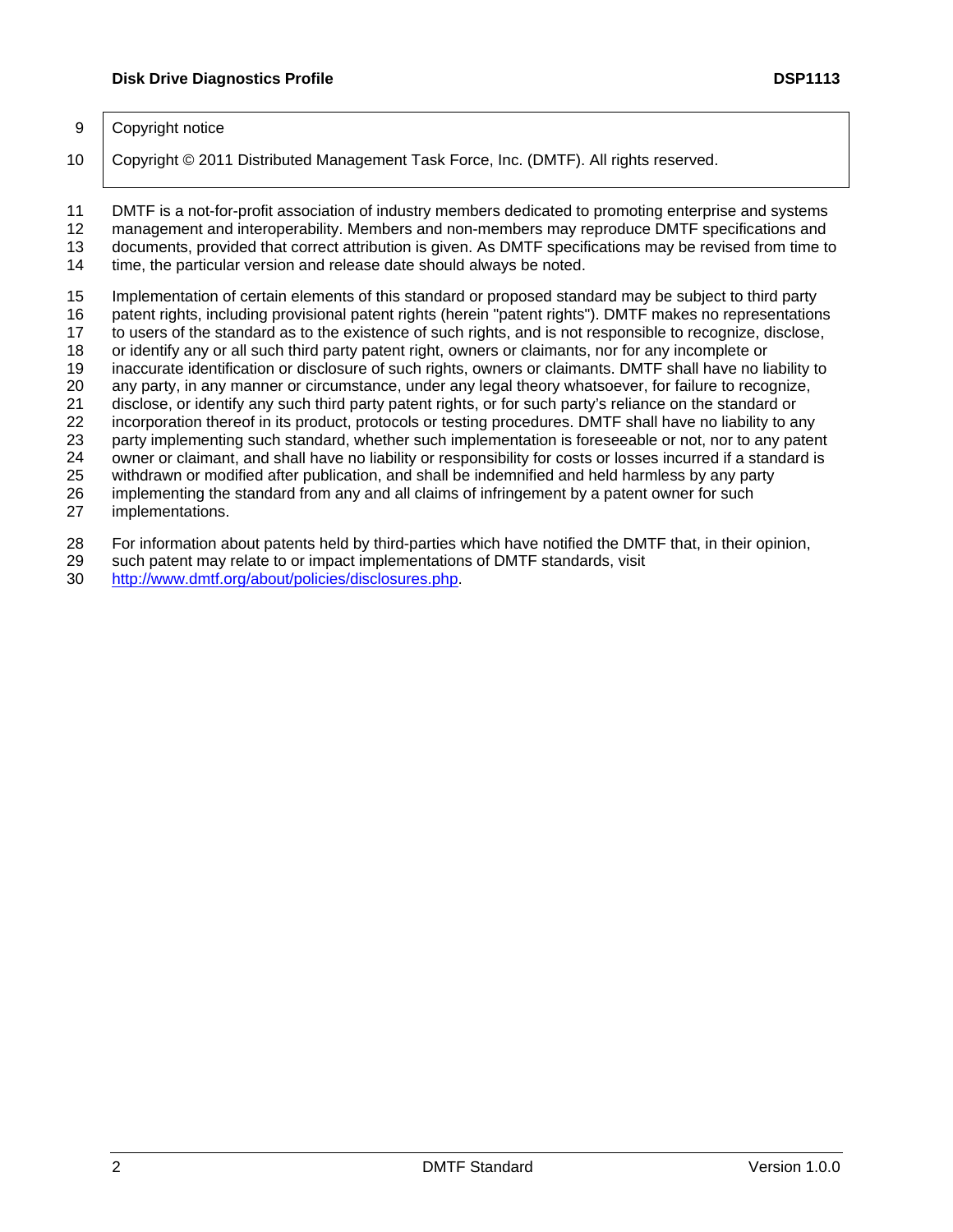$31$ 

## **CONTENTS**

| 32 |                |      |                                                                               |  |  |
|----|----------------|------|-------------------------------------------------------------------------------|--|--|
| 33 |                |      |                                                                               |  |  |
| 34 | 1              |      |                                                                               |  |  |
| 35 | 2              |      |                                                                               |  |  |
| 36 | 3              |      |                                                                               |  |  |
| 37 | 4              |      |                                                                               |  |  |
| 38 | 5              |      |                                                                               |  |  |
| 39 | 6              |      |                                                                               |  |  |
| 40 | $\overline{7}$ |      |                                                                               |  |  |
| 41 |                | 7.1  |                                                                               |  |  |
| 42 |                | 7.2  |                                                                               |  |  |
| 43 |                | 7.3  |                                                                               |  |  |
| 44 |                | 7.4  |                                                                               |  |  |
| 45 | 8              |      |                                                                               |  |  |
| 46 |                | 8.1  |                                                                               |  |  |
| 47 |                | 8.2  |                                                                               |  |  |
| 48 | 9              |      |                                                                               |  |  |
| 49 |                | 9.1  |                                                                               |  |  |
| 50 |                | 9.2  |                                                                               |  |  |
| 51 |                | 9.3  |                                                                               |  |  |
| 52 |                | 9.4  |                                                                               |  |  |
| 53 |                | 9.5  |                                                                               |  |  |
| 54 | 10             |      |                                                                               |  |  |
| 55 |                | 10.1 |                                                                               |  |  |
| 56 |                | 10.2 | CIM_DiskDriveDiagnosticSettingData (specializes CIM_DiagnosticSettingData) 25 |  |  |
| 57 |                | 10.3 | CIM_DiskDriveDiagnosticServiceCapabilities (specializes                       |  |  |
| 58 |                |      |                                                                               |  |  |
| 59 |                | 10.4 |                                                                               |  |  |
| 60 |                | 10.5 |                                                                               |  |  |
| 61 |                | 10.6 |                                                                               |  |  |
| 62 |                | 10.7 |                                                                               |  |  |
| 63 |                | 10.8 |                                                                               |  |  |
| 64 |                | 10.9 |                                                                               |  |  |
| 65 |                |      |                                                                               |  |  |
| 66 |                |      |                                                                               |  |  |
| 67 |                |      |                                                                               |  |  |
| 68 |                |      |                                                                               |  |  |
| 69 |                |      |                                                                               |  |  |
| 70 |                |      |                                                                               |  |  |
| 71 |                |      |                                                                               |  |  |
| 72 |                |      |                                                                               |  |  |
| 73 |                |      |                                                                               |  |  |
| 74 |                |      |                                                                               |  |  |
| 75 |                |      |                                                                               |  |  |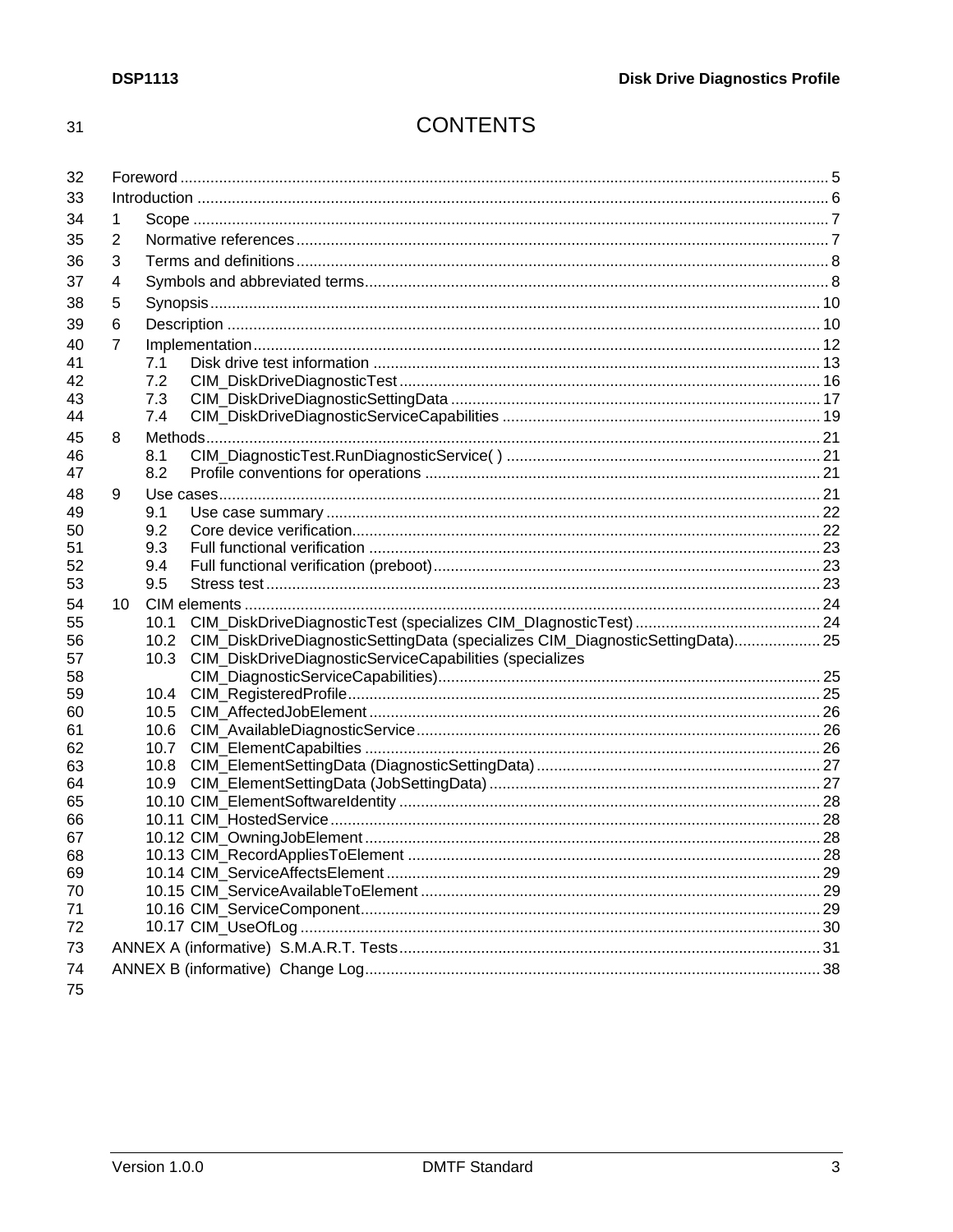| 76       | <b>Figures</b> |  |
|----------|----------------|--|
| 77<br>78 |                |  |
| 79       | <b>Tables</b>  |  |
| 80       |                |  |
| 81       |                |  |
| 82       |                |  |
| 83       |                |  |
| 84       |                |  |
| 85       |                |  |
| 86       |                |  |
| 87       |                |  |
| 88       |                |  |
| 89       |                |  |
| 90       |                |  |
| 91       |                |  |
| 92       |                |  |
| 93       |                |  |
| 94       |                |  |
| 95       |                |  |
| 96       |                |  |
| 97       |                |  |
| 98       |                |  |
| 99       |                |  |
| 100      |                |  |
| 101      |                |  |
| 102      |                |  |
| 103      |                |  |
| 104      |                |  |
| 105      |                |  |
| 106      |                |  |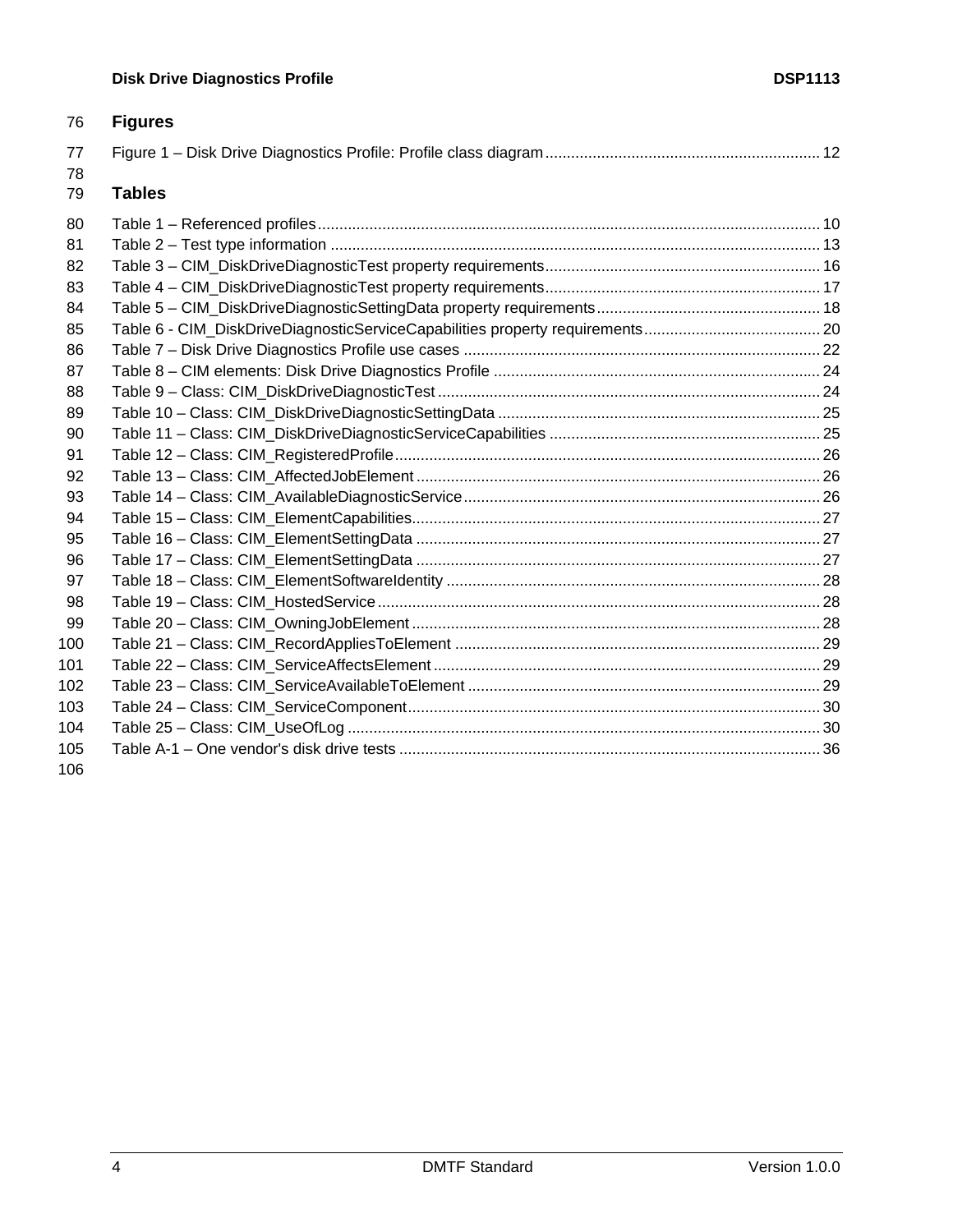## <span id="page-4-0"></span>107 and 107 and 107 and 107 and 107 and 107 and 107 and 108 and 108 and 108 and 108 and 108 and 108 and 108 and 108 and 108 and 108 and 108 and 108 and 108 and 108 and 108 and 108 and 108 and 108 and 108 and 108 and 108 an

- 108 109 The *Disk Drive Diagnostics Profile* (DSP1113) was prepared by the Diagnostics Working Group of the DMTF.
- DMTF is a not-for-profit association of industry members dedicated to promoting enterprise and systems
- 110<br>111 management and interoperability. For information about the DMTF, see [http://www.dmtf.org](http://www.dmtf.org/).

#### 112 **Acknowledgments**

- 113 The DMTF acknowledges the following individuals for their contributions to this document:
- 114 Contributors:
- 115 • Carl Chan – WBEM Solutions, Inc.
- 116 • Rodney Brown – IBM

#### 117 Participants:

- 118 • Kevin Kuelbs – HP
- 119 • Ken Kotyuk – HP
- 120 • Jeff Rose – Dell
- 121 • Eric Tend – HP
- 122 • Dave Barrett – Emulex Corporation
- 123 • Brett Griffiths – Western Digital, Inc.
- 124 • Mike Walker – Storage Networking Industry Association
- 125 • Peter Lamanna – EMC Corporation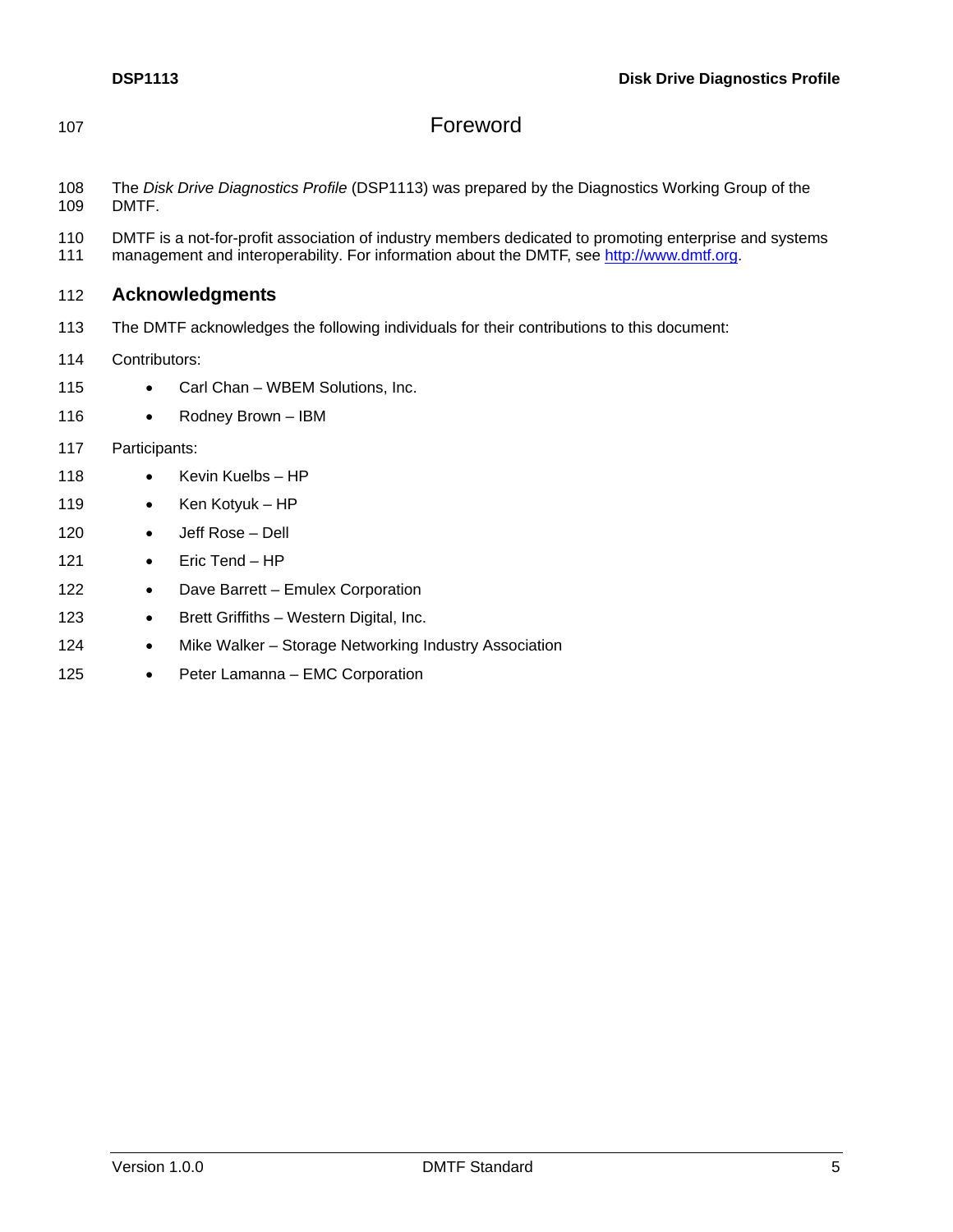## <span id="page-5-0"></span>126 Introduction

127 128 129 A *profile* is a collection of Common Information Model (CIM) elements and behavior rules that represent a specific area of management. The purpose of the profile is to ensure interoperability of web-based enterprise management (WBEM) services for a specific subset of the CIM schema — in this case Disk

130 Drive diagnostics.

131 132 133 134 135 136 Diagnostics is a critical component of systems management. Diagnostic services are used in problem containment to maintain availability, achieve fault isolation for system recovery, establish system integrity during boot, increase system reliability, and perform routine proactive system verification. The goal of the Common Diagnostic Model (CDM) is to define industry-standard building blocks, based on and consistent with the DMTF CIM, which enables seamless integration of vendor-supplied diagnostic services into system and SAN management frameworks.

- 137 138 139 140 141 The goal of the *Disk Drive Diagnostics Profile* is to define industry-standard building blocks that enable seamless problem determination support for Disk Drives and to troubleshoot network problems involving Disk Drives. The *Disk Drive Diagnostics Profile* extends the standard diagnostic profile by identifying a base set of Disk Drive functions that should be diagnosed by provider implementations. Suppliers can differentiate their diagnostic offering by providing this base set of diagnostics and developing diagnostics
- 142 to analyze proprietary features of the Disk Drive.

#### 143 **Document conventions**

#### 144 **Typographical conventions**

- 145 The following typographical conventions are used in this document:
- 146 • Document titles are marked in *italics*.
- 147 • Important terms that are used for the first time are marked in *italics*.

#### 148 **ABNF usage conventions**

- Format definitions in this document are specified using ABNF (see [RFC5234\)](#page-0-0), with the following deviations: 149 150
- 151 Literal strings are to be interpreted as case-sensitive Unicode characters, as opposed to the 152 definition in [RFC5234](#page-0-0) that interprets literal strings as case-insensitive US-ASCII characters.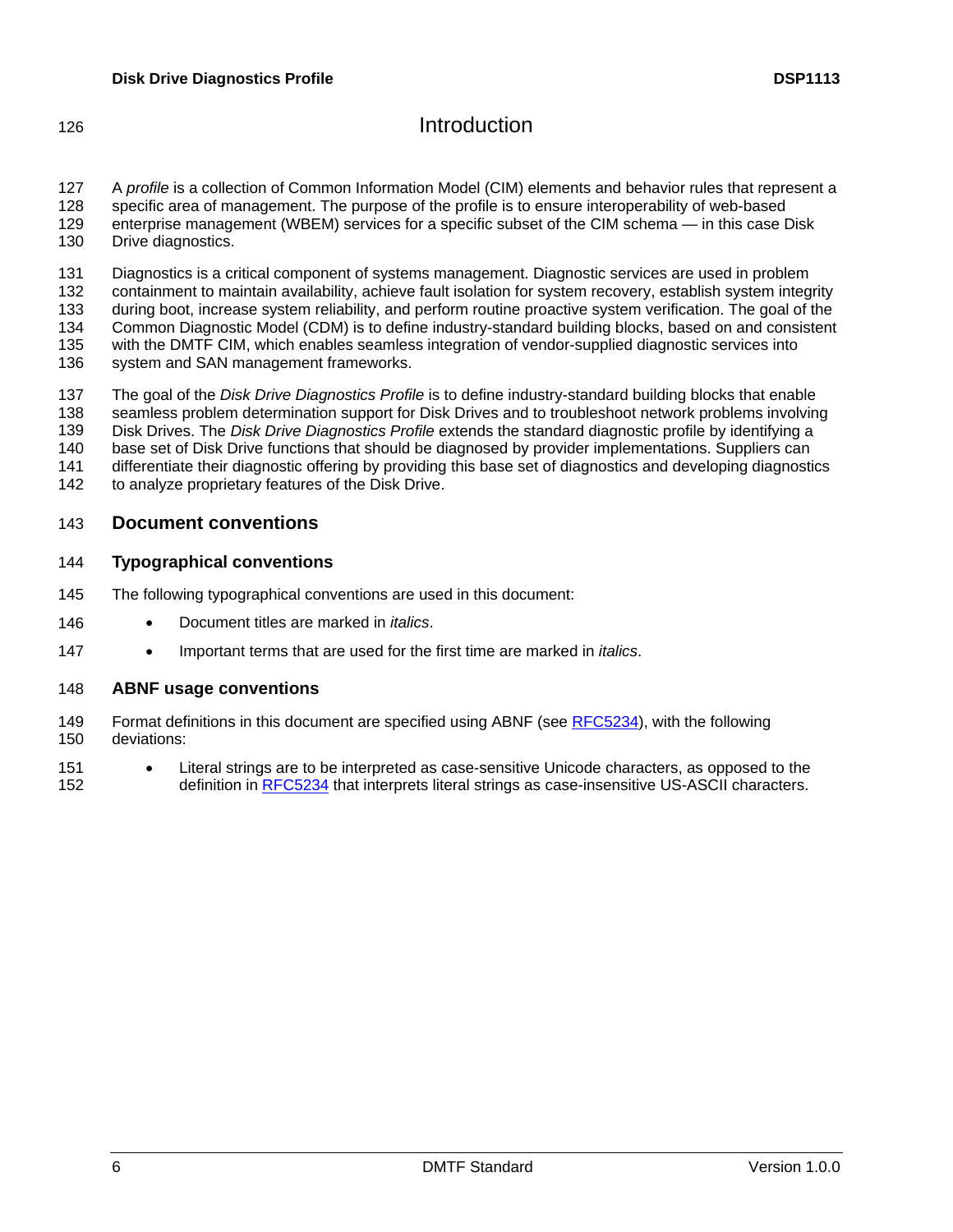<span id="page-6-0"></span><sup>153</sup>**Disk Drive Diagnostics Profile** 

### 154 **1 Scope**

- The *Disk Drive Diagnostics Profile* specializes the *[Diagnostics Profile](#page-6-0)* by defining the set of classes, 155
- properties, methods and default values needed to perform effective problem determination for Disk Drives within a management domain. 156 157
- 158 159 The target audience for this specification includes implementers who are writing CIM-based Disk Drive diagnostics or consumers of CIM-based diagnostics for the Disk Drive.

#### 160 **2 Normative references**

- 161 The following referenced documents are indispensable for the application of this document. For dated or
- 162 versioned references, only the edition cited (including any corrigenda or DMTF update versions) applies.
- 163 For references without a date or version, the latest published edition of the referenced document
- 164 (including any corrigenda or DMTF update versions) applies.
- 165
- 166 DMTF DSP0004, *CIM Infrastructure Specification 2.6*,
- 167 [http://dmtf.org/sites/default/files/standards/documents/DSP0004\\_2.6.pdf](http://dmtf.org/sites/default/files/standards/documents/DSP0004_2.6.pdf)
- 168 DMTF DSP0200, *CIM Operations over HTTP 1.3*,
- 169 [http://dmtf.org/sites/default/files/standards/documents/DSP0200\\_1.3.pdf](http://dmtf.org/sites/default/files/standards/documents/DSP0200_1.3.pdf)
- 170 DMTF DSP1001, *Management Profile Specification Usage Guide 1.0*, 171 [http://dmtf.org/sites/default/files/standards/documents/DSP1001\\_1.0.pdf](http://dmtf.org/sites/default/files/standards/documents/DSP1001_1.0.pdf)
- 172 DMTF DSP1002, *Diagnostics Profile Specification 2.0*,
- 173 [http://dmtf.org/sites/default/files/standards/documents/DSP1002\\_2.0.pdf](http://dmtf.org/sites/default/files/standards/documents/DSP1002_2.0.pdf)
- 174 DMTF DSP1033, *Profile Registration Profile 1.0*, 175 [http://dmtf.org/sites/default/files/standards/documents/DSP1033\\_1.0.pdf](http://dmtf.org/sites/default/files/standards/documents/DSP1033_1.0.pdf)
- 176 DMTF DSP1114, *RAID Controller Diagnostics 1.0.0a*, 177 [http://dmtf.org/sites/default/files/standards/documents/DSP1114\\_1.0.0a.pdf](http://dmtf.org/sites/default/files/standards/documents/DSP1114_1.0.0a.pdf)
- 178 INCITS, Technical Committee T10, *Small Computer System Interface (SCSI)*, 179 <http://www.t10.org/>
- 180 INCITS, Technical Committee T13, *AT Attachment (ATA) Storage Interface*, 181 <http://www.t13.org/>
- 182 IETF RFC5234, *ABNF: Augmented BNF for Syntax Specifications, January 2008*, 183 <http://tools.ietf.org/html/rfc5234>
- 184 ISO/IEC Directives, Part 2, *Rules for the structure and drafting of International Standards,* 185 <http://isotc.iso.org/livelink/livelink.exe?func=ll&objId=4230456&objAction=browse&sort=subtype>
- 186 Serial ATA, *Serial ATA (SATA) Storage Interface,*<http://www.serialata.org/>

187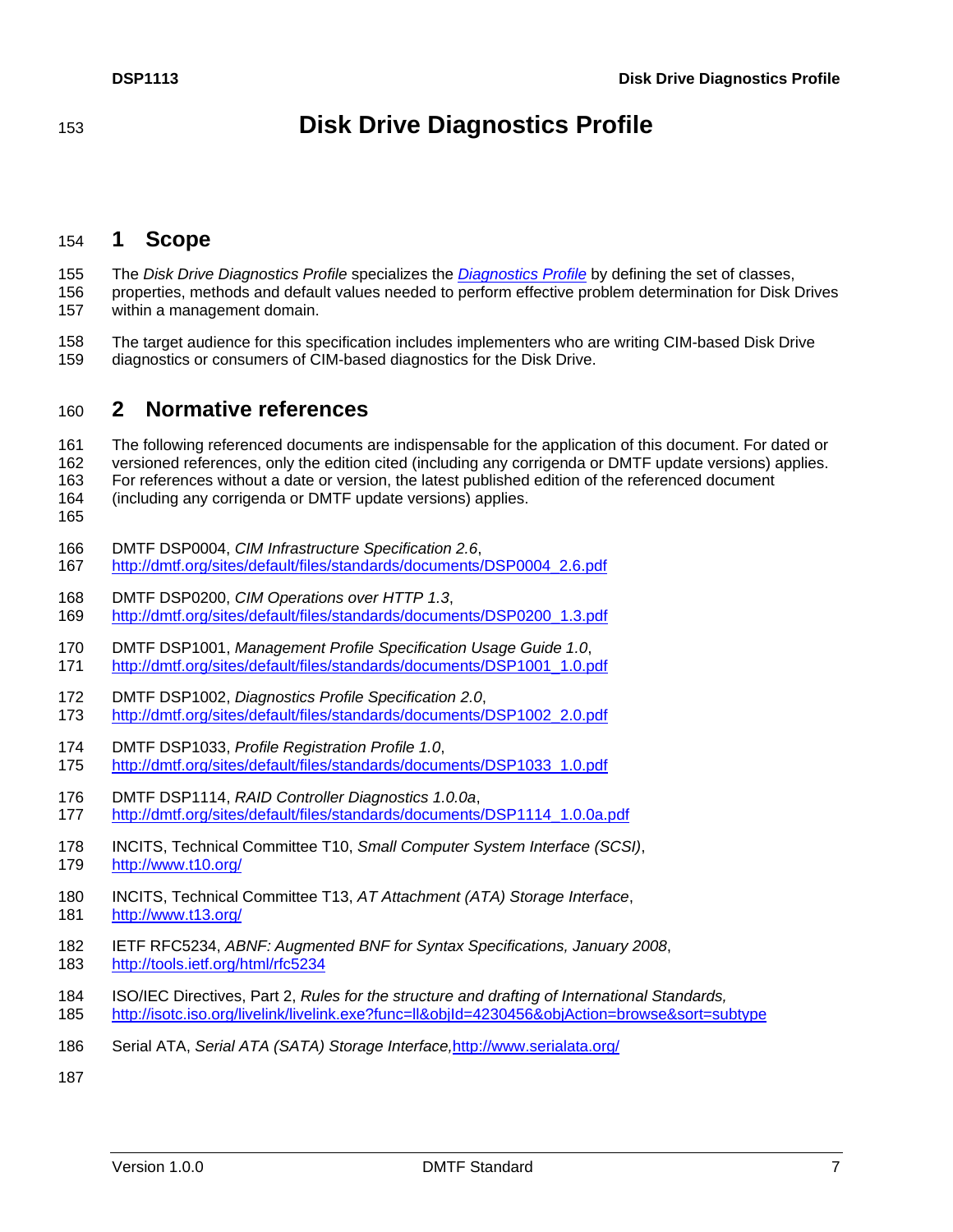- <span id="page-7-0"></span>188 SNIA, *Storage Management Initiative Specification (SMI-S) 1.4,*
- 189 [http://www.snia.org/tech\\_activities/standards/curr\\_standards/smi/](http://www.snia.org/tech_activities/standards/curr_standards/smi/)

#### 190 **3 Terms and definitions**

191 192 In this document, some terms have a specific meaning beyond the normal English meaning. Those terms are defined in this clause.

193 194 The terms "shall" ("required"), "shall not," "should" ("recommended"), "should not" ("not recommended"), "may," "need not" ("not required"), "can" and "cannot" in this document are to be interpreted as described in [ISO/IEC Directives, Part 2](#page-0-0), Annex H. The terms in parenthesis are alternatives for the preceding term, for use in exceptional cases when the preceding term cannot be used for linguistic reasons. Note that in 195 196 [ISO/IEC Directives, Part 2,](#page-0-0) Annex H specifies additional alternatives. Occurrences of such additional alternatives shall be interpreted in their normal English meaning. 197 198

- 199 200 The terms "clause," "subclause," "paragraph," and "annex" in this document are to be interpreted as described in ISO/IEC Directives, Part 2, Clause 5.
- 201 202 203 The terms "normative" and "informative" in this document are to be interpreted as described in ISO/IEC Directives, Part 2, Clause 3. In this document, clauses, subclauses, or annexes labeled "(informative)" do not contain normative content. Notes and examples are always informative elements.
- 204 The terms defined in [DSP0004, DSP0200](#page-6-0), and [DSP1001](#page-6-0) apply to this document.

### 205 **4 Symbols and abbreviated terms**

- 206 The following symbols and abbreviations are used in this document.
- 207 **4.1**
- 208 **ATA**
- 209 AT Attachment Storage Interface
- 210 **4.2**
- 211 **CDM**
- 212 Common Diagnostic Model
- 213 **4.3**
- 214 **CIM**
- 215 Common Information Model
- 216 **4.4**
- 217 **CIMOM**
- 218 CIM Object Manager
- 219 **4.5**
- 220 **CRU**
- 221 Customer Replaceable Unit
- 222 **4.6**
- 223 **FRU**
- 224 Field Replaceable Unit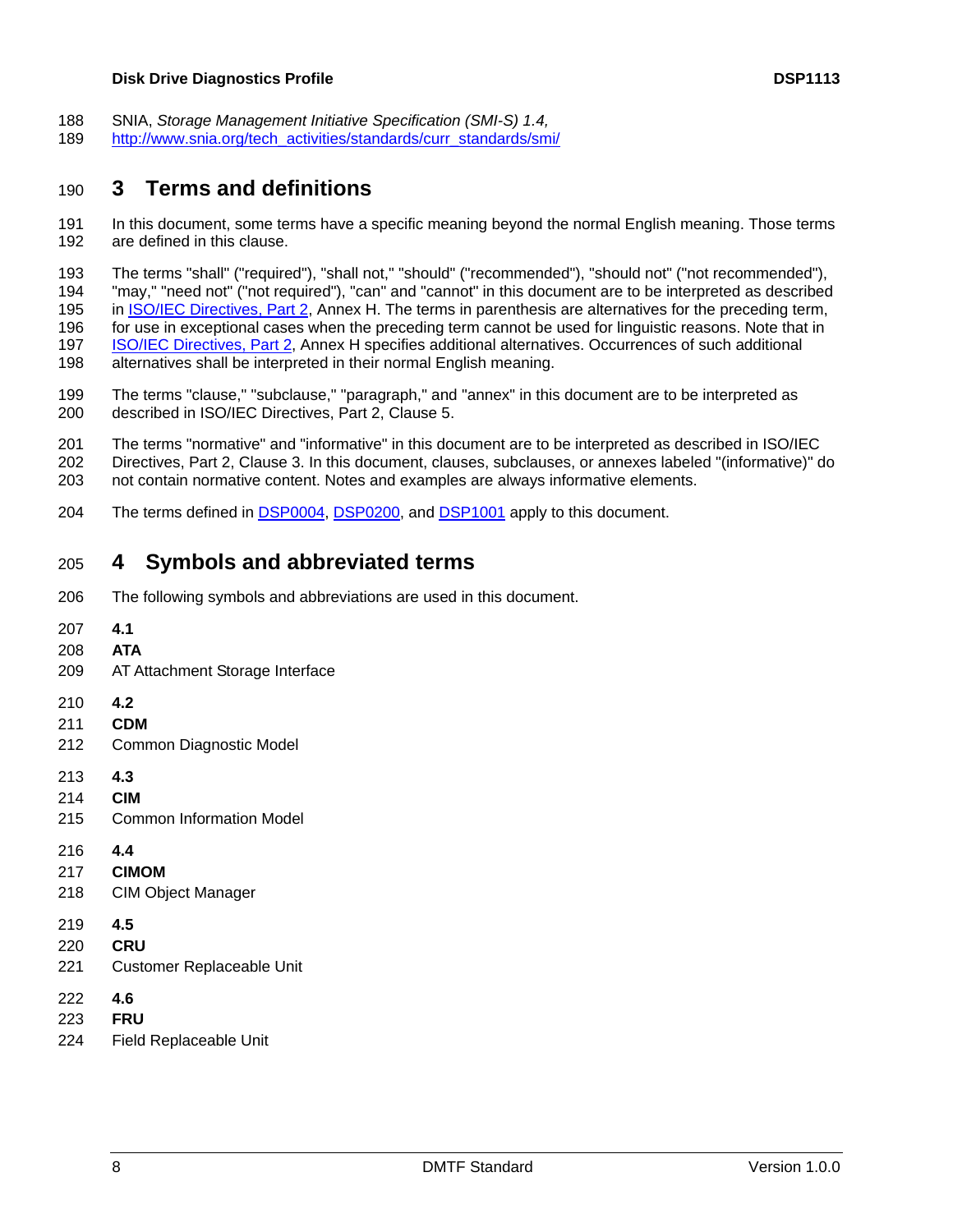| 225                  | -4.7                                                          |
|----------------------|---------------------------------------------------------------|
| 226                  | <b>HDD</b>                                                    |
| 227                  | <b>Hard Disk Drive</b>                                        |
| 228                  | 4.8                                                           |
| 229                  | LBA                                                           |
| 230                  | Logical Block Addressing                                      |
| 231                  | 4.9                                                           |
| 232                  | MЕ                                                            |
| 233                  | <b>Managed Element</b>                                        |
| 234                  | 4.10                                                          |
| 235                  | <b>MOF</b>                                                    |
| 236                  | Managed Object Format                                         |
| 237                  | 4.11                                                          |
| 238                  | <b>OS</b>                                                     |
| 239                  | <b>Operating System</b>                                       |
| 240<br>241           | 4.12<br><b>PD</b><br>242 Problem Determination                |
|                      | 243 4.13<br>244 <b>PFA</b><br>245 Predictive Failure Analysis |
| 246<br>248           | 4.14<br>247 <b>POST</b><br>Power-On Self-Test                 |
| 249<br>250 QA<br>251 | 4.15<br><b>Quality Assurance</b>                              |
| 252                  | 4.16                                                          |
| 253                  | RAID                                                          |
| 254                  | Redundant Array of Independent Disks                          |
| 255                  | 4.17                                                          |
| 256                  | SAN                                                           |
| 257                  | Storage Area Network                                          |
| 258                  | 4.18                                                          |
| 259                  | <b>SATA</b>                                                   |
| 260                  | Serial Advanced Technology Attachment                         |
| 261                  | 4.19                                                          |
| 262                  | <b>SCSI</b>                                                   |
| 263                  | Small Computer System Interface                               |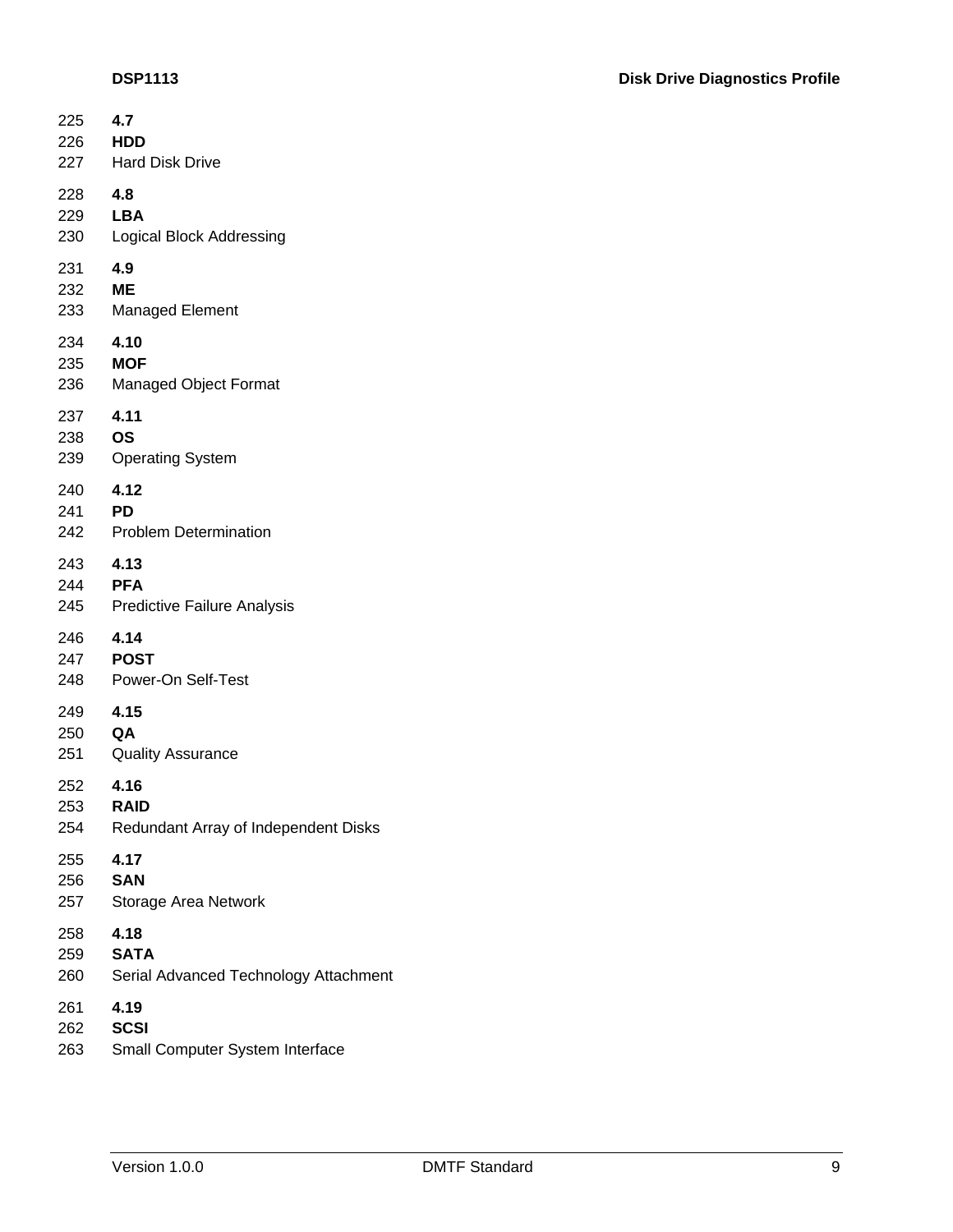<span id="page-9-0"></span>

| 264<br>265<br>266 | 4.20<br><b>S.M.A.R.T.</b><br>Self-Monitoring, Analysis, and Reporting Technology |
|-------------------|----------------------------------------------------------------------------------|
| 267<br>268<br>269 | 4.21<br><b>SSD</b><br><b>Solid State Drive</b>                                   |
| 270<br>271<br>272 | 4.22<br><b>WBEM</b><br>Web-Based Enterprise Management                           |
| 273               | 5 Synopsis                                                                       |
| 274               | <b>Profile Name: Disk Drive Diagnostics</b>                                      |
| 275               | <b>Version: 1.0.0</b>                                                            |
| 276               | <b>Organization: DMTF</b>                                                        |
| 277               | <b>CIM schema version: 2.29</b>                                                  |
| 278               | Central Class: CIM_DiskDriveDiagnosticTest                                       |
| 279               | Scoping Class: CIM_ComputerSystem                                                |

- <span id="page-9-2"></span>280 **Specializes:** Diagnostic Profile 2.0.0
- 281 282 The *Disk Drive Diagnostics Profile* extends the management capability of referencing profiles by adding common methods for determining that the Disk Drive is operating normally in a managed system.

283 284 285 286 CIM\_DiagnosticTest shall be the Central Class of this profile. The instance of CIM\_DiagnosticTest shall be the Central Instance of this profile. CIM\_ComputerSystem shall be the Scoping Class of this profile. The instance of CIM\_ComputerSystem with which the Central Instance is associated through an instance

- 287 288 of CIM\_HostedService shall be the Scoping Instance of this profile.
- 289 290 The CIM\_ManagedElement is CIM\_DiskDrive or a subclass of it.
- 291 292 NOTE: When the physical drive is part of a RAID configuration, please refer to the RAID Controller Diagnostics Profile.
- 293 [Table 1](#page-9-1) identifies profiles on which this profile has a dependency.

<span id="page-9-1"></span>294

### **Table 1 – Referenced profiles**

| <b>Profile name</b>         | Organization | <b>Version</b> | <b>Description</b> |
|-----------------------------|--------------|----------------|--------------------|
| Diagnostics                 | <b>DMTF</b>  | 2.0            | <b>Specializes</b> |
| <b>Profile Registration</b> | <b>DMTF</b>  | 1.0            | Mandatory          |
| Disk Drive Lite             | <b>SNIA</b>  | 1.3.0          | Optional           |

## 295 **6 Description**

296 297 Diagnostic programs can be developed to verify that the Disk Drive is behaving properly, to identify its faulty components or to diagnose any components. Such tests are run in two distinct environments: 1) at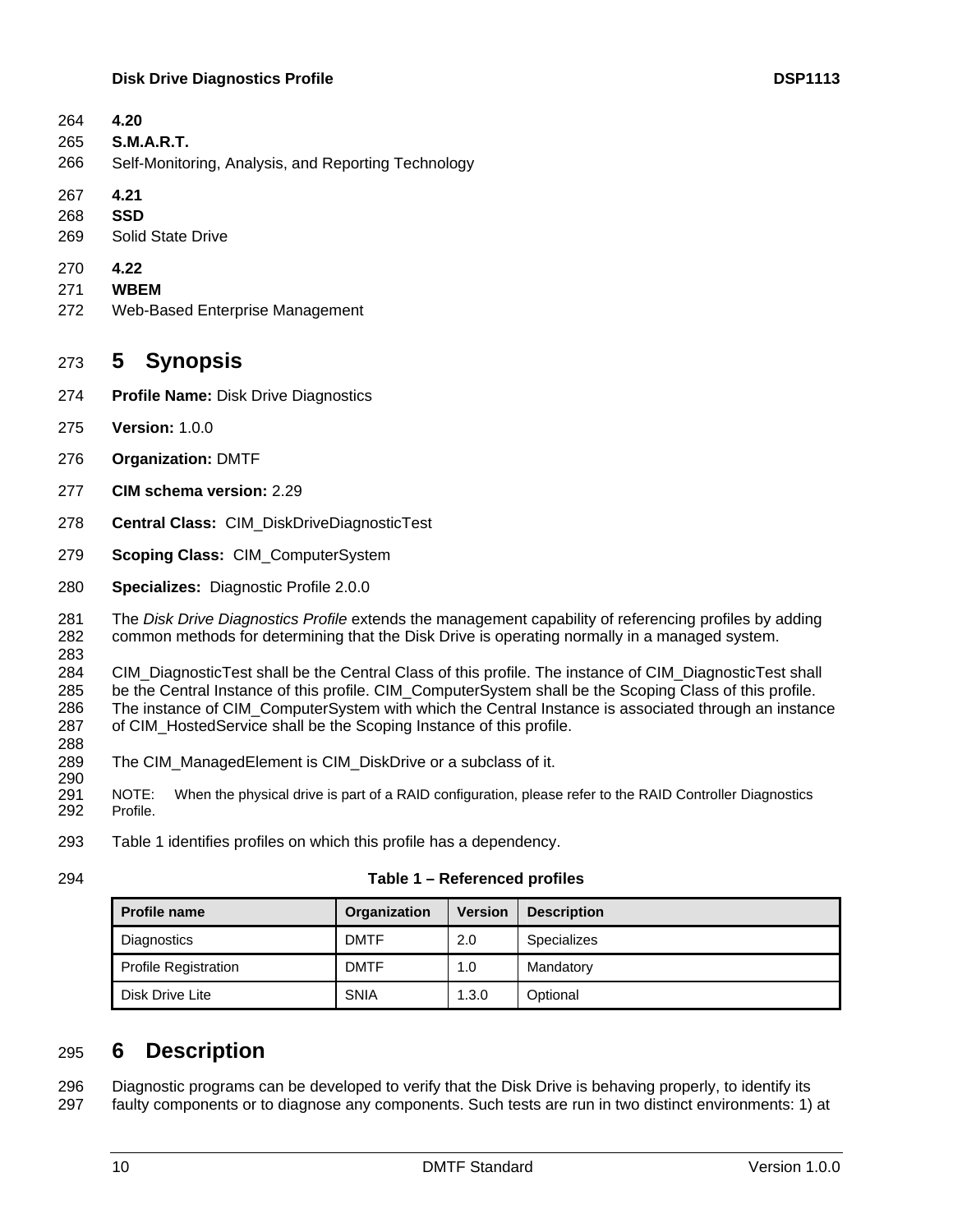- a vendor facility during development or manufacturing as part of their QA process, or 2) at an end-user 298
- location. In end-user environments, certain diagnostic tests will not be practical to run because they might modify or destroy data or they might take too long to run. 299 300
- 301 This specification attempts to cover a range of disk drive technologies and interfaces (for example, ATA,
- 302 SATA, SCSI, SSD, etc.), although some defined tests may only apply to certain technologies. For
- 303 example, the disk vendor industry has defined a set of tests for ATA interface drives called Self-
- 304 Monitoring, Analysis, and Reporting Technology (S.M.A.R.T.).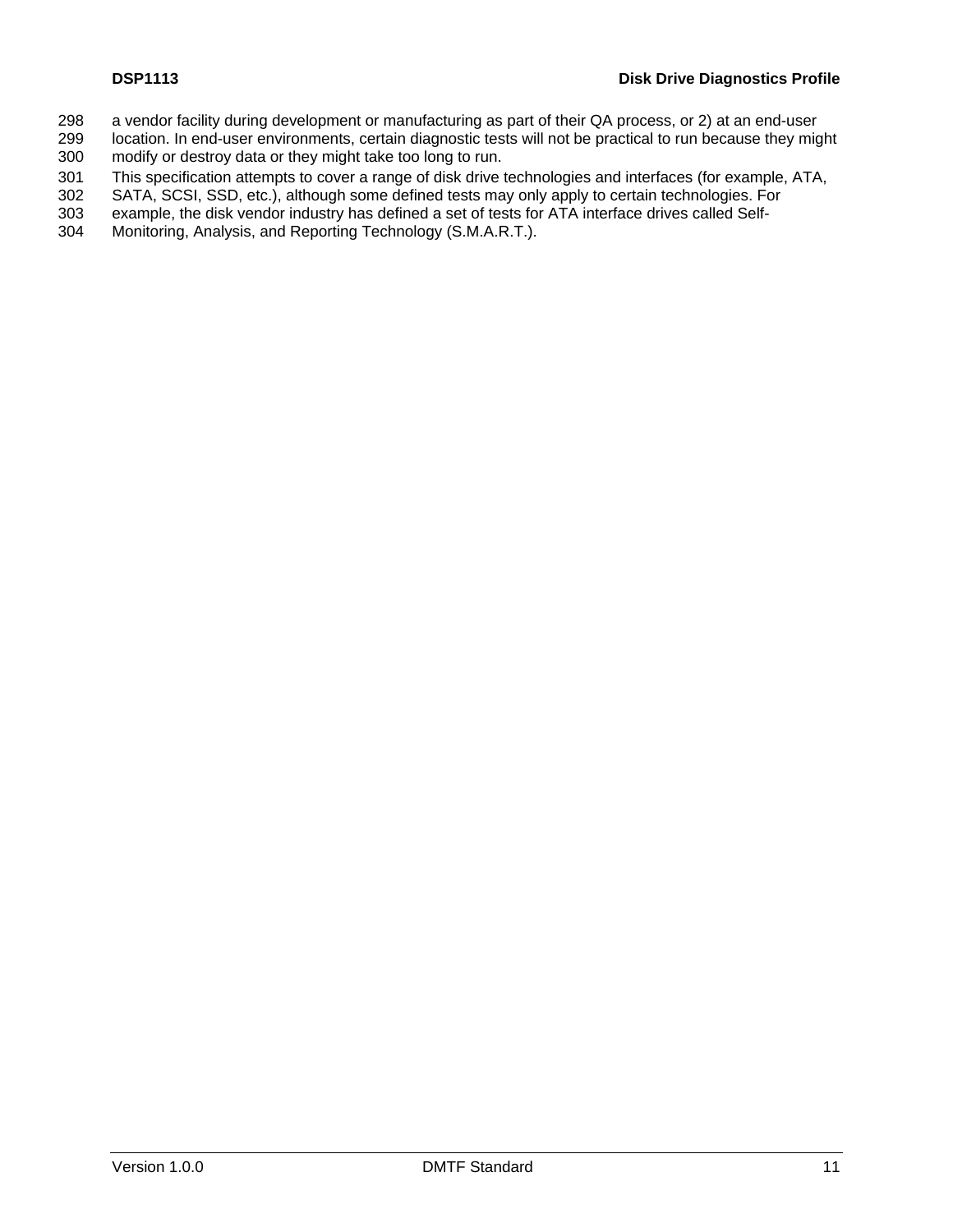<span id="page-11-0"></span>

305 306

**Figure 1 – Disk Drive Diagnostics Profile: Profile class diagram** 

### <span id="page-11-1"></span>307 **7 Implementation**

308 309 This clause details the requirements related to the arrangement of instances and their properties for implementations of this profile.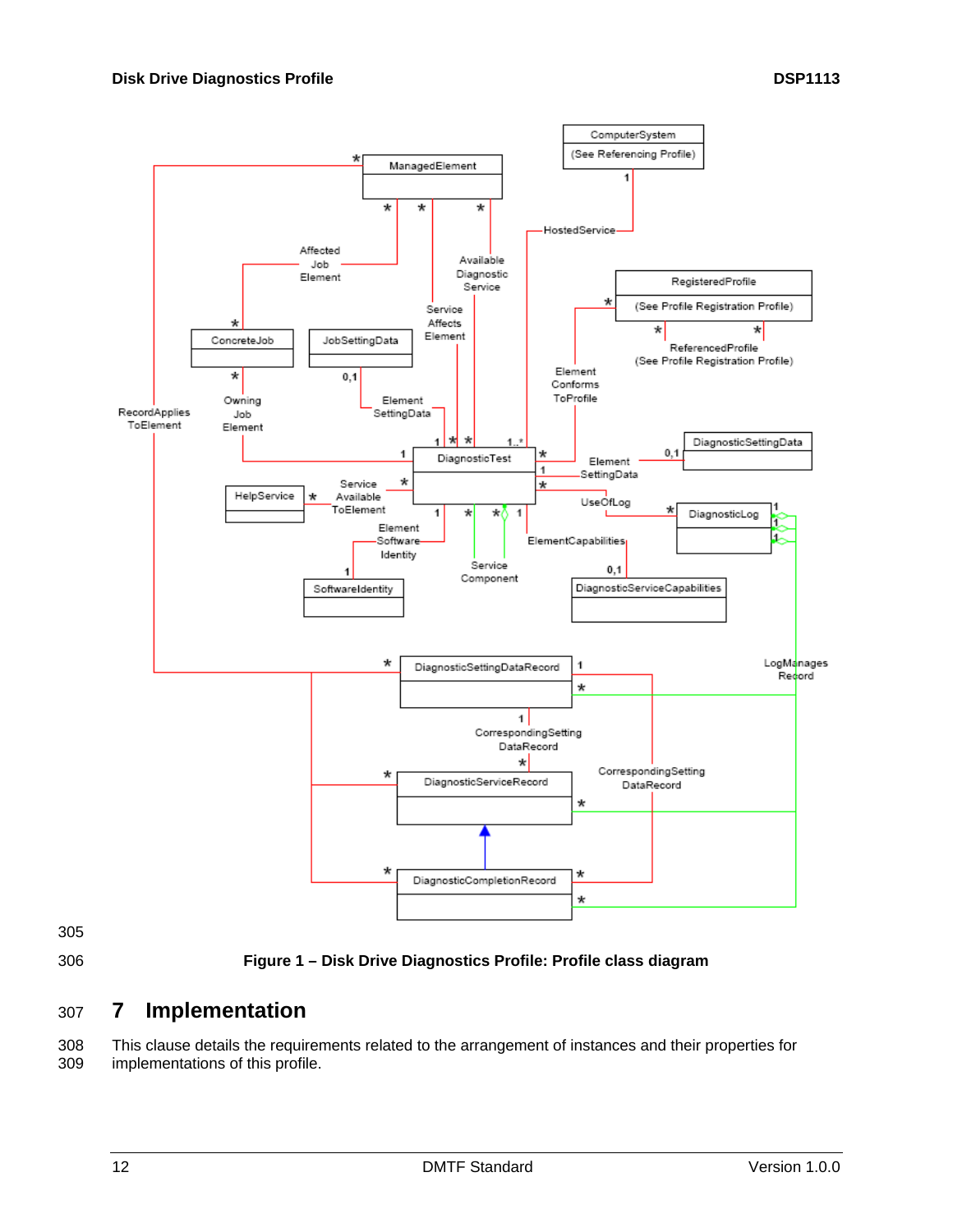### <span id="page-12-0"></span>310 **7.1 Disk drive test information**

- 311 [Table 2](#page-12-1) provides general information for each test type.
- <span id="page-12-1"></span>312

### **Table 2 – Test type information**

| <b>Test Name</b>              | <b>Test Information</b>  |                                                                                                                                                                                                                             |  |  |
|-------------------------------|--------------------------|-----------------------------------------------------------------------------------------------------------------------------------------------------------------------------------------------------------------------------|--|--|
| <b>Short Self-Test</b>        | <b>Coverage Area</b>     | The diagnostic performs a small set of vendor-specific tests to verify that<br>the disk is operating properly.                                                                                                              |  |  |
|                               | <b>Coverage Range</b>    | The entire disk drive is covered.                                                                                                                                                                                           |  |  |
|                               | <b>User Control</b>      | None                                                                                                                                                                                                                        |  |  |
|                               | <b>Execution Time</b>    | The diagnostic runs on order of seconds.                                                                                                                                                                                    |  |  |
|                               | <b>Built into Device</b> | Yes                                                                                                                                                                                                                         |  |  |
|                               | <b>Details</b>           | For SCSI, a Self-Test is initiated using a Send Diagnostic command<br>(operation code = 1D) while the results of the Self-Test are retrieved using<br>a Receive Diagnostics Results command (operation code = 1C)           |  |  |
|                               |                          | A drive may support vendor-specific internal self-tests. The test results are<br>written to a self-test log.                                                                                                                |  |  |
| <b>Extended Self-</b><br>Test | <b>Coverage Area</b>     | The diagnostic performs an extended set of vendor-specific tests to verify<br>that the disk is operating properly.                                                                                                          |  |  |
|                               | <b>Coverage Range</b>    | The entire disk drive is covered.                                                                                                                                                                                           |  |  |
|                               | <b>User Control</b>      | The user may also specify that the extended self-test run for a specified<br>period of time using CIM_DiskDriveDiagnosticSettingData.LoopControl = 4<br>(Timer) and CIM_DiskDriveDiagnosticSettingData.LoopControlParameter |  |  |
|                               | <b>Execution Time</b>    | The diagnostic runs on order of minutes to hours depending upon the<br>capacity and disk speed.                                                                                                                             |  |  |
|                               | <b>Built into Device</b> | Yes                                                                                                                                                                                                                         |  |  |
|                               | <b>Details</b>           | If a time duration is specified, the diagnostic simply stops at whatever test<br>in the set of self-tests it happens to be running at the time.                                                                             |  |  |
| Selected Self-<br>Test        | <b>Coverage Area</b>     | The diagnostic performs an extended set of vendor-specific tests to verify<br>that the disk is operating properly, but limited to a specific range of the<br>disk.                                                          |  |  |
|                               | <b>Coverage Range</b>    | The selected LBA range is covered.                                                                                                                                                                                          |  |  |
|                               | <b>User Control</b>      | The user may specify a selected LBA range                                                                                                                                                                                   |  |  |
|                               | <b>Execution Time</b>    | The diagnostic runs on order of minutes to hours depending upon the<br>region selected and disk speed.                                                                                                                      |  |  |
|                               | <b>Built into Device</b> | Yes                                                                                                                                                                                                                         |  |  |
|                               | <b>Details</b>           | All of the tests of the extended self-test are run but only against the<br>selected LBA range                                                                                                                               |  |  |
| Sequential<br>Read            | <b>Coverage Area</b>     | This diagnostic performs a read operation from disk sectors in sequential<br>order for a selected LBA range                                                                                                                 |  |  |
|                               | <b>Coverage Range</b>    | The selected LBA range is covered.                                                                                                                                                                                          |  |  |
|                               | <b>User Control</b>      | The user may specify the LBA range and the size of data to be transferred<br>for each read operation.                                                                                                                       |  |  |
|                               | <b>Execution Time</b>    | The diagnostic runs on order of minutes to hours depending upon the<br>region selected and disk speed.                                                                                                                      |  |  |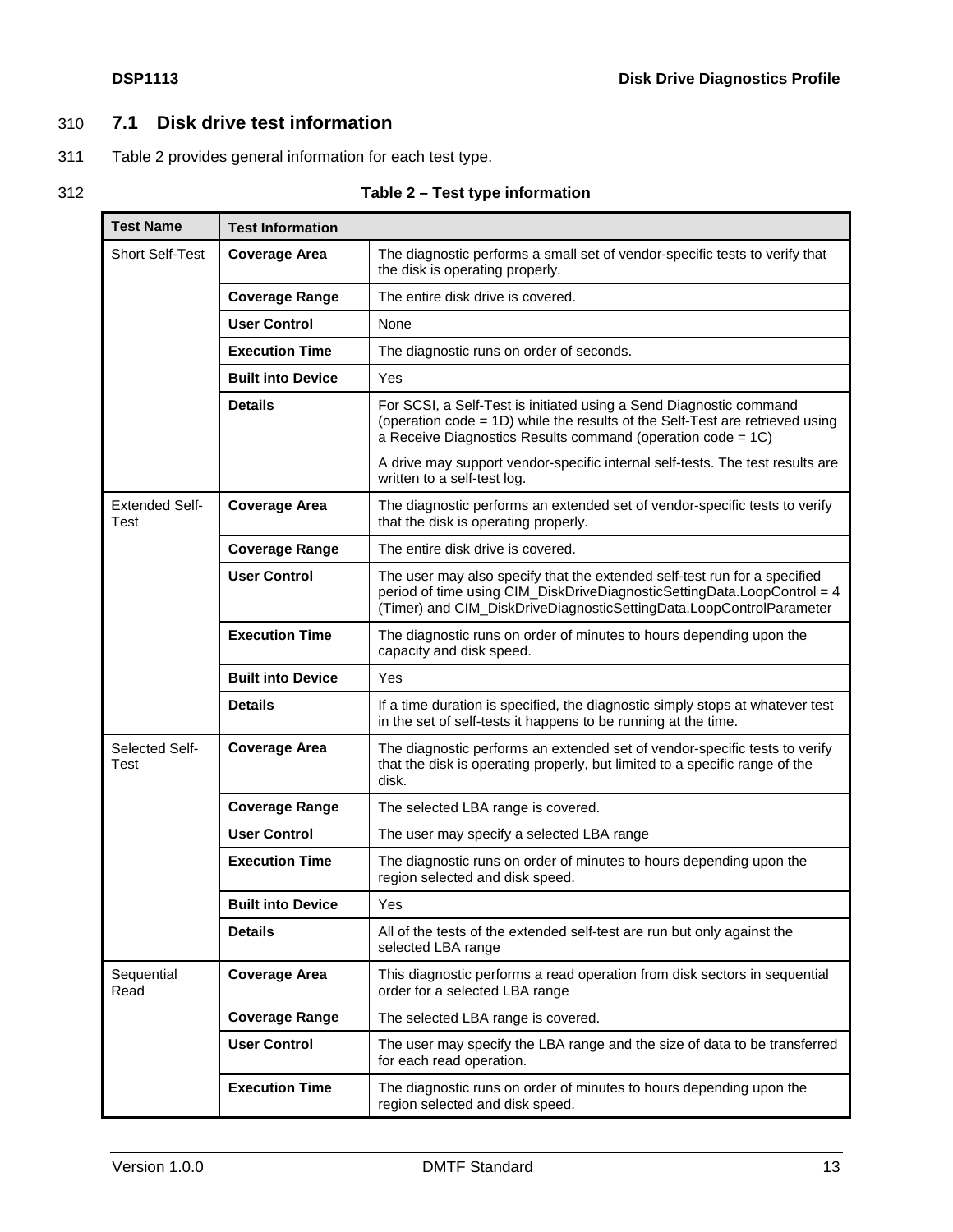| <b>Test Name</b>                             | <b>Test Information</b>  |                                                                                                                                                                                                       |  |  |
|----------------------------------------------|--------------------------|-------------------------------------------------------------------------------------------------------------------------------------------------------------------------------------------------------|--|--|
|                                              | <b>Built into Device</b> | Yes                                                                                                                                                                                                   |  |  |
|                                              | <b>Details</b>           | Data is transferred from disk to host.                                                                                                                                                                |  |  |
| Random Read                                  | <b>Coverage Area</b>     | This diagnostic performs a read operation from disk sectors in random<br>order within a selected LBA range.                                                                                           |  |  |
|                                              | <b>Coverage Range</b>    | The selected LBA range is covered.                                                                                                                                                                    |  |  |
|                                              | <b>User Control</b>      | The user may specify the seed to use and the size of data to be<br>transferred for each read operation.                                                                                               |  |  |
|                                              | <b>Execution Time</b>    | The diagnostic runs on order of minutes to hours depending upon the<br>region selected and disk speed.                                                                                                |  |  |
|                                              | <b>Built into Device</b> | Yes                                                                                                                                                                                                   |  |  |
|                                              | <b>Details</b>           | Data is transferred from disk to host.                                                                                                                                                                |  |  |
| Sequential<br>Read-Write-<br>Read Compare    | <b>Coverage Area</b>     | This diagnostic verifies that the read and write operations are performed<br>properly for a selected LBA range. Disk sectors are tested in sequential<br>order.                                       |  |  |
|                                              | <b>Coverage Range</b>    | The selected LBA range is covered.                                                                                                                                                                    |  |  |
|                                              | <b>User Control</b>      | The user may specify an LBA range to be tested and the size of the data<br>to be transferred.                                                                                                         |  |  |
|                                              | <b>Execution Time</b>    | The diagnostic runs on order of minutes to hours depending upon the<br>selected LBA range, the size of I/O operations to perform, and disk speed.                                                     |  |  |
|                                              | <b>Built into Device</b> | Yes                                                                                                                                                                                                   |  |  |
|                                              | <b>Details</b>           | The diagnostic reads a block and then writes the read data back to the<br>block. The diagnostic then reads data a second time and verifies that the<br>data has not changed.                          |  |  |
|                                              |                          | Because data might be modified unintentionally by an errant write<br>operation, CIM_DiskDriveDiagnosticTest.Characteristics shall include 5 (Is<br>Risky). Data is transferred to/from host and disk. |  |  |
| Random Read-<br><b>Write-Read</b><br>Compare | <b>Coverage Area</b>     | This diagnostic verifies that read and write operations are performed<br>properly for a selected LBA range. Disk sectors are tested in random<br>order.                                               |  |  |
|                                              | <b>Coverage Range</b>    | The selected LBA range is covered.                                                                                                                                                                    |  |  |
|                                              | <b>User Control</b>      | The user may specify an LBA range, the data transfer size and the seed.                                                                                                                               |  |  |
|                                              | <b>Execution Time</b>    | The diagnostic runs on order of minutes to hours depending upon the<br>region selected and disk speed.                                                                                                |  |  |
|                                              | <b>Built into Device</b> | Yes                                                                                                                                                                                                   |  |  |
|                                              | <b>Details</b>           | The diagnostic reads a block and then writes the read data back to the<br>block. The diagnostic then reads data a second time and verifies that the<br>data has not changed.                          |  |  |
|                                              |                          | Because data might be modified unintentionally by an errant write<br>operation, DiagnosticTest.Characteristics shall include 5 (Is Risky). Data is<br>transferred to/from host and disk.              |  |  |
| Sequential<br><b>Internal Verify</b>         | <b>Coverage Area</b>     | This diagnostic verifies the ability to perform read and verify operations<br>from track to track and head to head in sequential order.                                                               |  |  |
|                                              | <b>Coverage Range</b>    | The entire disk drive is covered.                                                                                                                                                                     |  |  |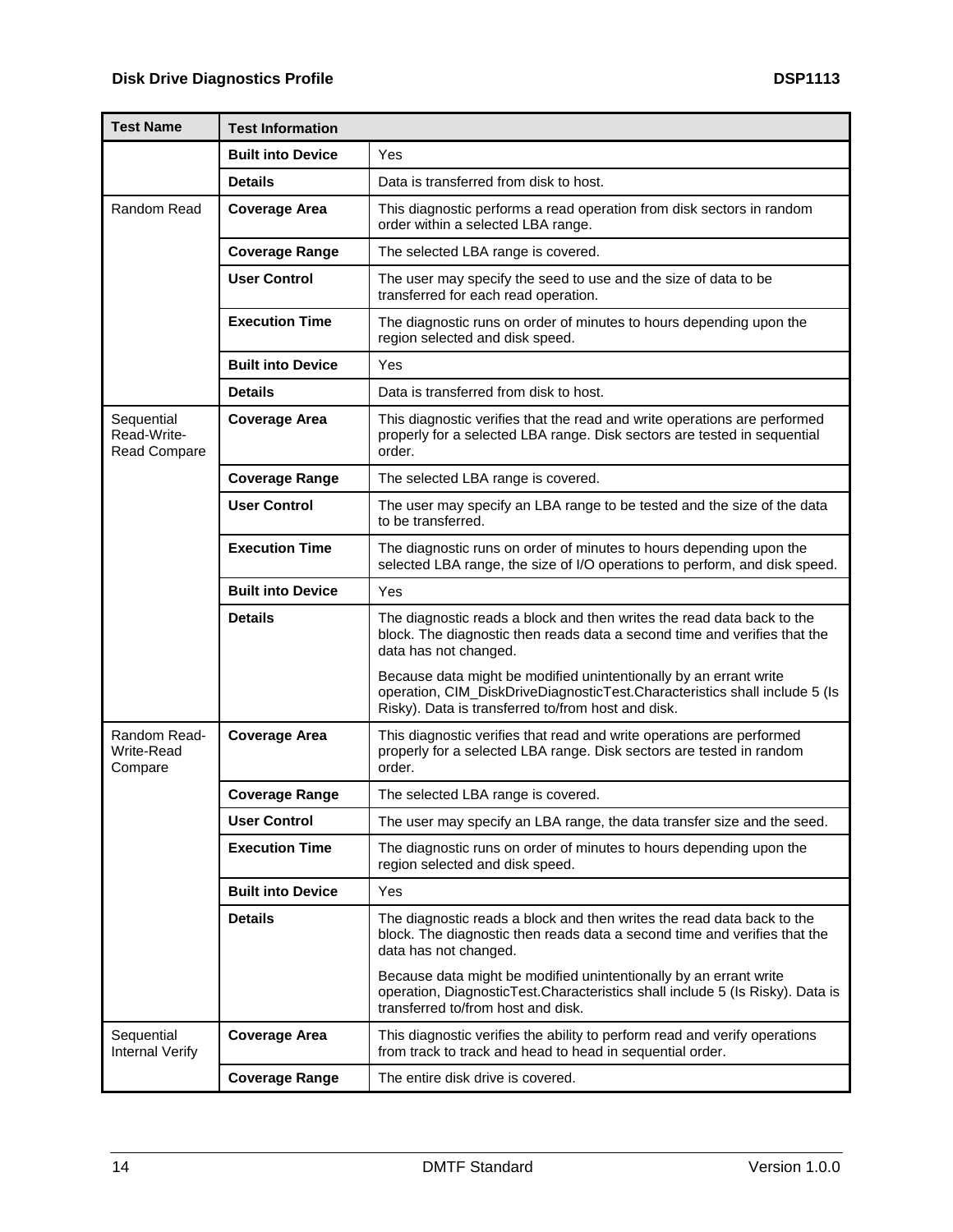| <b>Test Name</b>    | <b>Test Information</b>  |                                                                                                                                                                  |  |  |
|---------------------|--------------------------|------------------------------------------------------------------------------------------------------------------------------------------------------------------|--|--|
|                     | <b>User Control</b>      | None                                                                                                                                                             |  |  |
|                     | <b>Execution Time</b>    | The diagnostic runs on order of minutes to hours but depends upon disk<br>capacity and disk speed.                                                               |  |  |
|                     | <b>Built into Device</b> | Yes                                                                                                                                                              |  |  |
|                     | <b>Details</b>           | Data is not transferred from disk to host; that is, this test is internal to the<br>disk.                                                                        |  |  |
| Status              | <b>Coverage Area</b>     | This diagnostic returns information about the relative health of the disk<br>drive based upon internal analysis of failure statistics                            |  |  |
|                     | <b>Coverage Range</b>    | The entire disk drive is covered.                                                                                                                                |  |  |
|                     | <b>User Control</b>      | None                                                                                                                                                             |  |  |
|                     | <b>Execution Time</b>    | The diagnostic returns immediately.                                                                                                                              |  |  |
|                     | <b>Built into Device</b> | Yes                                                                                                                                                              |  |  |
|                     | <b>Details</b>           | Analysis of failure statistics is performed by the disk drive, not by the<br>diagnostic test, which simply returns an overall status value.                      |  |  |
| Grown Defect        | <b>Coverage Area</b>     | The diagnostic retrieves statistics (such as the number of remapped<br>sectors) collected by the disk drive regarding its sector remap mechanism.                |  |  |
|                     | <b>Coverage Range</b>    | The entire disk drive is covered.                                                                                                                                |  |  |
|                     | <b>User Control</b>      | None                                                                                                                                                             |  |  |
|                     | <b>Execution Time</b>    | The diagnostic returns immediately.                                                                                                                              |  |  |
|                     | <b>Built into Device</b> | Yes                                                                                                                                                              |  |  |
|                     | <b>Details</b>           | For SCSI drives, the Read Defect Data command (B7) might be used.                                                                                                |  |  |
|                     |                          | For SATA drivers, the S.M.A.R.T. Reallocated Sector Count (ID = $5$ )<br>command might be used.                                                                  |  |  |
| 4K Alignment        | <b>Coverage Area</b>     | For disk drives that support this feature, the diagnostic verifies that blocks<br>can be properly aligned on 4K boundaries.                                      |  |  |
|                     | <b>Coverage Range</b>    | The entire disk drive is covered.                                                                                                                                |  |  |
|                     | <b>User Control</b>      | None                                                                                                                                                             |  |  |
|                     | <b>Execution Time</b>    | The diagnostic runs on order of seconds.                                                                                                                         |  |  |
|                     | <b>Built into Device</b> | Yes                                                                                                                                                              |  |  |
|                     | <b>Details</b>           |                                                                                                                                                                  |  |  |
| Power<br>Management | <b>Coverage Area</b>     | The diagnostic verifies that disk power management features can be set<br>and that they operate properly; for example, standby, sleep, lower power<br>idle, etc. |  |  |
|                     | <b>Coverage Range</b>    | The entire disk drive is covered.                                                                                                                                |  |  |
|                     | <b>User Control</b>      | None.                                                                                                                                                            |  |  |
|                     | <b>Execution Time</b>    | The diagnostic runs on order of minutes.                                                                                                                         |  |  |
|                     | <b>Built into Device</b> | Yes.                                                                                                                                                             |  |  |
|                     | <b>Details</b>           |                                                                                                                                                                  |  |  |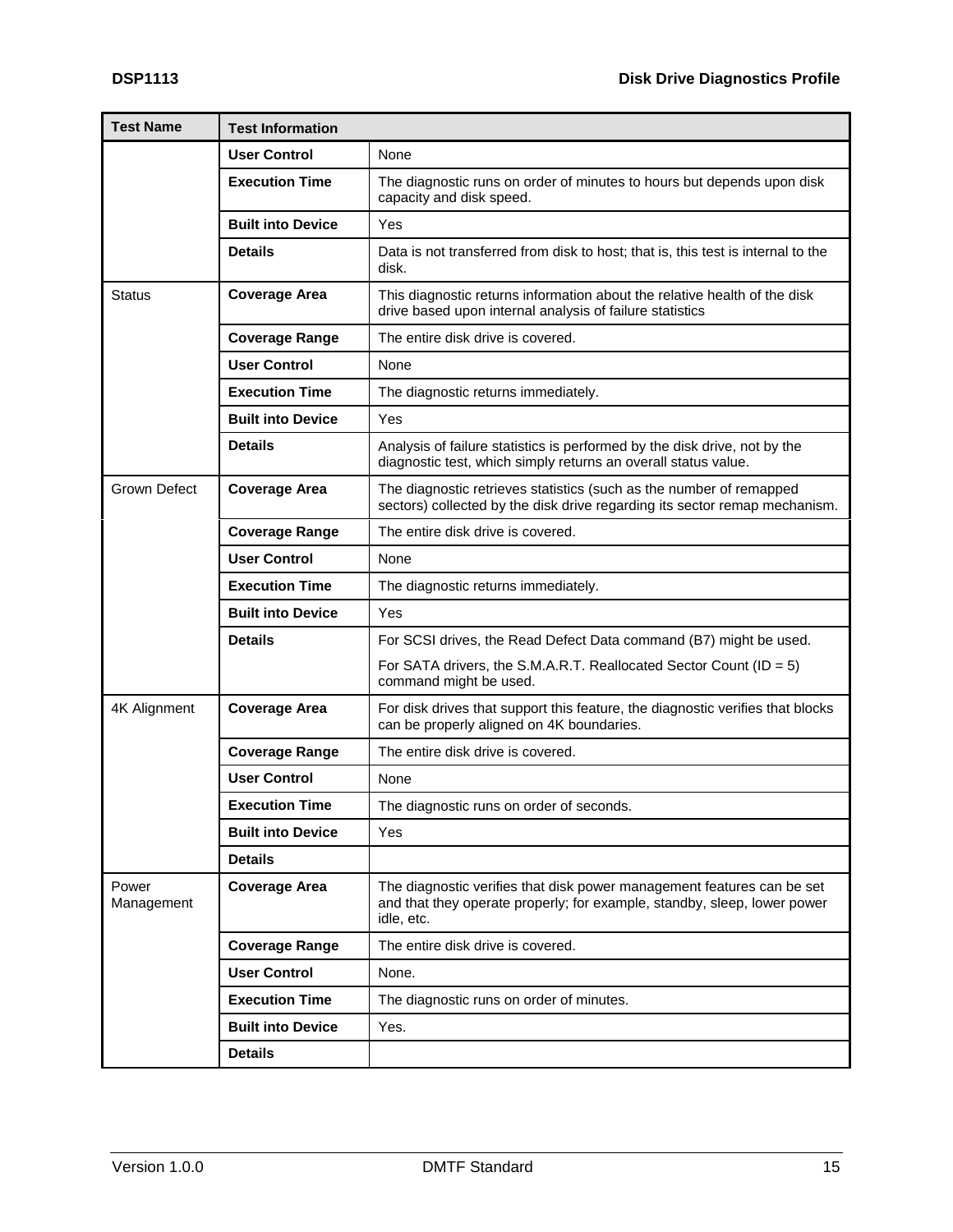<span id="page-15-0"></span>

| <b>Test Name</b> | <b>Test Information</b>  |                                                                                                                                                                                            |  |  |  |
|------------------|--------------------------|--------------------------------------------------------------------------------------------------------------------------------------------------------------------------------------------|--|--|--|
| Performance      | <b>Coverage Area</b>     | The diagnostic verifies that the disk operates within the vendor/product<br>specific performance ranges for read operation transfer rates, sequential<br>seek times and random seek times. |  |  |  |
|                  | <b>Coverage Range</b>    | The entire disk drive is covered.                                                                                                                                                          |  |  |  |
|                  | <b>User Control</b>      | The user may select the data transfer size.                                                                                                                                                |  |  |  |
|                  | <b>Execution Time</b>    | The diagnostic runs on the order of hours depending upon the disk<br>capacity and disk speed.                                                                                              |  |  |  |
|                  | <b>Built into Device</b> | Yes                                                                                                                                                                                        |  |  |  |
|                  | <b>Details</b>           |                                                                                                                                                                                            |  |  |  |

### <span id="page-15-2"></span>313 **7.2 CIM\_DiskDriveDiagnosticTest**

314 The CIM\_DiskDriveDiagnosticTest can be used for a variety of tests necessary for diagnosing Disk Drive

315 316 issues. [Table 3](#page-15-1) defines the valid property values and whether or not the test is mandatory or optional. An implementation may extend this class and add vendor-defined tests using the vendor-defined range of the

317 DiskDriveTestType valuemap.

- 319 (Health Check), 5 (Access Test), 6 (Media Verify), 7 (DMTF Reserved), 8 (Vendor Reserved).
- <span id="page-15-1"></span>320

**Table 3 – CIM\_DiskDriveDiagnosticTest property requirements** 

| <b>Test Name</b>            | Criteria  | ElementName *                                              | <b>DiskDriveTestType</b> | TestType *       |
|-----------------------------|-----------|------------------------------------------------------------|--------------------------|------------------|
| <b>Short Self-Test</b>      | Mandatory | Disk Drive Short Self-                                     | $\overline{2}$           | 2 (Functional)   |
|                             |           | Test                                                       |                          | 6 (Media Verify) |
| <b>Extended Self-</b>       | Optional  | Disk Drive Extended Self-                                  | 3                        | 2 (Functional)   |
| Test                        |           | Test                                                       |                          | 6 (Media Verify) |
| Selective Self-             | Optional  | Disk Drive Selective Self-                                 | 4                        | 2 (Functional)   |
| Test                        |           | Test                                                       |                          | 6 (Media Verify) |
| Sequential                  | Mandatory | <b>Disk Drive Sequential</b><br>Read                       | 5                        | 2 (Functional)   |
| Read                        |           |                                                            |                          | 6 (Media Verify) |
| Random Read                 | Optional  | Disk Drive Random Read                                     | 6                        | 2 (Functional)   |
|                             |           |                                                            |                          | 6 (Media Verify) |
| Sequential                  | Mandatory | <b>Disk Drive Sequential</b><br>Read-Write-Read<br>Compare | 7                        | 2 (Functional)   |
| Read-Write-<br>Read Compare |           |                                                            |                          | 6 (Media Verify) |
| Random Read-                | Optional  | Disk Drive Random Read-                                    | 8                        | 2 (Functional)   |
| Write-Read<br>Compare       |           | Write-Read Compare                                         |                          | 6 (Media Verify) |
| Sequential                  | Optional  | Disk Drive Sequential                                      | 9                        | 2 (Functional)   |
| <b>Internal Verify</b>      |           | <b>Internal Verify</b>                                     |                          | 6 (Media Verify) |

<sup>318</sup>  The current values for TestType array property are: 0 (Unknown), 1 (Other), 2 (Functional), 3 (Stress), 4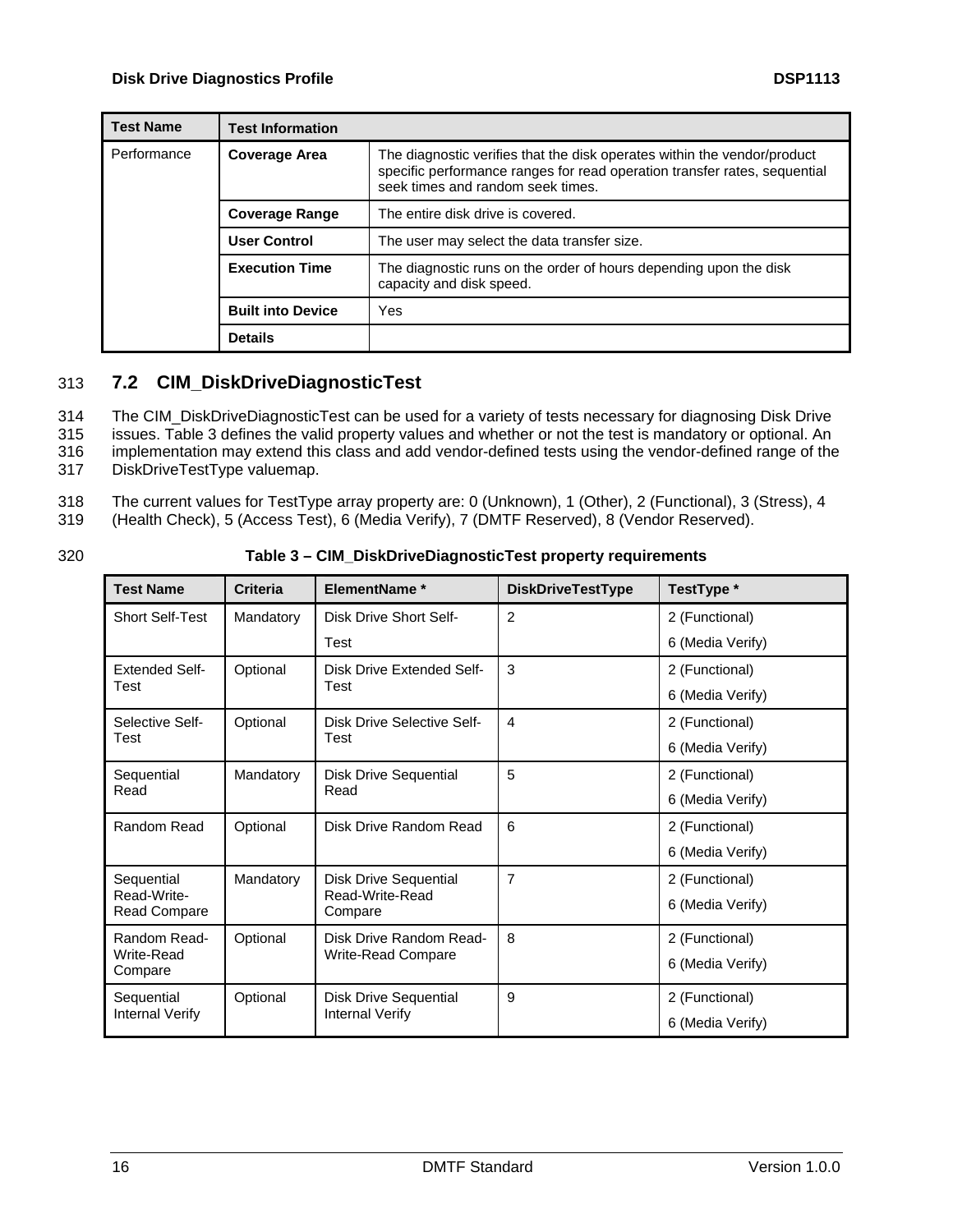<span id="page-16-0"></span>321

| <b>Status</b>        | <b>Mandatory</b> | <b>Disk Drive Status</b>       | 10 | 4 (Health Check) |
|----------------------|------------------|--------------------------------|----|------------------|
| <b>Grown Defects</b> | Optional         | Disk Drive Grown Defects       | 11 | 2 (Functional)   |
| 4K Alignment         | Optional         | Disk Drive 4K Alignment        | 12 | 2 (Functional)   |
| Power<br>Management  | Optional         | Disk Drive Power<br>Management | 13 | 2 (Functional)   |
| Performance          | Optional         | <b>Disk Drive Performance</b>  | 14 | 2 (Functional)   |
|                      |                  |                                |    | 6 (Stress)       |

322 An asterisk (\*) indicates that the property is inherited from the parent class CIM\_DiagnosticTest.

323 The current values for the Characteristics array property inherited from the CIM\_DiagnosticTest parent

324 325 class are: 0 (Unknown), 1 (Other), 2 (Is Exclusive), 3 (Is Interactive), 4 (Is Destructive), 5 ( Is Risky), 6 (Is Package), 7 (Reserved), 8 (Is Synchronous), 9 (Media Required), 10 (Additional Hardware Required).

326 The OtherCharacteristicsDescription property is used to provide additional information about the nature of

327 the test. The content of the OtherCharacteristicsDescription property is vendor-specific.

328

### **Table 4 – CIM\_DiskDriveDiagnosticTest property requirements**

| <b>Test Name</b>          | Characteristics*   | OtherCharacteristicsDescriptions* | <b>Comment</b> |
|---------------------------|--------------------|-----------------------------------|----------------|
| <b>Short Self-Test</b>    |                    |                                   |                |
| <b>Extended Self-Test</b> |                    |                                   |                |
| Selective Self-Test       |                    |                                   |                |
| Sequential Read           | 5(Is Risky)        |                                   |                |
| Random Read               | 5(Is Risky)        |                                   |                |
| Sequential Read-          | 4 (Is Destructive) |                                   |                |
| Write-Read Compare        | 5(Is Risky)        |                                   |                |
| Random Read-Write-        | 4 (Is Destructive) |                                   |                |
| Read Compare              | 5(Is Risky)        |                                   |                |
| Sequential Internal       | 4 (Is Destructive) |                                   |                |
| Verify                    | 5(Is Risky)        |                                   |                |
| <b>Status</b>             |                    |                                   |                |
| <b>Grown Defects</b>      |                    |                                   |                |
| 4K Alignment              |                    |                                   |                |
| Power Management          |                    |                                   |                |
| Performance               |                    |                                   |                |

329 An asterisk (\*) indicates that the property is inherited from the parent class CIM\_DiagnosticTest.

#### <span id="page-16-1"></span>330 **7.3 CIM\_DiskDriveDiagnosticSettingData**

331 332 A diagnostic test may require parameters to run. Some parameters may affect how the test is run while other parameters provide the values to be used by the test.

333 CIM\_DiagnosticSettingData contains properties that affect how a diagnostic test is run (for example,

334 LoopControl, QuickMOde), how errors are handled (for example, HaltOnError), or how results are logged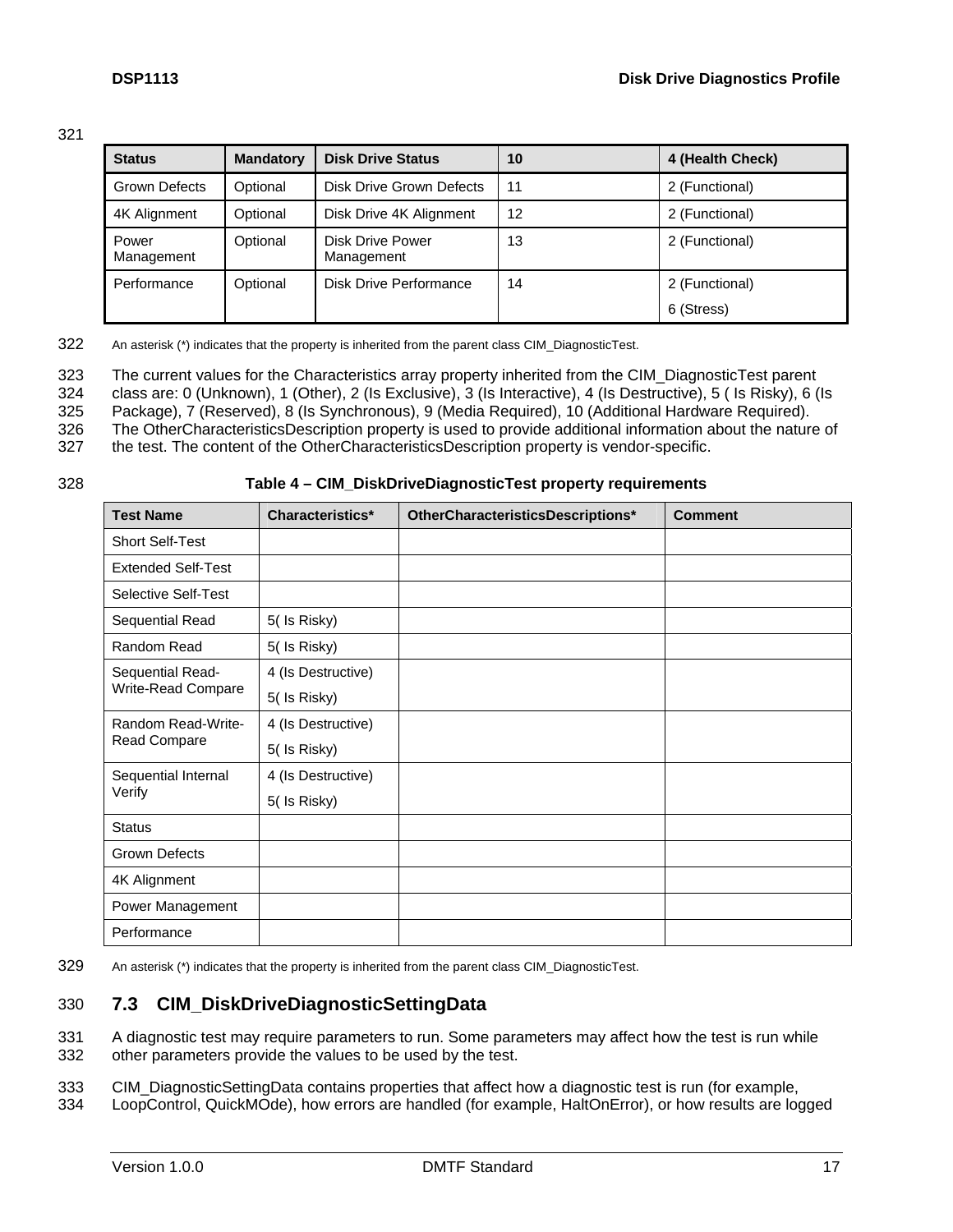- <span id="page-17-0"></span>(for example, LogOptions). CIM\_DiagnosticSettingData is an argument to the 335
- CIM\_DiagnosticTest.RunDiagnosticService( ) extrinsic method. If additional properties are needed that 336
- control the behavior of the diagnostic test, they should be defined in a subclass of 337
- CIM\_DiagnosticSettingData. 338
- 339 The CIM\_DiskDriveDiagnosticSettingData class defines additional parameters that may be used by some
- 340 of the disk drive tests. [Table 5](#page-17-1) lists these test parameters and shows which tests might use them. An
- 341 implementation may extend this class and define additional parameters for any vendor-defined tests.

<span id="page-17-1"></span>342

**Table** 5 – **CIM\_DiskDriveDiagnosticSettingData property requirements** 

| <b>Test Name</b>                          | ElementName*                                             | I BA<br><b>Start</b> | I BA<br>End | <b>Seed</b> | Data<br><b>Sizes</b> | <b>Data</b><br><b>Patterns</b> |
|-------------------------------------------|----------------------------------------------------------|----------------------|-------------|-------------|----------------------|--------------------------------|
| <b>Short Self-Test</b>                    | Disk Drive Short Self                                    |                      |             |             |                      |                                |
| <b>Extended Self-Test</b>                 | Disk Drive Extended Self                                 |                      |             |             |                      |                                |
| Selective Self-Test                       | Disk Drive Region Self                                   | Used                 | Used        |             |                      |                                |
| Sequential Read                           | Disk Drive Sequential Read                               | Used                 | Used        |             | Used                 |                                |
| Random Read                               | Disk Drive Random Read                                   | Used                 | Used        | Used        | Used                 |                                |
| Sequential Read-<br>Write-Read<br>Compare | Disk Drive Sequential Read-Write-<br><b>Read Compare</b> | Used                 | Used        |             | Used                 | Used                           |
| Random Read-<br>Write-Read<br>Compare     | Disk Drive Random Read-Write-<br><b>Read Compare</b>     | Used                 | Used        | Used        | Used                 | Used                           |
| Sequential Internal<br>Verify             | Disk Drive Sequential Internal<br>Verify                 | Used                 | Used        |             |                      |                                |
| <b>Status</b>                             | <b>Disk Drive Status</b>                                 |                      |             |             |                      |                                |
| Grown Defect                              | Disk Drive Grown Defect                                  |                      |             |             |                      |                                |
| 4K Alignment                              | Disk Drive 4K Alignment                                  |                      |             |             |                      |                                |
| Power<br>Management                       | Disk Drive Power Management                              |                      |             |             |                      |                                |
| Performance                               | <b>Disk Drive Performance</b>                            |                      |             |             | Used                 |                                |

343 An asterisk (\*) indicates that the property is inherited from the parent class CIM\_DiagnosticSettingData.

344 345 If any CIM\_DiskDriveDiagnosticSettingData property does not have a value when passed as an argument to the CIM\_DiagnosticTest.RunDiagnosticService( ) extrinsic method, the default values for the test

346 arguments shall be used. The default values are defined by the test implementer.

#### <span id="page-17-2"></span>347 **7.3.1 CIM\_DiskDriveDiagnosticSettingData.LBAStart**

348 349 This property is used by a client to specify the start of a region to be test. If LBAStart is NULL, the default value of 0 is used. To specify the entire disk, both LBAStart and LBAEnd shall be NULL.

#### <span id="page-17-3"></span>350 **7.3.2 CIM\_DiskDriveDiagnosticSettingData.LBAEnd**

351 This property is used by a client to specify the end of a region to be test. If LBAEnd is NULL, the default

352 353 value is the number of the last disk sector. To specify the entire disk, both LBAStart and LBAEnd shall be NULL.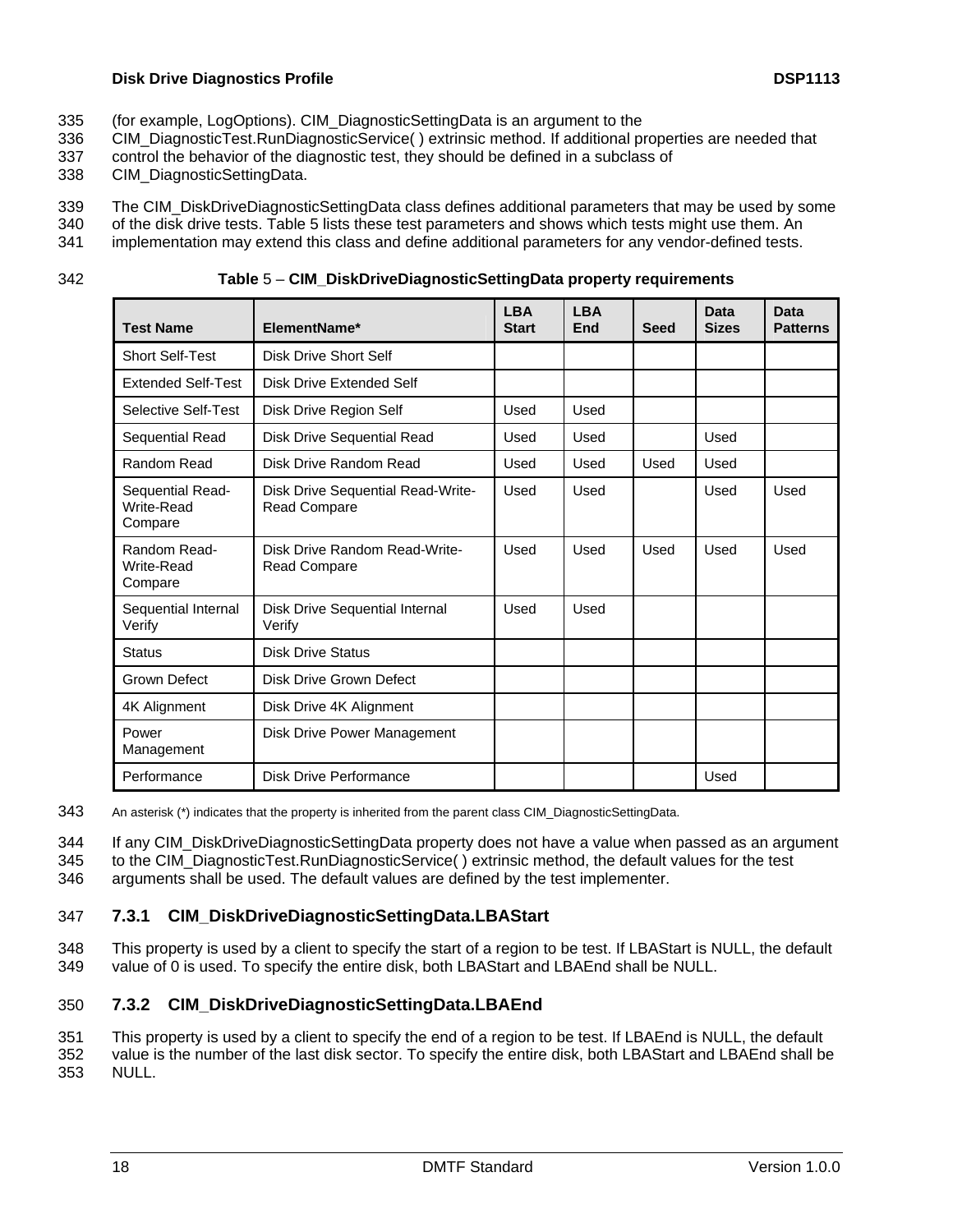### <span id="page-18-1"></span><span id="page-18-0"></span>354 **7.3.3 CIM\_DiskDriveDiagnosticSettingData.Seed**

355 356 This property is used by a client to specify the seed that initiates the random number sequence used by the test. In order to replicate the same random number sequence for successive tests, one should use the same seed value. If this property is NULL, the diagnostic randomly selects its own seed using a

357 358 vendor-specific algorithm.

#### <span id="page-18-2"></span>359 **7.3.4 CIM\_DiskDriveDiagnosticSettingData.DataSizes**

- 360 361 362 This array property is used by a client for the tests shown in [Table 5](#page-17-1) to specify the data buffer sizes to be used for read or write operations by the diagnostic test. If this property is NULL, the default size of 512 bytes is used.
- 363 364 The vendor-defined default value(s) is optionally advertised by the provider using the default instance of CIM\_DiskDriveDiagnosticSettingData.
- 365 366 367 If both properties have values, they shall have the same number of values because the diagnostic test will treat them as value pairs. That is the test is run with the first value in DataSizes and the first value in DataPatterns, and so on. Test behavior is illustrated by the following examples:
- 368 1. DataSizes = {1024,1024}, DataPatterns = {5555555555555555,AAAAAAAAAAAAAAAA}
- 369 2. DataSizes = {1024,2048}, DataPatterns = {AAAAAAAAAAAAAAAA,5555555555555555}

#### 370 For the first data pair, the diagnostic test will run twice, first using DataSizes=1024 and

- 371 DataPattterns=5555555555555555 and then using DataSizes=1024 and
- 372 DataPattterns=AAAAAAAAAAAAAAAA.
- 373 For the second data pair, the diagnostic test will run twice, first using DataSizes=1024 and
- 374 DataPattterns=AAAAAAAAAAAAAAAA and then using DataSizes=2048 and
- 375 DataPattterns=5555555555555555.
- 376 377 NOTE: If CIM\_DiskDriveDiagnosticServiceCapabilities.DataSizes has values, a client can specify only one or more of those values.

#### <span id="page-18-3"></span>378 **7.3.5 CIM\_DiskDriveDiagnosticSettingData.DataPatterns**

- 379 380 381 This array property is used by a client for the tests shown in [Table 5](#page-17-1) to specify the data pattern(s) to be used for write operations by the diagnostic test. If this property is NULL, the vendor-specific data pattern(s) is used.
- 382 383 The vendor-defined default value(s) is advertised by the provider using the default instance of CIM\_DiskDriveDiagnosticSettingData
- 384 A data pattern is a string interpreted as a 16-digit hex value. For example, a data pattern of all ones would
- 385 be FFFFFFFFFFFFFFFF while alternating ones and zeros would be 5555555555555555 or
- 386 AAAAAAAAAAAAAAAA. The pattern will be replicated as needed to fill the specified data size.
- 387 388 NOTE: If CIM\_DiskDriveDiagnosticServiceCapabilities.DataPatterns has values, the user can specify only one or more of those values.

#### <span id="page-18-4"></span>389 **7.4 CIM\_DiskDriveDiagnosticServiceCapabilities**

390 The SupportedLoopControl property is inherited form CIM\_DiagnosticServiceCapabilities. It lists the loop

391 controls that are supported by the Diagnostic Service. The values are: 0 (Unknown), 1 (Other), 2

392 (Continuous), 3 (Count), 4 (Timer), 5 (ErrorCount), 0x8000 (No Loop Control). For all disk drive diagnostic

393 tests, SupportedLoopControl has a value of 0x8000 (No Loop Control) except for the Extended Self-Test

394 which has the value of 4 (Timer).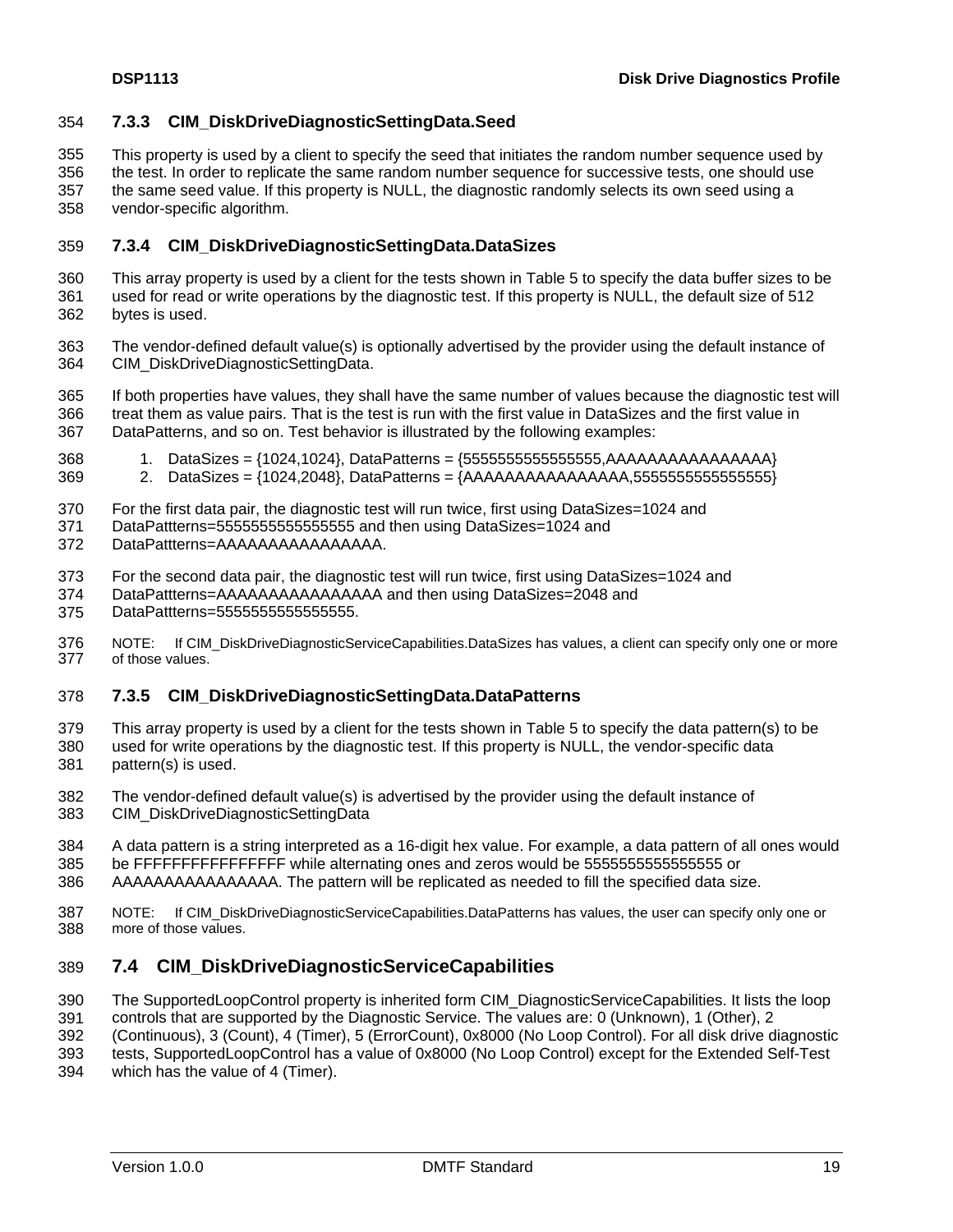| <b>Short Self-Test</b>                    | Disk Drive Short Self                                    |      |      |      |      |
|-------------------------------------------|----------------------------------------------------------|------|------|------|------|
| <b>Extended Self-</b><br>Test             | Disk Drive Extended Self                                 |      |      |      |      |
| Selective Self-<br>Test                   | Disk Drive Region Self                                   | Used |      |      |      |
| Sequential<br>Read                        | Disk Drive Sequential Read                               | Used |      | Used |      |
| Random Read                               | Disk Drive Random Read                                   | Used | Used | Used |      |
| Sequential<br>Read-Write-<br>Read Compare | Disk Drive Sequential Read-<br><b>Write-Read Compare</b> | Used |      | Used | Used |
| Random Read-<br>Write-Read<br>Compare     | Disk Drive Random Read-<br><b>Write-Read Compare</b>     | Used | Used | Used | Used |
| Sequential<br><b>Internal Verify</b>      | <b>Disk Drive Sequential</b><br>Internal Verify          | Used |      |      |      |
| <b>Status</b>                             | <b>Disk Drive Status</b>                                 |      |      |      |      |
| Grown Defect                              | Disk Drive Grown Defect                                  |      |      |      |      |
| 4K Alignment                              | Disk Drive 4K Alignment                                  |      |      |      |      |
| Power<br>Management                       | <b>Disk Drive Power</b><br>Management                    |      |      |      |      |

### <span id="page-19-1"></span><span id="page-19-0"></span>395 **Table 6 - CIM\_DiskDriveDiagnosticServiceCapabilities property requirements**

**Test Name ElementName\* Region Seed DataSizes DataPatterns** 

396 An asterisk (\*) indicates that the property is inherited from the parent class CIM\_DiagnosticServiceCapabilities

Performance Disk Drive Performance | Disk Drive Performance

#### <span id="page-19-2"></span>397 **7.4.1 CIM\_DiskDriveDiagnosticServiceCapabilities.Region**

- 398 399 This property is used by a provider to define whether or not the client can specify start and end disk sectors for the region tests defined in [Table 6](#page-19-1).
- 400 401 If this property is TRUE, the client can use the values of CIM\_DiskDriveDiagnosticSettingData.LBAStart and CIM\_DiskDriveDiagnosticSettingData.LBAEnd to control which disk sectors are tested.

#### <span id="page-19-3"></span>402 **7.4.2 CIM\_DiskDriveDiagnosticServiceCapabilities.Seed**

- 403 404 This property is used by a provider to define whether or not the client can specify the seed for the tests defined in [Table 6](#page-19-1) that generate a random number sequence for testing.
- 405 406 If this property is TRUE, the client can use the value of CIM\_DiskDriveDiagnosticSettingData.Seed to initiate the random number sequence generation.

#### <span id="page-19-4"></span>407 **7.4.3 CIM\_DiskDriveDiagnosticServiceCapabilities.DataSizes**

408 409 This array property is used by a provider for the tests shown in [Table 6](#page-19-1) to specify the list of data sizes supported by the test.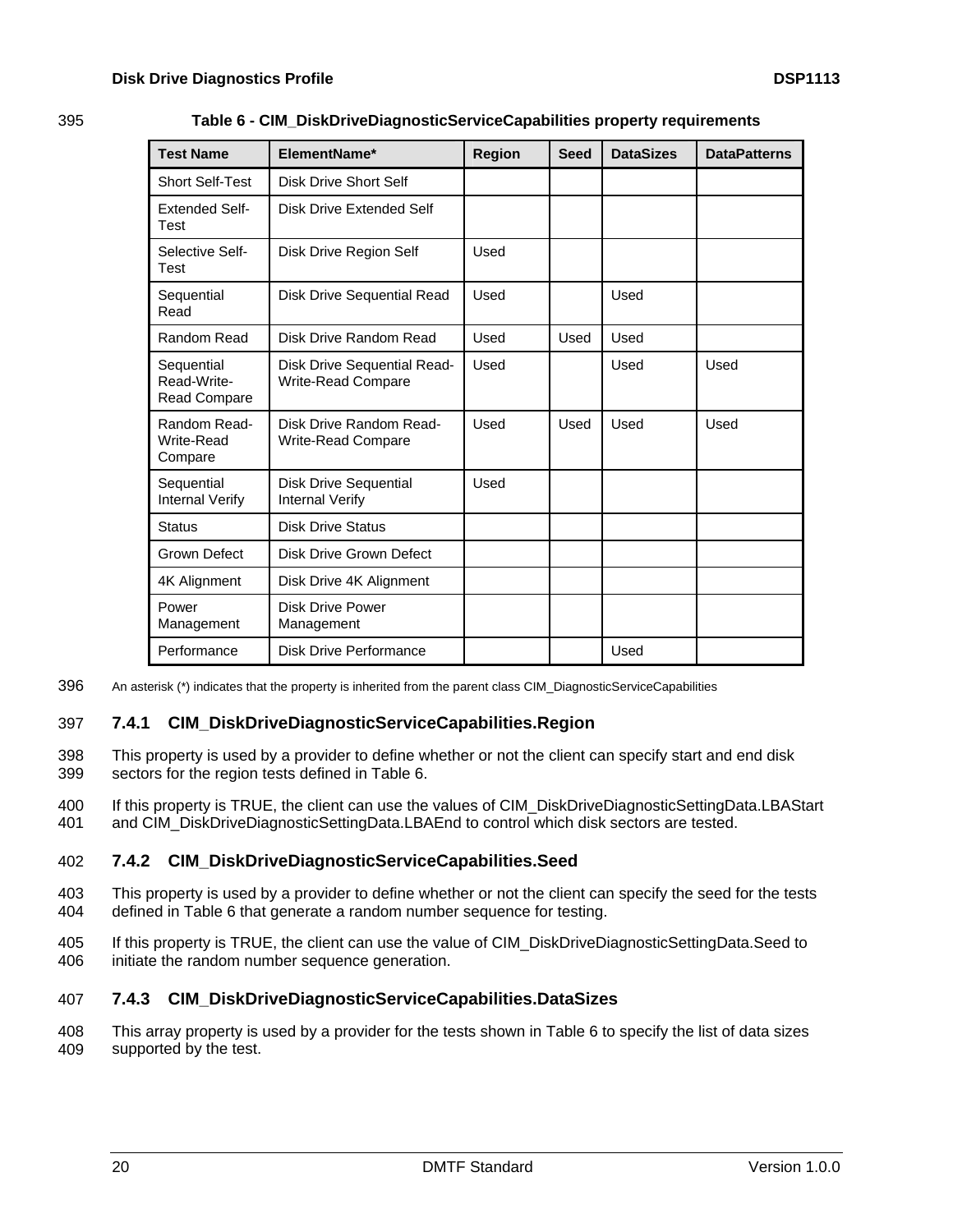### <span id="page-20-2"></span><span id="page-20-0"></span>410 **7.4.4 CIM\_DiskDriveDiagnosticServiceCapabilities.DataPatterns**

- 411 412 This array property is used by a provider for the tests shown in [Table 6](#page-19-1) to specify the list of data patterns supported by the test.
- 413 A data pattern is a string interpreted as a 16-digit hex value. For example, a data pattern of all ones would
- 414 be FFFFFFFFFFFFFFFF while alternating ones and zeros would be 5555555555555555 or
- 415 AAAAAAAAAAAAAAAA. The pattern will be repeated as necessary to fill the specified data size.

#### <span id="page-20-1"></span>416 **8 Methods**

417 418 This clause details the requirements for supporting intrinsic operations and extrinsic methods for the CIM elements defined by this profile.

#### 419 **8.1 CIM\_DiagnosticTest.RunDiagnosticService( )**

- 420 The RunDiagnosticService( ) method shall return one of the return code values defined in "Table 2 –
- 421 RunDiagnosticsService() Method: Return Code Values" of [DSP1002.](#page-6-0)
- 422 423 When failures occur during the execution of a diagnostic test, the failure shall be recorded in the instance of CIM\_DiagnosticServiceRecord associated with the test. The reason for the failure shall be recorded in
- 
- 424 CIM\_DiagnosticServiceRecord.ErrorCode[ ] and the corresponding
- 425 CIM\_DiagnosticServiceRecord.ErrorCount[ ] shall be incremented. Other occurrences of the same failure
- 426 during the same test shall not create additional entries in CIM\_DiagnosticServiceRecord.ErrorCode[ ], but
- 427 they shall cause the corresponding CIM\_DiagnosticServiceRecord.ErrorCount[ ] to be incremented.
- 428 Profile Conventions for Operations.
- Support for operations for each profile class (including associations) shall be as mandated in [DSP1002](#page-6-0) clauses 8.5 through 8.29. 429 430

### 431 **8.1.1 CIM\_DiskDriveDiagnosticTest**

- 432 All operations are supported as for CIM\_DiagnosticTest in [DSP1002.](#page-6-0)
- 433 **8.1.2 CIM\_DiskDriveDiagnosticSettingData**
- 434 All operations are supported as for CIM\_DiagnosticSettingData in [DSP1002.](#page-6-0)

### 435 **8.1.3 CIM\_DiskDriveDiagnosticServiceCapabilities**

436 All operations are supported as for CIM\_DiagnosticServiceCapabilities in [DSP1002](#page-6-0).

### 437 **8.2 Profile conventions for operations**

Support for operations for each profile class (including associations) shall be as mandated in [DSP1002](#page-6-0) clauses 8.5 through 8.29. 438 439

#### 440 **9 Use cases**

- 441 This clause contains use cases for the *Disk Drive Diagnostics Profile.*
- How to discover, configure and run the individual diagnostic tests is detailed in [DSP1002](#page-6-0). This clause 442
- focuses on how to use the Disk Drive diagnostic tests to diagnose common SAN issues. 443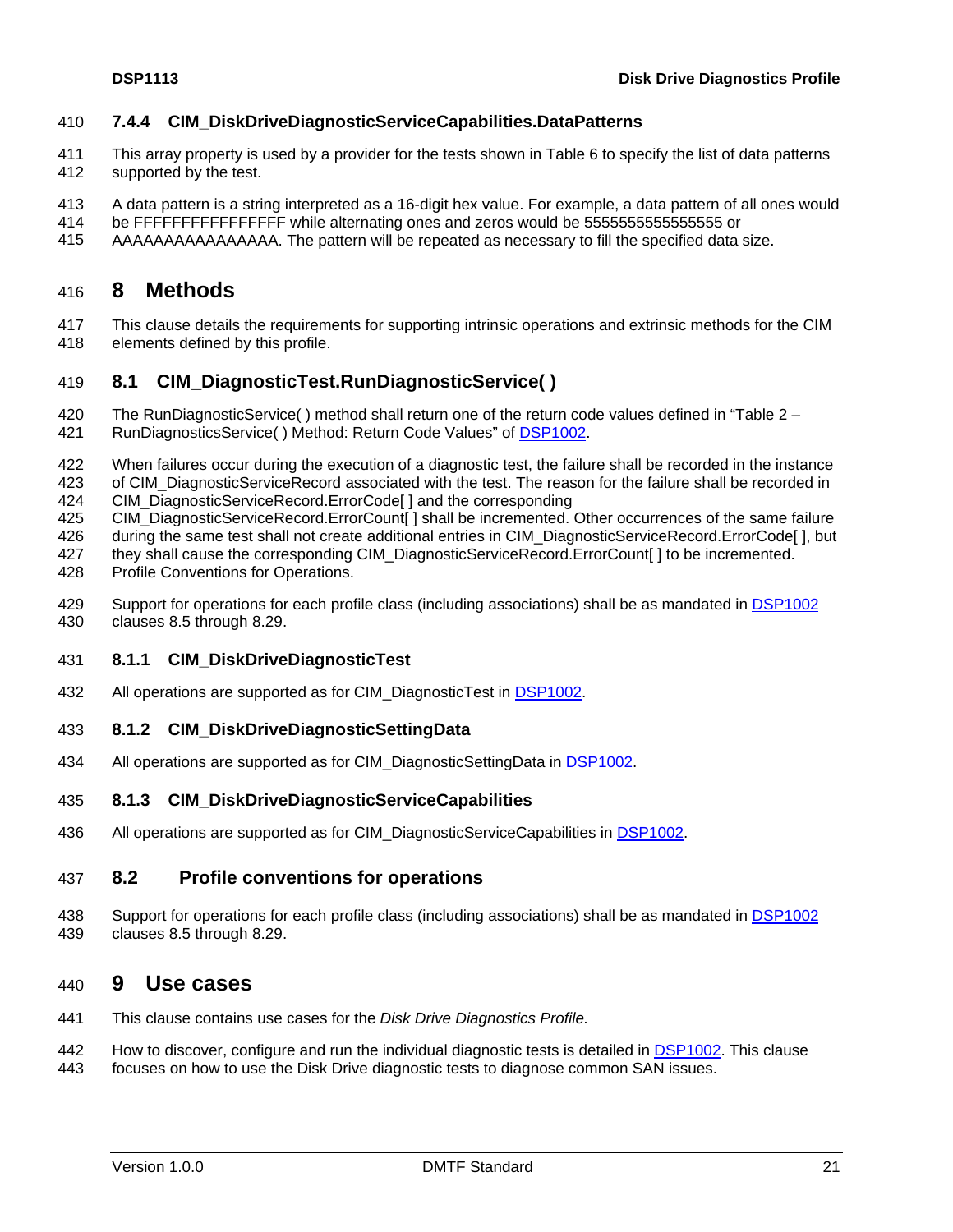### <span id="page-21-0"></span>444 **9.1 Use case summary**

445 446 [Table 7](#page-21-1) summarizes the use cases that are described in this clause. The use cases are categorized and named, and references are provided to the body of the test that describes the use case.

447 NOTE: Although use case names follow the convention for naming classes, properties and methods in the

- 448 schema, this naming was done for readability only and does not imply any functionality attached to the name.
- 449 The CIM prefix has been omitted from the class names in the use cases for readability.

<span id="page-21-1"></span>450

| Category                                  | <b>Tests</b> | <b>Description</b>                                                                                                                                                                                     |
|-------------------------------------------|--------------|--------------------------------------------------------------------------------------------------------------------------------------------------------------------------------------------------------|
| Core device verification                  |              | Provides quick device verification with<br>minimal to no user interaction required.<br>See 9.2.                                                                                                        |
| Full functional verification              |              | Verifies complete functionality in a<br>running environment. May require some<br>user interaction, but should also provide<br>default values to adequately diagnose<br>the device under test. See 9.3. |
| Full functional verification<br>(preboot) |              | A more complete functional verification<br>allowed by the pre-boot environment.<br>See 9.4.                                                                                                            |
| Stress test                               |              | Stresses the device for a user-defined<br>amount of time or iterations in an<br>attempt to expose failures during heavy<br>use, See 9.5.                                                               |

Before performing the use cases in this profile, it is assumed that a client has already utilized the use 452 case methodology defined in **DSP1002** to discover the following instances 451

- 453 • ManagedSystemElement (that is, disk drive instance(s) to be tested
- 454 • DiskDriveDiagnosticTest instance(s) to be used by this profile
- 455 456 • DiskDriveDiagnosticSettingData instance(s) to be used by this profile that will be passed to the DiskDriveDiagnosticTest.RunDiagnosticService( ) extrinsic method

#### <span id="page-21-2"></span>457 **9.2 Core device verification**

- 458 459 To quickly verify that the disk is operating at a minimal functional level on a running system, a client performs the following steps:
- 460 1. Select the ManagedSystemElement instance to be tested.
- 461 462 2. Initialize the property values of DiagnosticSettingData as desired (for example, HaltOnError, LogOptions, etc.).
- 463 464 3. Initialize the DiskDriveDiagnosticTest instance to select the test to run (for example, DiskDriveTestType = 1 (Stress).
- 465 466 4. Invoke the DiskDriveDiagnosticTest.RunDiagnosticService( ) extrinsic method using the instances from steps 1 and 2 as arguments.
- 467 5. Repeat steps 2, 3 and 4 for running other tests.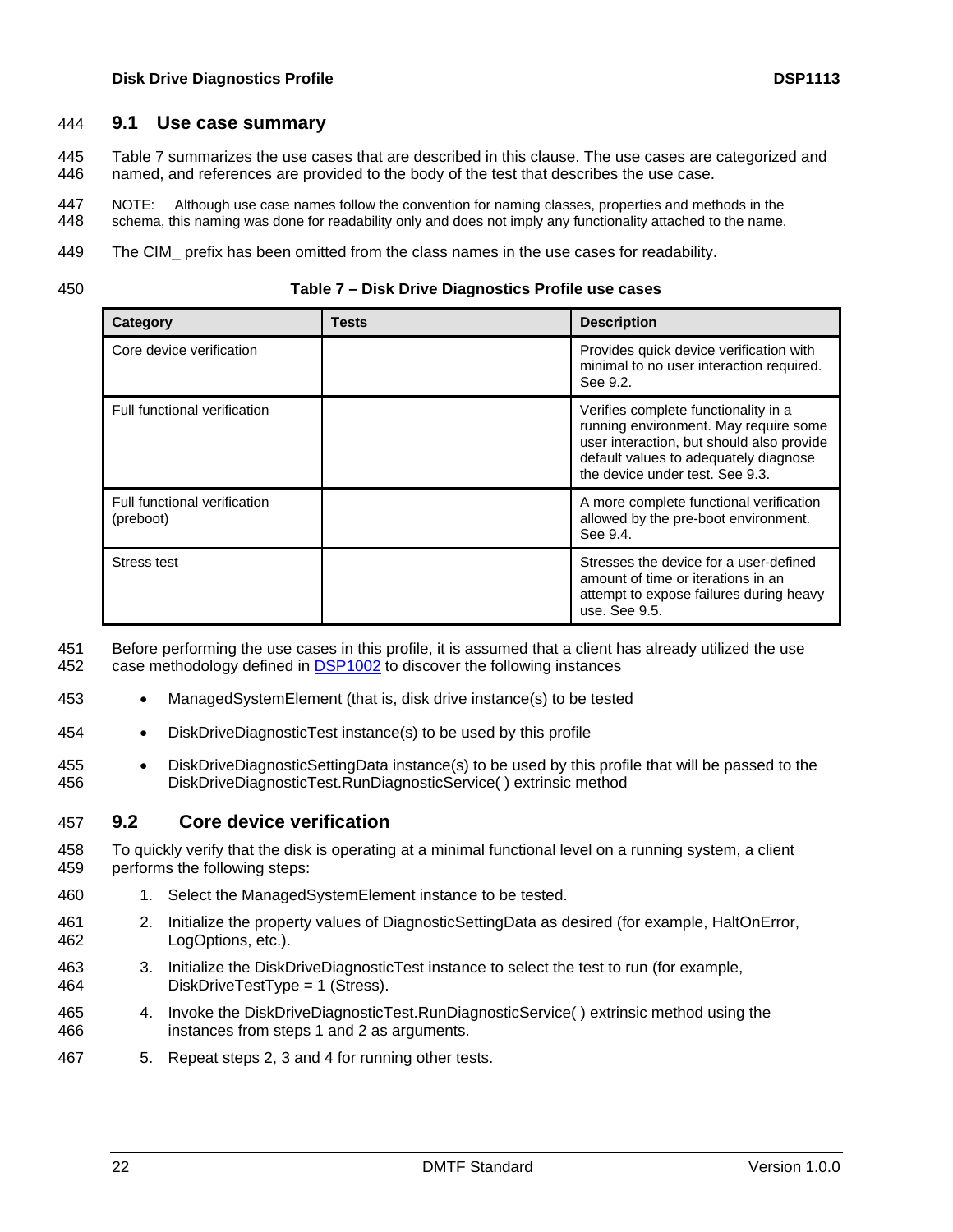### <span id="page-22-1"></span><span id="page-22-0"></span>468 **9.3 Full functional verification**

469 470 The use cases in this clause describe how the client can use the diagnostic tests to verify the health of Disk Drives and to locate them. The CIM prefix has been omitted from the class names in the use cases

- 471 for readability.
- 472 473 To more completely verify the proper operation of a disk on a running system, a client performs the following steps:
- 474 1. Select the ManagedSystemElement instance to be tested.
- 475 476 2. Initialize the property values of DiagnosticSettingData as desired (for example, HaltOnError, LogOptions, etc.).
- 477 478 3. Initialize the DiskDriveDiagnosticTest instance to select the test to run (for example, DiskDriveTestType = 1 (Stress).
- 479 480 4. Invoke the DiskDriveDiagnosticTest.RunDiagnosticService( ) extrinsic method using the instances from steps 1 and 2 as arguments.
- 481 5. Repeat steps 2, 3 and 4 for running other tests.

#### <span id="page-22-2"></span>482 **9.4 Full functional verification (preboot)**

- 483 484 To more completely verify the proper operation of a disk, a client performs the following steps before the system is booted:
- 485 1. Select the ManagedSystemElement instance to be tested.
- 486 487 2. Initialize the property values of DiagnosticSettingData as desired (for example, HaltOnError, LogOptions, etc.).
- 488 489 3. Select the DiskDriveDiagnosticTest instance that tests the Instruction set, (for example, DiskDriveTestType = 1 (Stress).
- 490 491 4. Invoke the DiskDriveDiagnosticTest.RunDiagnosticService( ) extrinsic method using the instances from steps 1 and 2 as arguments.
- 492 5. Repeat steps 2, 3 and 4 for running other tests.

#### <span id="page-22-3"></span>493 **9.5 Stress test**

- 494 495 To more completely verify the proper operation of a disk, a client performs the following steps before the system is booted:
- 496 1. Select the ManagedSystemElement instance to be tested.
- 497 498 2. Initialize the property values of DiagnosticSettingData as desired (for example, HaltOnError, LogOptions, etc.).
- 499 500 3. Select the DiskDriveDiagnosticTest instance that tests the Instruction set, for example DiskDriveTestType = 1 (Stress).
- 501 502 4. Invoke the DiskDriveDiagnosticTest.RunDiagnosticService( ) extrinsic method using the instances from steps 1 and 2 as arguments.
- 503 5. Repeat steps 2, 3 and 4 for running other tests.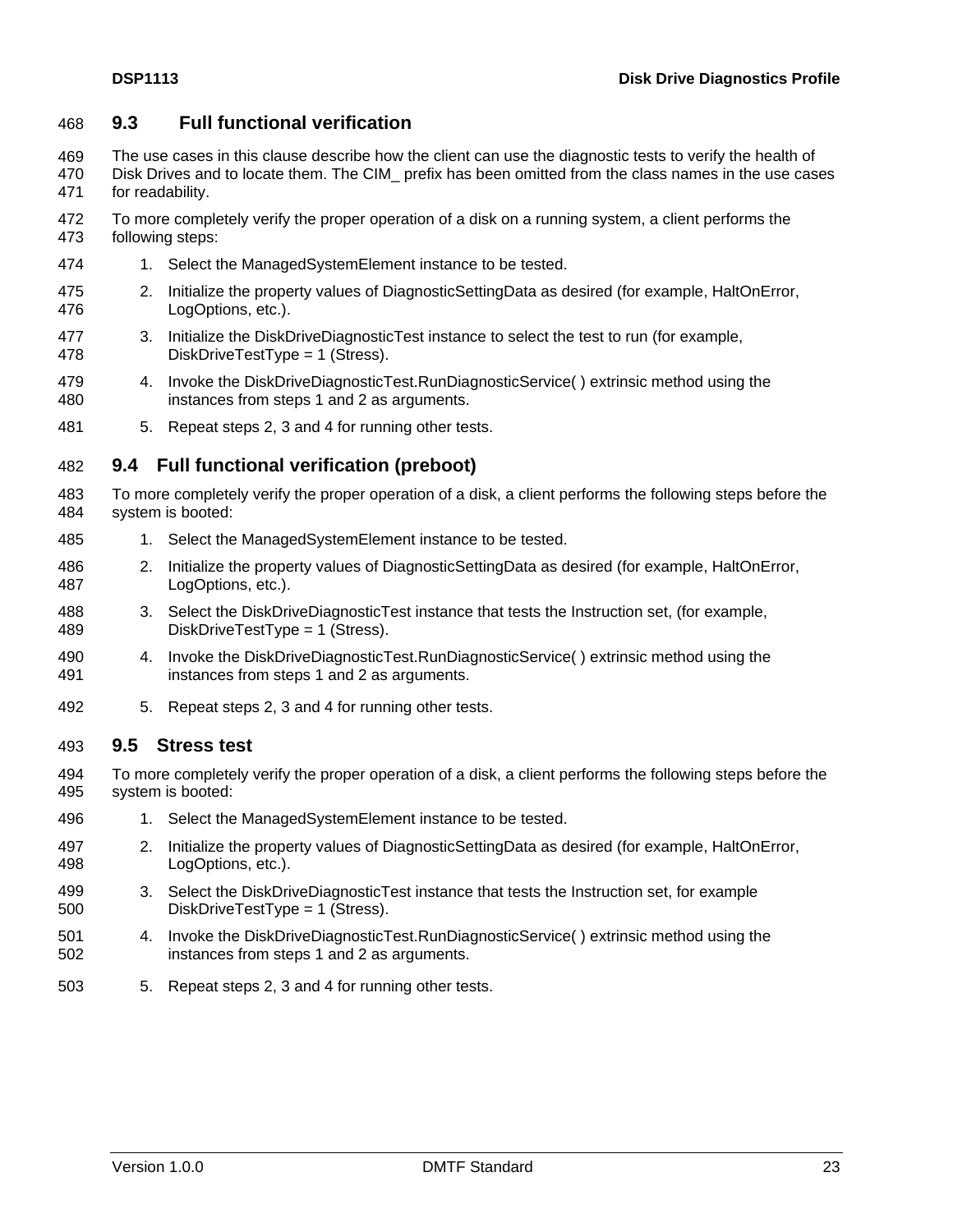### <span id="page-23-0"></span>504 **10 CIM elements**

505 506 507 [Table 8](#page-23-1) shows the instances of CIM elements for this profile. Instances of the CIM elements shall be implemented as described in [Table 8](#page-23-1). Clause [7](#page-11-1) ("Implementation") and Clause [8](#page-20-1) ("Methods") may impose additional requirements on these elements.

<span id="page-23-1"></span>

### **Table 8 – CIM elements: Disk Drive Diagnostics Profile**

| <b>Element name</b>                            | <b>Requirement</b> | <b>Description</b> |
|------------------------------------------------|--------------------|--------------------|
| <b>Classes</b>                                 |                    |                    |
| CIM_DiskDriveDiagnosticTest                    | Mandatory          | See 10.1.          |
| CIM_DiskDriveDiagnosticSettingData             | Optional           | See 10.2.          |
| CIM_DiskDriveDiagnosticServiceCapabilities     | Optional           | See 10.3.          |
| CIM_RegisteredProfile                          | Mandatory          | See 10.4.          |
| CIM_AffectedJobElement                         | Optional           | See 10.5.          |
| CIM_AvailableDiagnosticService                 | Mandatory          | See 10.6.          |
| CIM_ElementCapabilities                        | Optional           | See 10.7.          |
| CIM_ElementSettingData (DiagnosticSettingData) | Optional           | See 10.8.          |
| CIM_ElementSettingData (JobSettingData)        | Optional           | See 10.9.          |
| CIM_ElementSoftwareIdentity                    | Mandatory          | See 10.10.         |
| CIM_HostedService                              | Mandatory          | See 10.11.         |
| CIM_OwningJobElement                           | Mandatory          | See 10.12.         |
| CIM_RecordAppliesToElement                     | Optional           | See 10.13.         |
| CIM_ServiceAffectsElement                      | Mandatory          | See 10.14.         |
| CIM_ServiceAvailableToElement                  | Optional           | See 10.15.         |
| CIM_ServiceComponent                           | Optional           | See 10.16.         |
| CIM_UseOfLog                                   | Mandatory          | See 10.17.         |
| <b>Indications</b>                             |                    |                    |
| None defined in this profile                   |                    |                    |

### <span id="page-23-2"></span>509 **10.1 CIM\_DiskDriveDiagnosticTest (specializes CIM\_DIagnosticTest)**

510 CIM\_DiskDriveDiagnosticTest is used to represent the Diagnostic Testing for a Disk Drive. This class

specializes CIM\_DiagnosticTest as defined in the *[Diagnostics Profile](#page-6-0)*. The constraints listed in [Table 9](#page-23-3) are 511

in addition to those specified in the *[Diagnostics Profile](#page-6-0)*. See the *[Diagnostics Profile](#page-6-0)* for other mandatory 512

elements that must be implemented. 513

<span id="page-23-3"></span>

### 514 **Table 9 – Class: CIM\_DiskDriveDiagnosticTest**

| <b>Elements</b> | <b>Requirement</b> | <b>Notes</b> |
|-----------------|--------------------|--------------|
| ElementName     | Mandatory          | See 7.2.     |
| Characteristics | Mandatory          | See 7.2.     |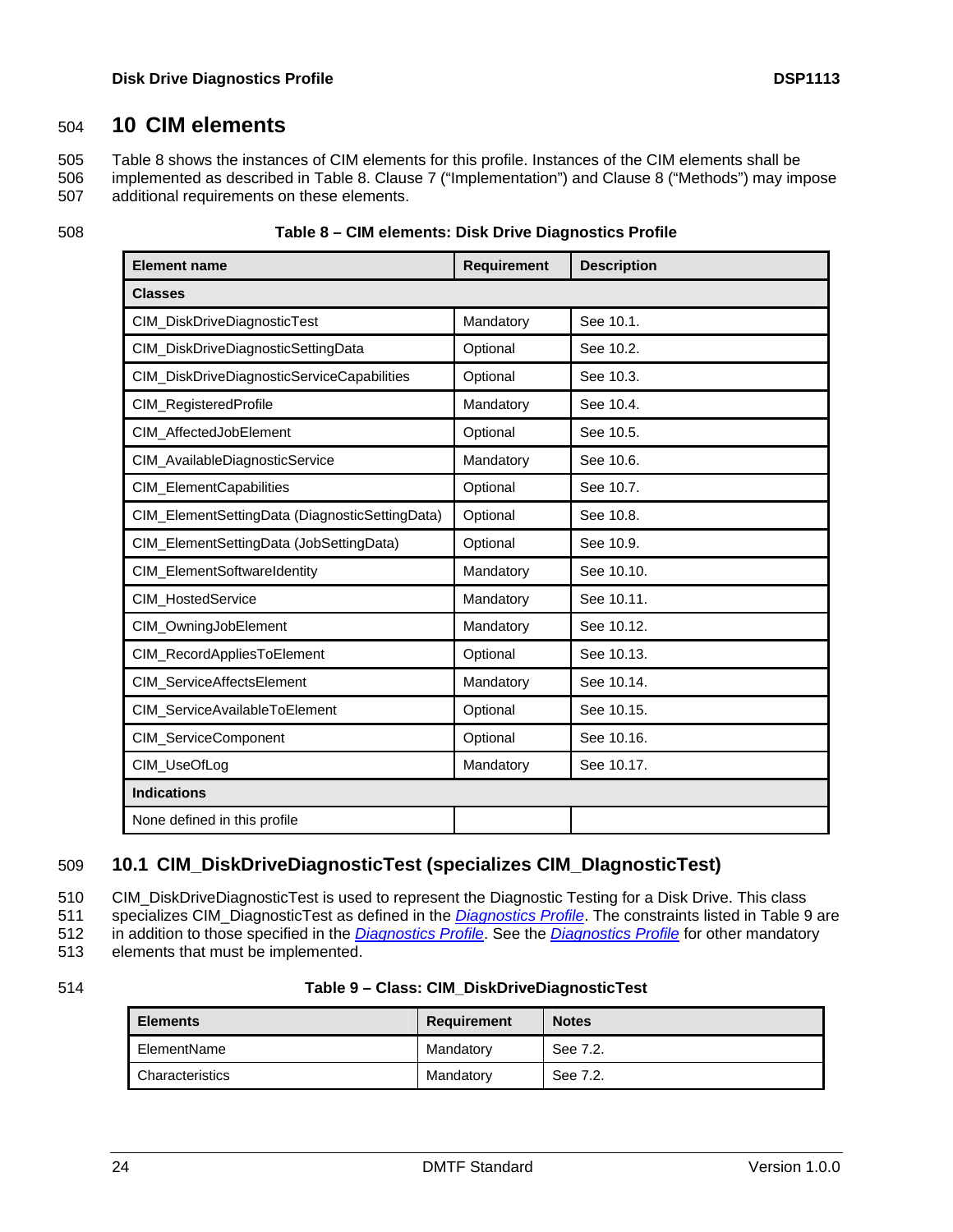<span id="page-24-0"></span>

| <b>Elements</b>                         | <b>Requirement</b> | <b>Notes</b>                                                                       |
|-----------------------------------------|--------------------|------------------------------------------------------------------------------------|
| <b>OtherCharacteristicsDescriptions</b> | Conditional        | If Characteristics includes the value of 1<br>(Other), this property is Mandatory. |
| <b>DiskDriveTestType</b>                | Mandatory          | See 7.2.                                                                           |
| OtherDiskDriveTestTypeDescription       | Conditional        | If DiskDriveTestType has a value of 1<br>(Other), this property is Mandatory.      |

#### <span id="page-24-1"></span>**10.2 CIM\_DiskDriveDiagnosticSettingData (specializes CIM\_DiagnosticSettingData)**  515 516

517 CIM\_DiskDriveDiagnosticSettingData is used to pass in test parameters and to specify other test control parameters. This class specializes CIM\_DiagnosticSettingData as defined in the *[Diagnostics Profile](#page-6-0)*. The 519 Constraints listed in [Table 10](#page-24-4) are in addition to those specified in the *[Diagnostics Profile](#page-6-0)*. See the 518

520 *[Diagnostics Profile](#page-6-0)* for other mandatory elements that must be implemented.

<span id="page-24-4"></span>

### 521 **Table 10 – Class: CIM\_DiskDriveDiagnosticSettingData**

| <b>Elements</b>     | <b>Requirement</b> | <b>Notes</b> |
|---------------------|--------------------|--------------|
| ElementName         | Mandatory          | See 7.3.     |
| <b>LBAStart</b>     | Optional           | See 7.3.1.   |
| LBAEnd              | Optional           | See 7.3.2.   |
| Seed                | Optional           | See 7.3.3.   |
| <b>DataSizes</b>    | Optional           | See 7.3.4.   |
| <b>DataPatterns</b> | Optional           | See 7.3.5.   |

#### <span id="page-24-2"></span>**10.3 CIM\_DiskDriveDiagnosticServiceCapabilities (specializes CIM\_DiagnosticServiceCapabilities)**  522 523

524 525 CIM\_DiskDriveDiagnosticServiceCapabilities is used to provide information on the capabilities for the Disk Drive Diagnostic Service. This class specializes CIM\_DiagnosticServiceCapabilities as defined in the 526 *[Diagnostics Profile](#page-6-0)*. The constraints listed in [Table 11](#page-24-5) are in addition to those specified in the *[Diagnostics](#page-6-0)*  527 *[Profile](#page-6-0)*. See the *[Diagnostics Profile](#page-6-0)* for other mandatory elements that must be implemented.

<span id="page-24-5"></span>528 **Table 11 – Class: CIM\_DiskDriveDiagnosticServiceCapabilities** 

| <b>Elements</b>     | <b>Requirement</b> | <b>Notes</b> |
|---------------------|--------------------|--------------|
| ElementName         | Mandatory          | See 7.4.     |
| Region              | Optional           | See 7.4.1.   |
| Seed                | Optional           | See 7.4.2.   |
| <b>DataSizes</b>    | Optional           | See 7.4.3.   |
| <b>DataPatterns</b> | Optional           | See 7.4.4.   |

### <span id="page-24-3"></span>529 **10.4 CIM\_RegisteredProfile**

The CIM\_RegisteredProfile class is defined by the *[Profile Registration Profile](#page-6-0)*. The requirements denoted 530

531 in [Table 12](#page-25-4) are in addition to those mandated by the *[Profile Registration Profile](#page-6-0)*. See the *Profile* 

532 *[Registration Profile](#page-6-0)* for the other mandatory elements that must be implemented.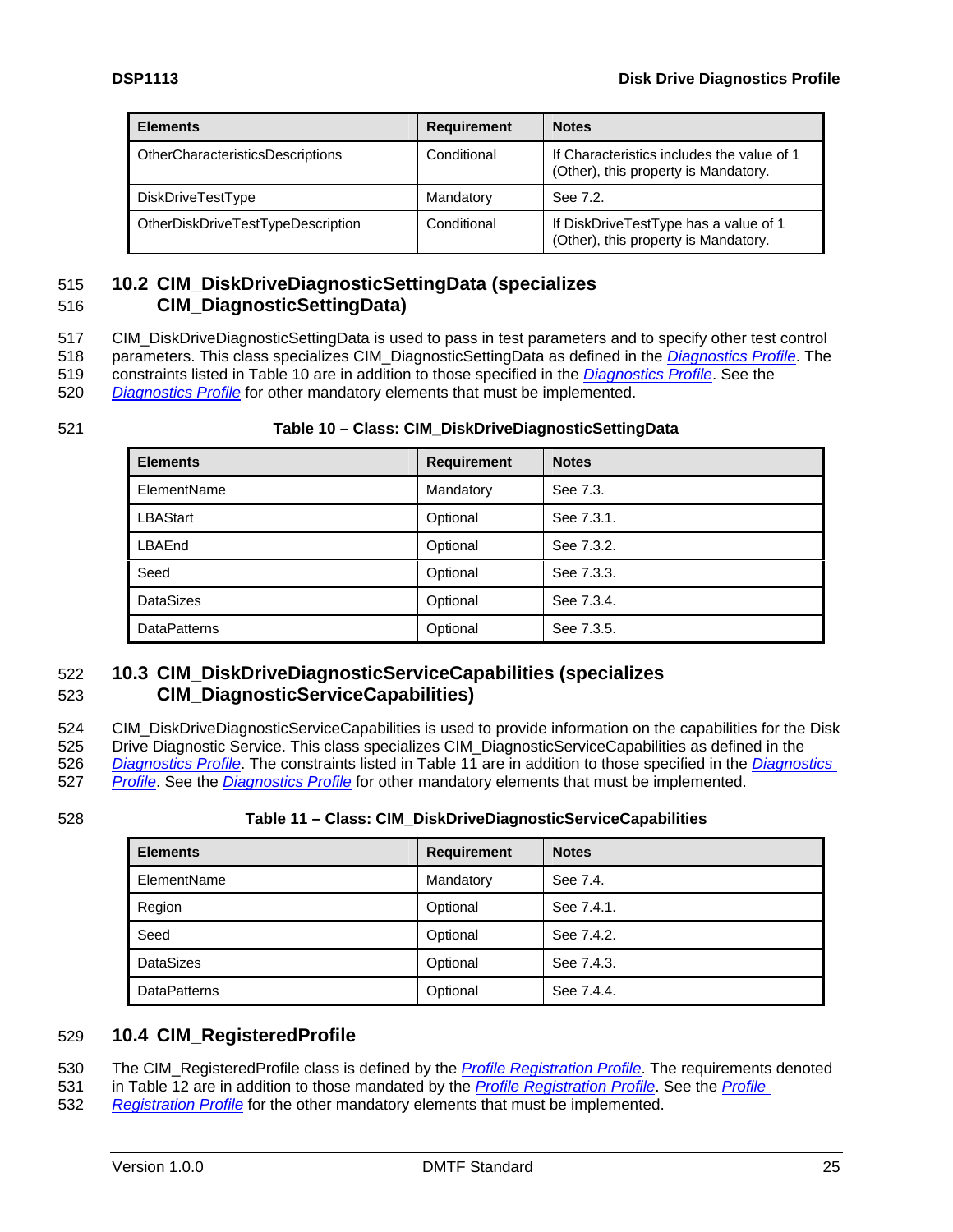### <span id="page-25-4"></span><span id="page-25-0"></span>533 **Table 12 – Class: CIM\_RegisteredProfile**

| <b>Elements</b>        | <b>Requirement</b> | <b>Notes</b>                                        |
|------------------------|--------------------|-----------------------------------------------------|
| RegisteredName         | Mandatory          | This property shall be "Disk Drive<br>Diagnostics". |
| RegisteredVersion      | Mandatory          | This property shall be "1.0.0".                     |
| RegisteredOrganization | Mandatory          | This property shall be 2 (DMTF).                    |

### <span id="page-25-1"></span>534 **10.5 CIM\_AffectedJobElement**

Although defined in the *[Diagnostics Profile](#page-6-0)*, the CIM\_AffectedJobElement class is listed here because the AffectedElement reference is scoped down to a subclass of CIM\_ManagedElement as specified in clause 535 536 537 [5.](#page-9-2) The constraints listed in [Table 13](#page-25-5) are in addition to those specified in the *[Diagnostics Profile](#page-6-0)*. See the *[Diagnostics Profile](#page-6-0)* for other mandatory properties of CIM\_AffectedJobElement that must be 538

implemented. 539

### <span id="page-25-5"></span>540 **Table 13 – Class: CIM\_AffectedJobElement**

| <b>Properties</b>            | <b>Requirement</b> | <b>Notes</b>                                                                                                      |
|------------------------------|--------------------|-------------------------------------------------------------------------------------------------------------------|
| AffectedElement (overridden) | Mandatory          | This property shall be a reference to an instance<br>of the CIM_ManagedElement subclass specified<br>in clause 5. |
| AffectingElement             | Mandatory          | This property shall be a reference to an instance<br>of CIM ConcreteJob.                                          |

### <span id="page-25-2"></span>541 **10.6 CIM\_AvailableDiagnosticService**

Although defined in the *[Diagnostics Profile](#page-6-0)*, the CIM\_AvailableDiagnosticService class is listed here 542

because the ServiceProvided reference is scoped down to CIM\_DiskDriveDiagnosticTest, which is a 543

subclass of CIM\_DiagnosticTest, and the UserOfService reference is scoped down to a subclass of 544

[5](#page-9-2)45 CIM\_ManagedElement as specified in clause 5. The constraints listed in [Table 14](#page-25-6) are in addition to those

specified in the *[Diagnostics Profile](#page-6-0)*. See the *[Diagnostics Profile](#page-6-0)* for other mandatory properties of 546 547

CIM\_AvailableDiagnosticService that must be implemented.

### <span id="page-25-6"></span>548 **Table 14 – Class: CIM\_AvailableDiagnosticService**

| <b>Properties</b>            | <b>Requirement</b> | <b>Notes</b>                                                                                                      |
|------------------------------|--------------------|-------------------------------------------------------------------------------------------------------------------|
| ServiceProvided (overridden) | Mandatory          | This property shall be a reference to an instance<br>of CIM_DiskDriveDiagnosticTest.                              |
| UserOfService (overridden)   | Mandatory          | This property shall be a reference to an instance<br>of the CIM_ManagedElement subclass specified<br>in clause 5. |

### <span id="page-25-3"></span>549 **10.7 CIM\_ElementCapabilties**

Although defined in the *[Diagnostics Profile](#page-6-0)*, the CIM\_ElementCapabilities class is listed here because the 550

ManagedElement reference is scoped down to CIM\_DiskDriveDiagnosticTest, which is a subclass of 551

CIM\_DiagnosticTest, and the Capabilities reference is scoped down to 552

CIM\_DiskDriveDiagnosticServiceCapabilities, which is a subclass of CIM\_DiagnosticServiceCapabilities. 553

554 The constraints listed in [Table 15](#page-26-3) are in addition to those specified in the *[Diagnostics Profile](#page-6-0)*. See the

555 *[Diagnostics Profile](#page-6-0)* for other mandatory properties of CIM\_ElementCapabilities that must be implemented.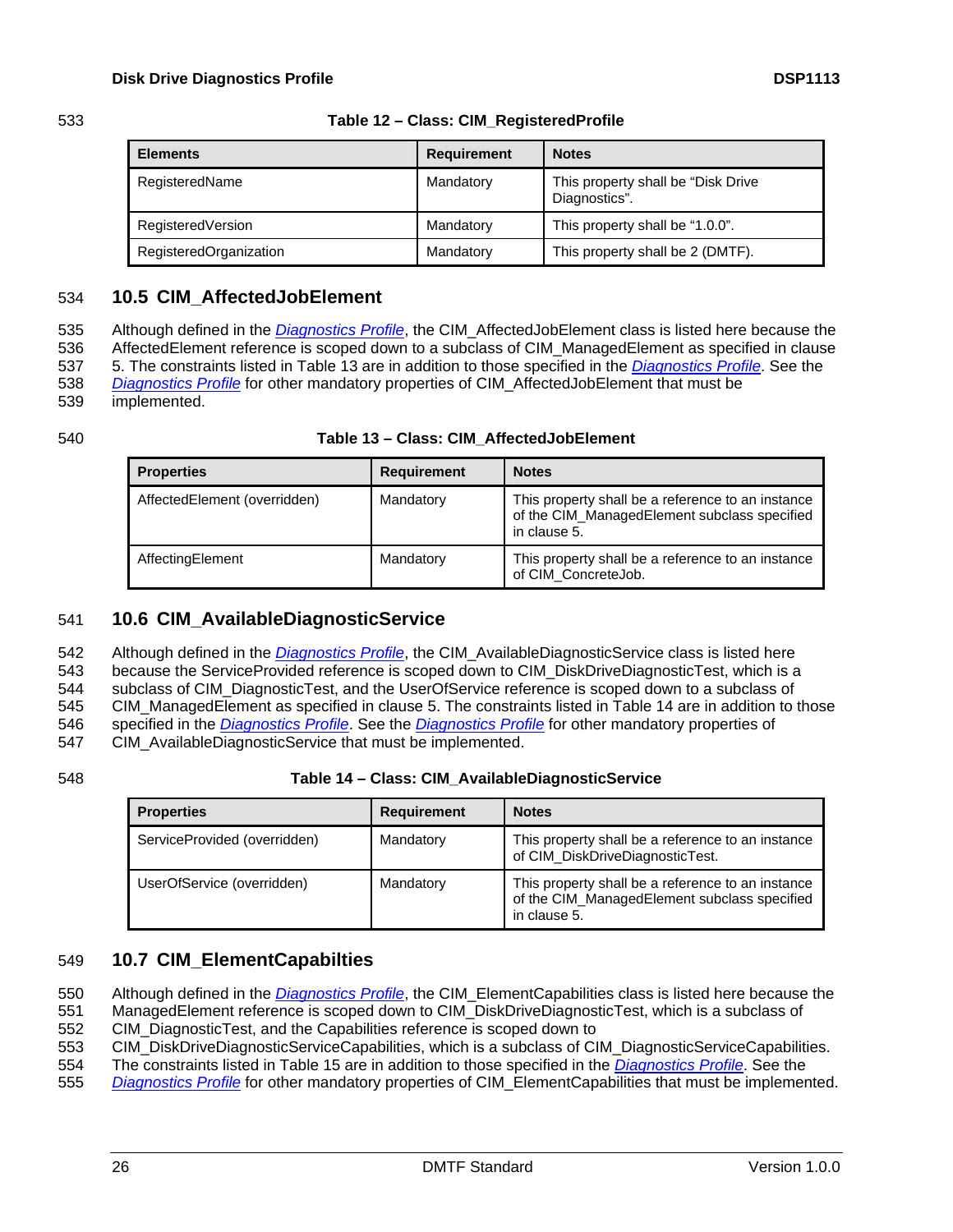<span id="page-26-3"></span><span id="page-26-0"></span>

| 556 | Table 15 – Class: CIM ElementCapabilities |
|-----|-------------------------------------------|
|-----|-------------------------------------------|

| Properties                  | Requirement | <b>Notes</b>                                                                                        |
|-----------------------------|-------------|-----------------------------------------------------------------------------------------------------|
| ManagedElement (overridden) | Mandatory   | This property shall be a reference to an instance<br>of CIM_DiskDriveDiagnosticTest.                |
| Capabilities (overridden)   | Mandatory   | This property shall be a reference to an instance<br>of CIM_DiskDriveDiagnosticServiceCapabilities. |

### <span id="page-26-1"></span>557 **10.8 CIM\_ElementSettingData (DiagnosticSettingData)**

Although defined in the *[Diagnostics Profile](#page-6-0)*, the CIM\_ElementSettingData class is listed here because the ManagedElement reference is scoped down to CIM\_DiskDriveDiagnosticTest, which is a subclass of 558 559

CIM\_DiagnosticTest, and the SettingData reference is scoped down to 560

CIM\_DiskDriveDiagnosticSettingData, which is a subclass of CIM\_DiagnosticSettingData. The constraints 561

listed in [Table 16](#page-26-4) are in addition to those specified in the *[Diagnostics Profile](#page-6-0)*. See the *[Diagnostics Profile](#page-6-0)* 562

for other mandatory properties of CIM\_ElementSettingData that must be implemented. 563

<span id="page-26-4"></span>

| <b>Properties</b>           | <b>Requirement</b> | <b>Notes</b>                                                                                                                       |
|-----------------------------|--------------------|------------------------------------------------------------------------------------------------------------------------------------|
| ManagedElement (overridden) | Mandatory          | This property shall be a reference to an instance<br>of CIM_DiskDriveDiagnosticTest.                                               |
| SettingData (overridden)    | Mandatory          | This property shall be a reference to an instance<br>of CIM_DiskDriveDiagnosticSettingData.                                        |
| <b>IsDefault</b>            | Mandatory          | If the instance of<br>CIM_DiskDriveDiagnosticSettingData is the<br>default setting, this property shall have the value<br>of TRUE. |

### <span id="page-26-2"></span>565 **10.9 CIM\_ElementSettingData (JobSettingData)**

Although defined in the *[Diagnostics Profile](#page-6-0)*, the CIM\_ElementSettingData class is listed here because the 566

Dependent reference is scoped down to CIM\_DiskDriveDiagnosticTest, which is a subclass of 567

CIM\_DiagnosticTest, and the SettingData reference is scoped down to CIM\_JobSettingData, which is a 569 subclass of CIM\_SettingData. The constraints listed in [Table 17](#page-26-5) are in addition to those specified in the 568

*[Diagnostics Profile](#page-6-0)*. See the *[Diagnostics Profile](#page-6-0)* for other mandatory properties of 570

CIM\_ElementSettingData that must be implemented. 571

<span id="page-26-5"></span>

| 572 | Table 17 - Class: CIM_ElementSettingData |  |
|-----|------------------------------------------|--|
|-----|------------------------------------------|--|

| <b>Properties</b>           | <b>Requirement</b> | <b>Notes</b>                                                                                                    |
|-----------------------------|--------------------|-----------------------------------------------------------------------------------------------------------------|
| ManagedElement (overridden) | Mandatory          | This property shall be a reference to an instance<br>of CIM_DiskDriveDiagnosticTest.                            |
| SettingData (overridden)    | Mandatory          | This property shall be a reference to an instance<br>of CIM_JobSettingData.                                     |
| <b>IsDefault</b>            | Mandatory          | If the instance of CIM_JobSettingData is the<br>default setting, this property shall have the value<br>of TRUE. |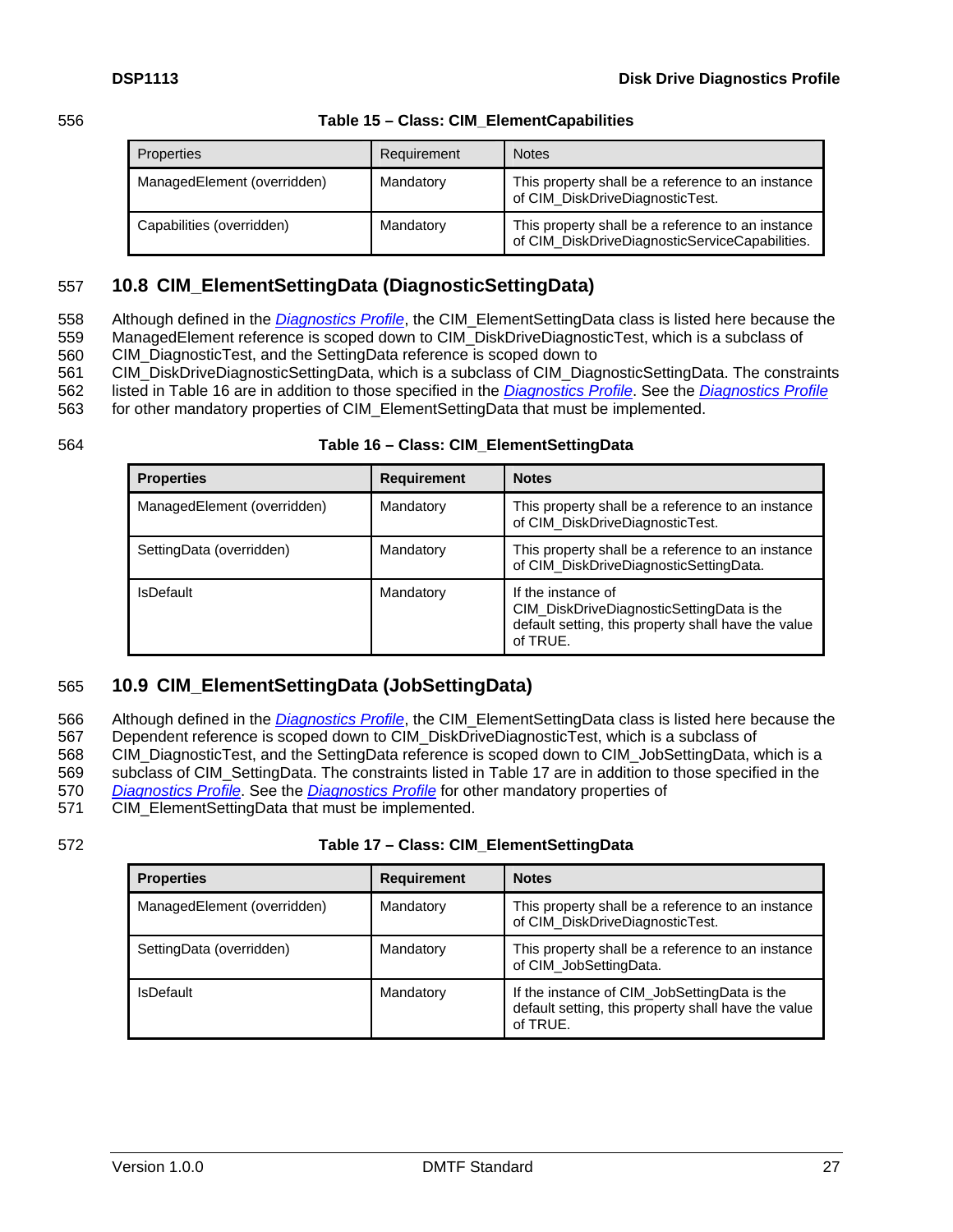### <span id="page-27-1"></span><span id="page-27-0"></span>573 **10.10 CIM\_ElementSoftwareIdentity**

Although defined in the *[Diagnostics Profile](#page-6-0)*, the CIM\_ElementSoftwareIdentity class is listed here because 574

the Dependent reference is scoped down to CIM\_DiskDriveDiagnosticTest, which is a subclass of 575

576 CIM\_DiagnosticTest. The constraints listed in [Table 18](#page-27-5) are in addition to those specified in the

*[Diagnostics Profile](#page-6-0)*. See the *[Diagnostics Profile](#page-6-0)* for other mandatory properties of 577

CIM\_ElementSoftwareIdentity that must be implemented. 578

<span id="page-27-5"></span>

579 **Table 18 – Class: CIM\_ElementSoftwareIdentity** 

| <b>Properties</b>      | <b>Requirement</b> | <b>Notes</b>                                                                         |
|------------------------|--------------------|--------------------------------------------------------------------------------------|
| Antecedent             | Mandatory          | This property shall be a reference to an instance<br>of CIM_SoftwareIdentity.        |
| Dependent (overridden) | Mandatory          | This property shall be a reference to an instance<br>of CIM_DiskDriveDiagnosticTest. |

### <span id="page-27-2"></span>580 **10.11 CIM\_HostedService**

Although defined in the *[Diagnostics Profile](#page-6-0)*, the CIM\_HostedService class is listed here because the 581

Dependent reference is scoped down to CIM\_DiskDriveDiagnosticTest, which is a subclass of 582

583 CIM\_DiagnosticTest. The constraints listed in [Table 19](#page-27-6) are in addition to those specified in the

*[Diagnostics Profile](#page-6-0)*. See the *[Diagnostics Profile](#page-6-0)* for other mandatory properties of CIM\_HostedService that must be implemented. 584 585

### <span id="page-27-6"></span>586 **Table 19 – Class: CIM\_HostedService**

| <b>Properties</b>      | <b>Requirement</b> | <b>Notes</b>                                                                         |
|------------------------|--------------------|--------------------------------------------------------------------------------------|
| Antecedent             | Mandatory          | This property shall be a reference to an instance<br>of CIM_ComputerSystem.          |
| Dependent (overridden) | Mandatory          | This property shall be a reference to an instance<br>of CIM_DiskDriveDiagnosticTest. |

### <span id="page-27-3"></span>587 **10.12 CIM\_OwningJobElement**

Although defined in the *[Diagnostics Profile](#page-6-0)*, the CIM\_OwningJobElement class is listed here because the 588

OwningElement reference is scoped down to CIM\_DiskDriveDiagnosticTest, which is a subclass of 589

590 CIM\_DiagnosticTest. The constraints listed in [Table 20](#page-27-7) are in addition to those specified in the

*[Diagnostics Profile](#page-6-0)*. See the *[Diagnostics Profile](#page-6-0)* for other mandatory properties of 591

CIM\_OwningJobElement that must be implemented. 592

### <span id="page-27-7"></span>593 **Table 20 – Class: CIM\_OwningJobElement**

| <b>Properties</b>          | <b>Requirement</b> | <b>Notes</b>                                                                         |
|----------------------------|--------------------|--------------------------------------------------------------------------------------|
| OwningElement (overridden) | Mandatory          | This property shall be a reference to an instance<br>of CIM_DiskDriveDiagnosticTest. |
| OwnedElement               | Mandatory          | This property shall be a reference to an instance<br>of CIM_ConcreteJob.             |

### <span id="page-27-4"></span>594 **10.13 CIM\_RecordAppliesToElement**

Although defined in the *[Diagnostics Profile](#page-6-0)*, the CIM\_RecordAppliesToElement class is listed here because the Dependent reference is scoped down to CIM\_DiskDriveDiagnosticTest, which is a subclass 595 596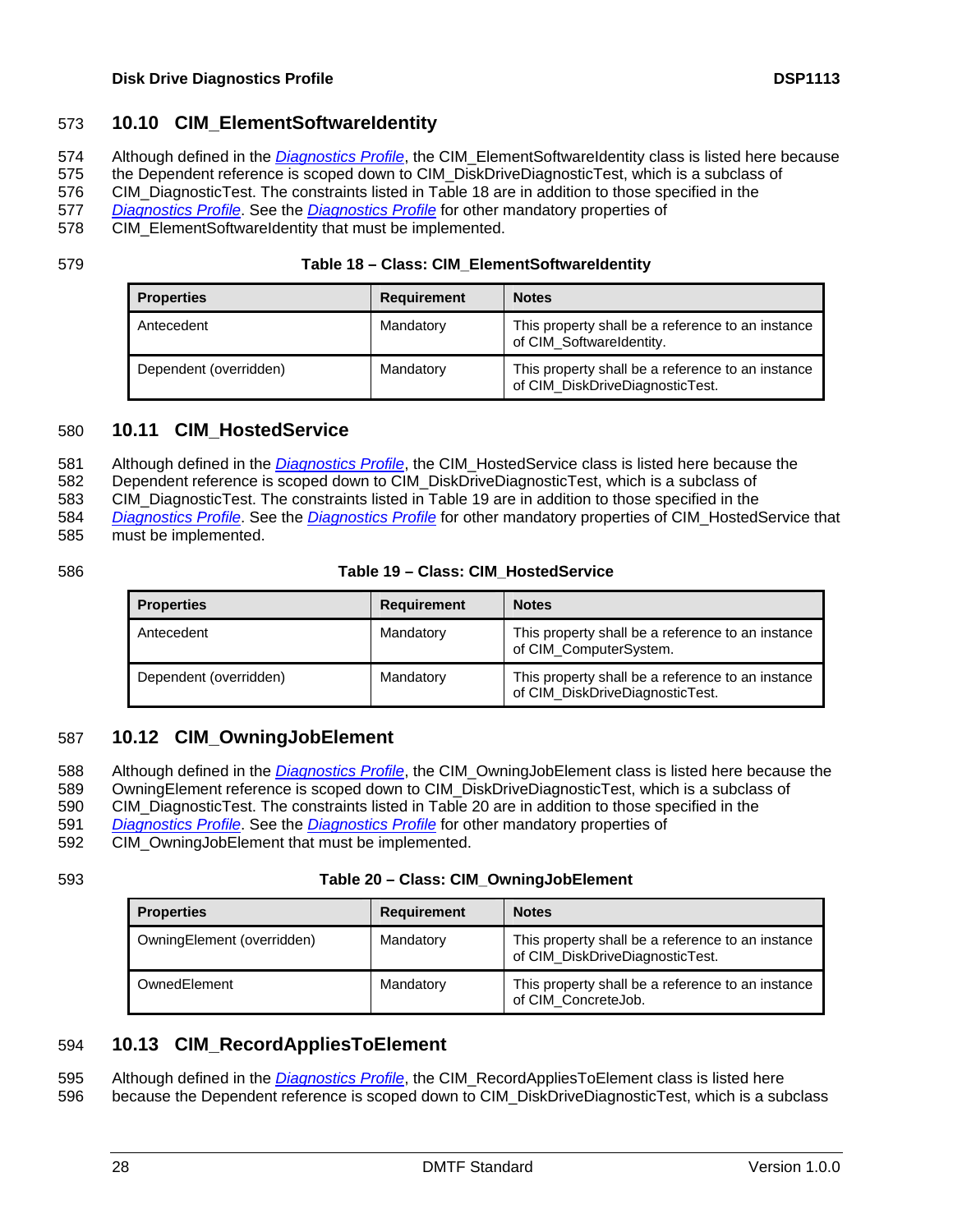- <span id="page-28-0"></span>597 of CIM\_DiagnosticTest. The constraints listed in [Table 21](#page-28-4) are in addition to those specified in the
- *[Diagnostics Profile](#page-6-0)*. See the *[Diagnostics Profile](#page-6-0)* for other mandatory properties of 598
- CIM\_RecordAppliesToElement that must be implemented. 599

### <span id="page-28-4"></span>600 **Table 21 – Class: CIM\_RecordAppliesToElement**

| <b>Properties</b>      | Requirement | <b>Notes</b>                                                                         |
|------------------------|-------------|--------------------------------------------------------------------------------------|
| Antecedent             | Mandatory   | This property shall be a reference to an instance<br>of CIM_RecordForLog.            |
| Dependent (overridden) | Mandatory   | This property shall be a reference to an instance<br>of CIM_DiskDriveDiagnosticTest. |

### <span id="page-28-1"></span>601 **10.14 CIM\_ServiceAffectsElement**

Although defined in the *[Diagnostics Profile](#page-6-0)*, the CIM\_ServiceAffectsElement class is listed here because 602

the AffectedElement reference is scoped down to a subclass of CIM\_ManagedElement as specified in 603

clause [5](#page-9-2), and the AffectingElement reference is scoped down to CIM\_DiskDriveDiagnosticTest, which is a 604

605 subclass of CIM\_DiagnosticTest. The constraints listed in [Table 22](#page-28-5) are in addition to those specified in

the *[Diagnostics Profile](#page-6-0)*. See the *[Diagnostics Profile](#page-6-0)* for other mandatory properties of 606

CIM\_ServiceAffectsElement that must be implemented. 607

### <span id="page-28-5"></span>608 **Table 22 – Class: CIM\_ServiceAffectsElement**

| <b>Properties</b>             | <b>Requirement</b> | <b>Notes</b>                                                                                                      |
|-------------------------------|--------------------|-------------------------------------------------------------------------------------------------------------------|
| AffectedElement (overridden)  | Mandatory          | This property shall be a reference to an instance<br>of the CIM_ManagedElement subclass specified<br>in clause 5. |
| AffectingElement (overridden) | Mandatory          | This property shall be a reference to an instance<br>of CIM_DiskDriveDiagnosticTest.                              |

### <span id="page-28-2"></span>609 **10.15 CIM\_ServiceAvailableToElement**

Although defined in the *[Diagnostics Profile](#page-6-0)*, the CIM\_ServiceAvailableToElement class is listed here 610

because the UsersOfService reference is scoped down to CIM\_DiskDriveDiagnosticTest, which is a 611

612 subclass of CIM\_DiagnosticTest. The constraints listed in [Table 23](#page-28-6) are in addition to those specified in

the *[Diagnostics Profile](#page-6-0)*. See the *[Diagnostics Profile](#page-6-0)* for other mandatory properties of 613

CIM\_ServiceAvailableToElement that must be implemented. 614

<span id="page-28-6"></span>

| 615 | Table 23 – Class: CIM ServiceAvailableToElement |
|-----|-------------------------------------------------|
|     |                                                 |

| <b>Properties</b>           | <b>Requirement</b> | <b>Notes</b>                                                                         |
|-----------------------------|--------------------|--------------------------------------------------------------------------------------|
| <b>ServiceProvided</b>      | Mandatory          | This property shall be a reference to an instance<br>of CIM_HelpService.             |
| UsersOfService (overridden) | Mandatory          | This property shall be a reference to an instance<br>of CIM_DiskDriveDiagnosticTest. |

### <span id="page-28-3"></span>616 **10.16 CIM\_ServiceComponent**

Although defined in the *[Diagnostics Profile](#page-6-0)*, the CIM\_ServiceComponent class is listed here because the 617

GroupComponent reference is scoped down to CIM\_DiskDriveDiagnosticTest, which is a subclass of 618

CIM\_DiagnosticTest, and the PartComponent reference is scoped down to CIM\_DiskDriveDiagnosticTest, 619

620 which is a subclass of CIM\_DiagnosticTest. The constraints listed in [Table 24](#page-29-2) are in addition to those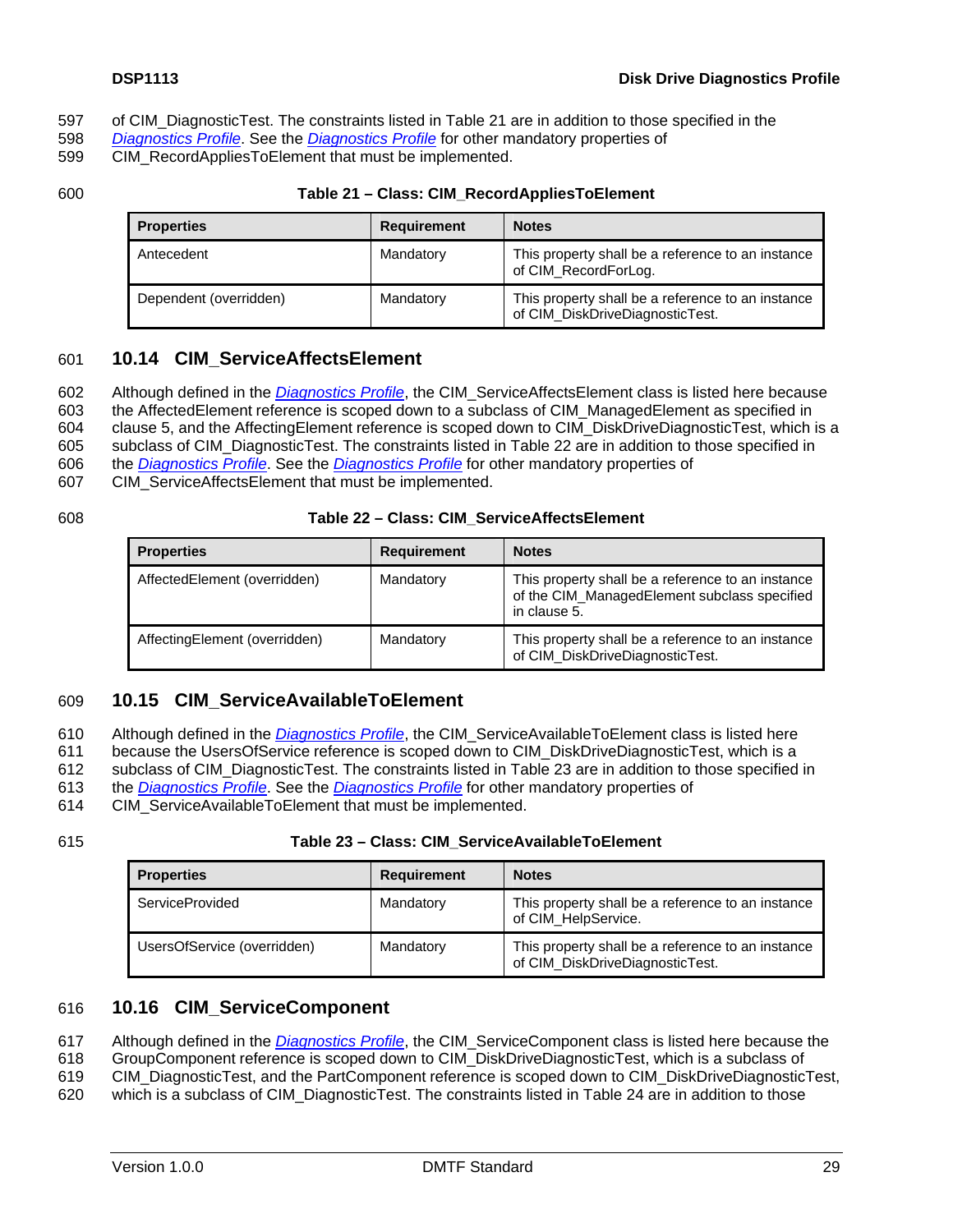- <span id="page-29-0"></span>specified in the *[Diagnostics Profile](#page-6-0)*. See the *[Diagnostics Profile](#page-6-0)* for other mandatory properties of 621
- CIM\_ServiceComponent that must be implemented. 622

### <span id="page-29-2"></span>623 **Table 24 – Class: CIM\_ServiceComponent**

| <b>Properties</b>           | Requirement | <b>Notes</b>                                                                         |
|-----------------------------|-------------|--------------------------------------------------------------------------------------|
| GroupComponent (overridden) | Mandatory   | This property shall be a reference to an instance<br>of CIM_DiskDriveDiagnosticTest. |
| PartComponent (overridden)  | Mandatory   | This property shall be a reference to an instance<br>of CIM_DiskDriveDiagnosticTest. |

### <span id="page-29-1"></span>624 **10.17 CIM\_UseOfLog**

Although defined in the *[Diagnostics Profile](#page-6-0)*, the CIM\_UseOfLog class is listed here because the 625

Dependent reference is scoped down to CIM\_DiskDriveDiagnosticTest, which is a subclass of 626

627 CIM\_DiagnosticTest. The constraints listed in [Table 25](#page-29-3) are in addition to those specified in the

*[Diagnostics Profile](#page-6-0)*. See the *[Diagnostics Profile](#page-6-0)* for other mandatory properties of CIM\_UseOfLog that 628

must be implemented. 629

### <span id="page-29-3"></span>630 **Table 25 – Class: CIM\_UseOfLog**

| <b>Properties</b>      | <b>Requirement</b> | <b>Notes</b>                                                                         |
|------------------------|--------------------|--------------------------------------------------------------------------------------|
| Antecedent             | Mandatory          | This property shall be a reference to an instance<br>of CIM_DiagnosticLog.           |
| Dependent (overridden) | Mandatory          | This property shall be a reference to an instance<br>of CIM_DiskDriveDiagnosticTest. |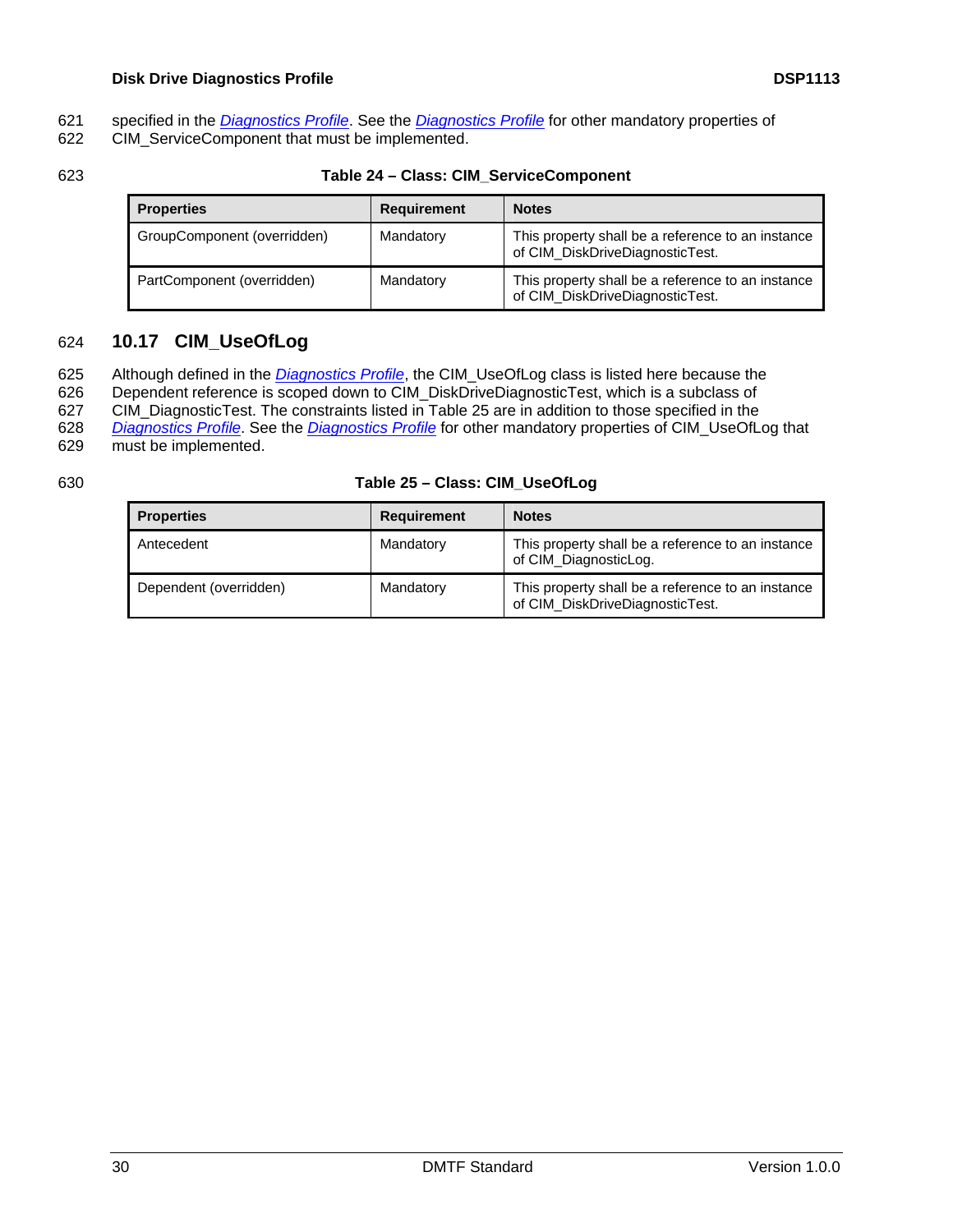<span id="page-30-0"></span>

| 631<br>632 | <b>ANNEX A</b><br>(informative) |
|------------|---------------------------------|
| 633        |                                 |
| 634        | S.M.A.R.T. Tests                |

635 636 637 638 S.M.A.R.T. includes disk diagnostic tests and attributes that can be used to monitor disk drive status, collect statistics, test components or subsystems and predict upcoming failures. S.M.A.R.T. support is available for many platforms (Linux, Windows, etc.). Many motherboard and disk drive vendors provide S.M.A.R.T. utilities customized for the tests and attributes supported by their product.

639 640 641 S.M.A.R.T. defines a list of attributes identified by an ID number. The list of attributes can be categorized into several functional groups. Some are counters for particular error conditions. Others are simply usage counters that are not necessarily indicative of aberrant behavior.

642 643 A disk drive vendor may support one or more attributes. The disk will update the raw value of each supported attribute. Each disk drive vendor defines their own alert threshold for each supported attribute.

- 644 Since implementations may use S.M.A.R.T. technology to perform some of the diagnostic tests,
- 645 information regarding S.M.A.R.T. is provided for convenience.

#### 646 **A.1 Self Test**

647 648 649 S.M.A.R.T. defines a generic Self test that verifies that the disk is operating properly. The specific tests performed by a Self test are dependent upon the vendor and individual product features. Typically, a user may specify a short Self test that runs several minutes or an extended Self test that may run much longer.

650 Self tests may be run online or offline.

#### 651 **A.2 Cache Test**

- 652 A Cache diagnostic verifies that the cache subsystem is operating properly. Typically, disks have
- 653 separate read-ahead cache and write cache. A user may choose to test either or both. S.M.A.R.T. defines
- 654 a cache related attribute called End-to-End Error  $(ID = 184)$ . This error counter is incremented whenever
- 655 656 the disk detects that parity has changed after data has been transferred between the host and disk through a cache.
- 

#### 657 **A.3 Seek Tests**

658 659 660 A Seek diagnostic verifies that all read and write heads of a disk can seek to all cylinders on their platter. A user may choose to have the heads seek to cylinders in a sequential or random manner. A user may also select a subset of disk sectors by specifying a starting and ending LBA.

661 662 S.M.A.R.T. defines an attribute, called Seek Error Rate (ID = 7), that monitors the frequency of head positioning errors. A rising rate may indicate upcoming disk failure.

#### 663 **A.4 Sector Remap Tests**

664 665 666 667 Over time, a percentage of physical disk sectors become unusable. A disk reserves a number of spare sectors that can be used to dynamically replace permanently damaged sectors. When a disk detects a permanent sector failure, it automatically remaps the logical sector from the failed physical sector to a spare physical sector.

668 669 Additionally, some disk sectors cannot be used to store user data because they are reserved for use by the operating system or other purpose.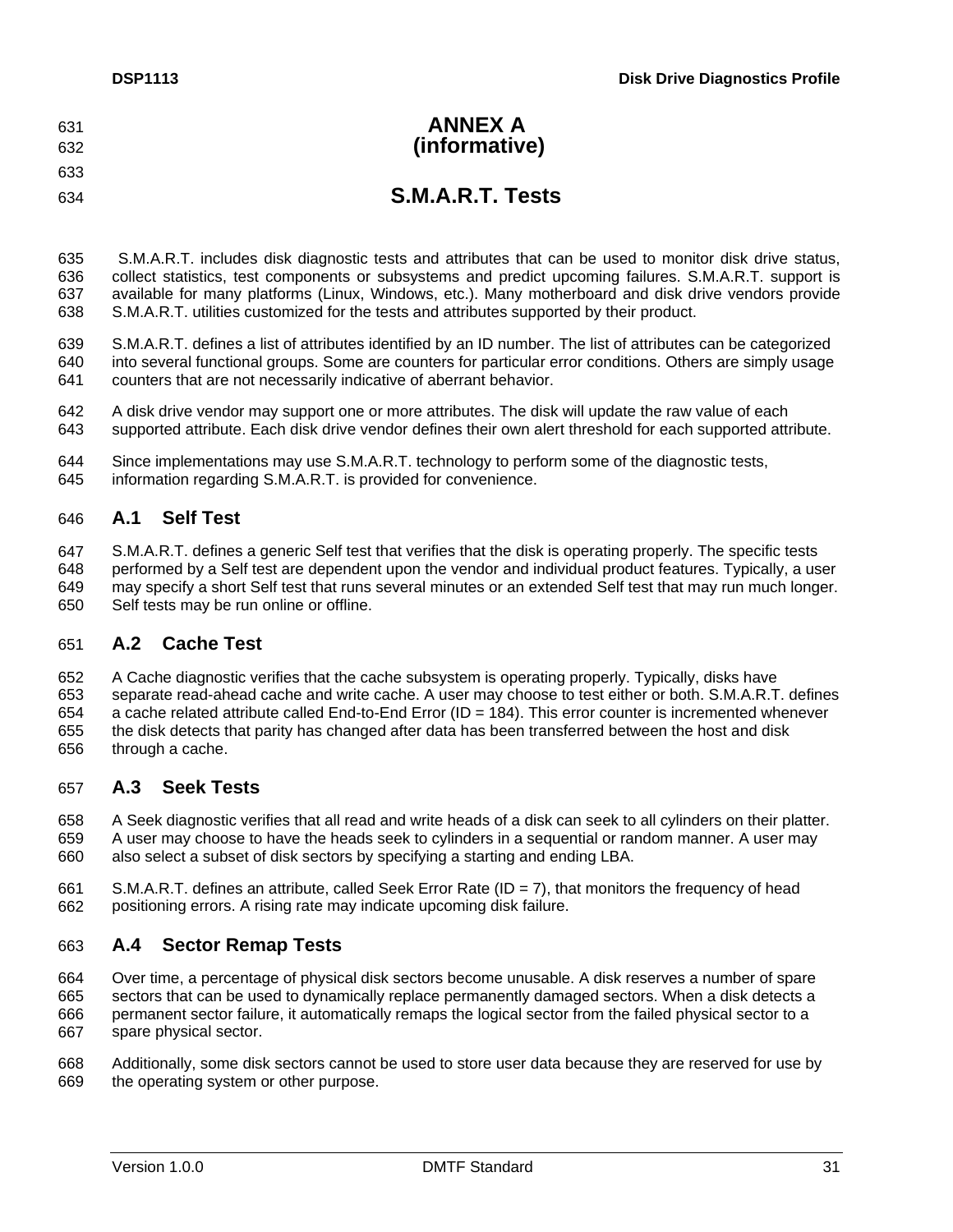- 670 S.M.A.R.T. defines several attributes related to bad block mapping. They are as follows:
- 671 • Reallocated Sector Count (ID =  $5$ ) – The count of reallocated sectors.
- 672 • Reallocation Event Count (ID = 196) – The count of sector remap operations
- 673 674 • Current Pending Sector Count (ID = 197) – The number of "unstable" sectors (waiting to be remapped because of read errors).
- 675 • Uncorrectable Sector Count ( $ID = 198$ ) – The number of unusable sectors.

#### 676 **A.5 Read Tests**

- 677 678 679 A read diagnostic verifies that all read heads of a disk can read all disk sectors. A user may choose to read sectors in a sequential or random manner. A user may also select a subset of disk sectors by specifying a starting and ending LBA.
- 680 S.M.A.R.T. defines several attributes related to read operations. They are as follows:
- 681 • Raw Read Error Rate (ID = 1) – The frequency of errors occurred while reading raw data
- 682 • Soft Read Error Rate ( $ID = 13$ ) – The number of uncorrected read errors reported to the OS
- 683 • TA Counter Detected (ID = 201) – The count of off-track errors
- 684 • Read Error Retry Rate (ID = 205) – The number of retries of read operations

#### 685 **A.6 Write Tests**

- 686 687 688 A write diagnostic verifies that all write heads of a disk can write to all disk sectors. A user may choose to write to sectors in a sequential or random manner. A user may also select a subset of disk sectors by specifying a starting and ending LBA.
- 689 S.M.A.R.T. defines the following attribute related to write operations:
- 690 • Write Error Rate (ID = 200) – The number of write errors

#### 691 **A.7 Disk Information**

- 692 Disks may support the capability to return device and product information, such as the following:
- 693 • Device Model
- 694 • Serial Number
- 695 • Firmware Version
- 696 • Capacity
- 697 • Interface type (for example, SCSI, SATA, PATA, etc.)
- 698 699 A Disk Information diagnostic verifies that such data can be retrieved and that the retrieved data is accurate.

#### 700 **A.8 Environmental Sensor Tests**

701 702 703 A disk must operate properly within a specified range of environmental parameters. Disks may have sensors that monitor certain environmental conditions. An Environmental Sensor test verifies that these sensors are operating properly.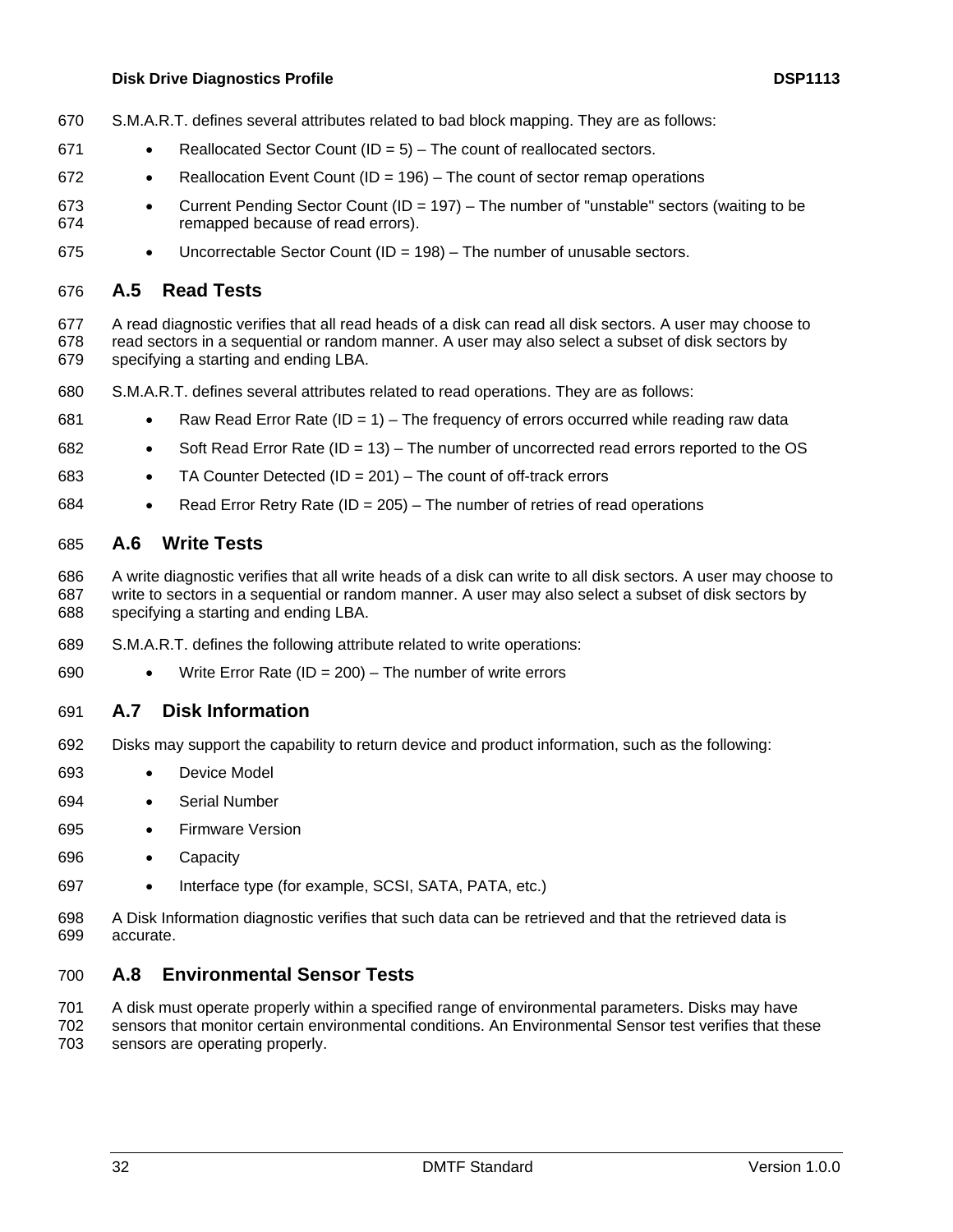714

S.M.A.R.T. defines several attributes related to environmental sensors built into the disk. They are as follows: 704 705

- 706 • InducedOp-Vibration Detection (ID = 186)
- 707 • Airflow Temperature (ID = 190) – Current airflow temperature
- 708 • Disk Temperature (ID = 194) – Current disk temperature
- 709 • Thermal Asperity Count (ID = 205) – The number of errors caused by high temperature
- 710 • Vibration During Write  $(ID = 211)$
- 711 • Shock During Write  $(ID = 212)$
- 712 • G-Sense Error Rate (ID = 221) – The number of errors caused by external shock or vibration
- 713 • Free Fall Event Count (ID = 254) – The number of "free fall" (drops) suffered by the disk
- 715 Other environmental factors that may be tested are as follows:
- 716 • Altitude – that the disk properly operates at certain atmospheric pressures
- 717 718 • Electromagnetic Immunity – that the disk properly operates when subject to certain strengths of electromagnetic fields
- 719 • Humidity – that the disk properly operates at certain levels of relative humidity

#### 720 **A.9 Operation Sensor Tests**

721 722 723 724 A disk consists of many moving components (for example heads, platters, etc) which must operate within a specified range of speed and motion. Most disks have sensors that monitor certain operating conditions to detect when potentially harmful situations occur. An Operation Sensor test verifies that these sensors are operating properly.

- 725 S.M.A.R.T. defines several attributes related to operation sensors built into the disk. They are as follows:
- 726 • Head stability  $(ID = 185)$
- 727 728 • High Fly Writes (ID = 189) – The number of unsafe write operations outside the normal head flying range
- 729 • Flying Height  $(ID = 206) - Current head$  flying height
- 730 • Spin High Current (ID = 207) – Amount of current used to spin up the drive
- 731 732 • Load Friction (ID = 224) – Resistance caused by friction of mechanical parts of magnetic head armature
- 733 • Disk Shift (ID = 220) – Distance the disk has shifted relative to the spindle
- 734 **A.10 Power Management Tests**
- 735 Disks provide support for different power consumption modes such as:
- 736 • Active
- 737 • Active Idle
- 738 • Low Power Idle
- 739 • Standby
- 740 • Sleep/Hibernate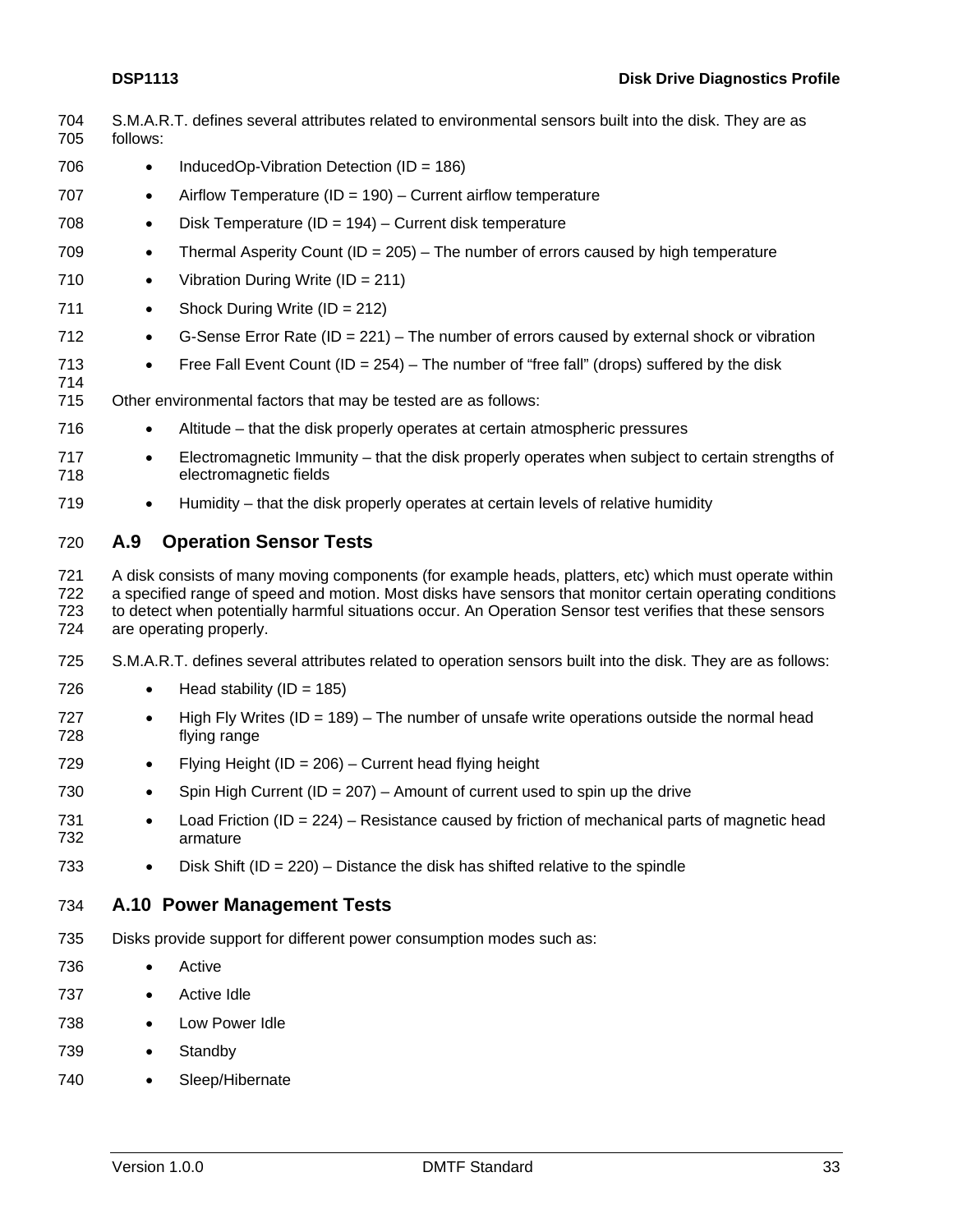### **Disk Drive Diagnostics Profile Disk of Contract Contract DSP1113**

A Power Management diagnostic verifies that the disk can enter and return from each supported power consumption mode. 741 742

#### 743 **A.11 Malfunction Indicator Tests**

744 745 746 Disks collect data and statistics that can be used to alert the user of rising error rates or levels that may indicate upcoming disk failure or degraded operation. The Malfunction Indicator test verifies that the disk can accurately collect these statistics and data and return them upon request.

- 747 S.M.A.R.T. defines several attributes related to malfunction indicators. They are as follows:
- 748 749 • Read Channel Margin (ID =  $6$ ) – The number of read operations that occur in the read channel margin
- 750 • Spin Retry Count (ID = 10) – The number of retries of spin start attempts
- 751 • Drive Recalibration Retry Count (ID = 11) – The number of attempts to recalibrate the drive
- 752 753 • Spin Buzz (ID =  $208$ ) – The number of buzz routines needed to spin up the drive due to insufficient power
- 754 755 Torque Amplification Count (ID = 227) – The number of attempts to compensate for platter speed variations
- 756 757 • GMR Head Amplitude (ID = 230) – The amplitude of "thrashing" (distance of repetitive forward/reverse head motion)

#### 758 **A.12 Performance**

759 760 761 Disks collect performance data on various aspects of their operation that can be used to alert the user of degrading performance that may indicate upcoming disk failure. The Performance test verifies that the disk can accurately collect performance data and return them upon request.

- 762 S.M.A.R.T. defines several attributes related to performance measurement. They are as follows:
- 763 764 • Throughput performance  $(ID = 2)$  – General throughput performance. Degrading performance may indicate upcoming motor, servo or bearing failure.
- 765 766 • Spin-Up Time  $(1D = 3)$  – Time needed by spindle to spin up to full RPMs. Degrading performance may indicate upcoming motor or bearing failure.
- 767 768 Seek Time Performance (ID =  $8$ ) – Average time of seek operations. Degrading performance may indicate upcoming servo failure.
- 769 • Offline Seek Performance (ID = 209) – Drive performance as measured during a Self test

#### 770 **A.13 Usage Meters**

771 772 773 Disks maintain counters that monitor the overall usage of the drive. These counters measure how often a particular operation or event has occurred but do not necessarily indicated any error condition. The Usage Meters test verifies that these counters are operating properly.

- 774 S.M.A.R.T. defines attributes related usage meters. They are as follows:
- 775 • Start/Stop Count (ID = 4) – The number of spindle start/stop cycles.
- 776 • Power-On Hours (ID = 9) – The amount of time the drive is powered on
- 777 • Power Cycle Count  $(ID = 12) - The number of power on/off cycles$
- 778 779 • Power Off Retract Count (ID = 192) – The number of times when the heads are unloaded from the media for a power off operation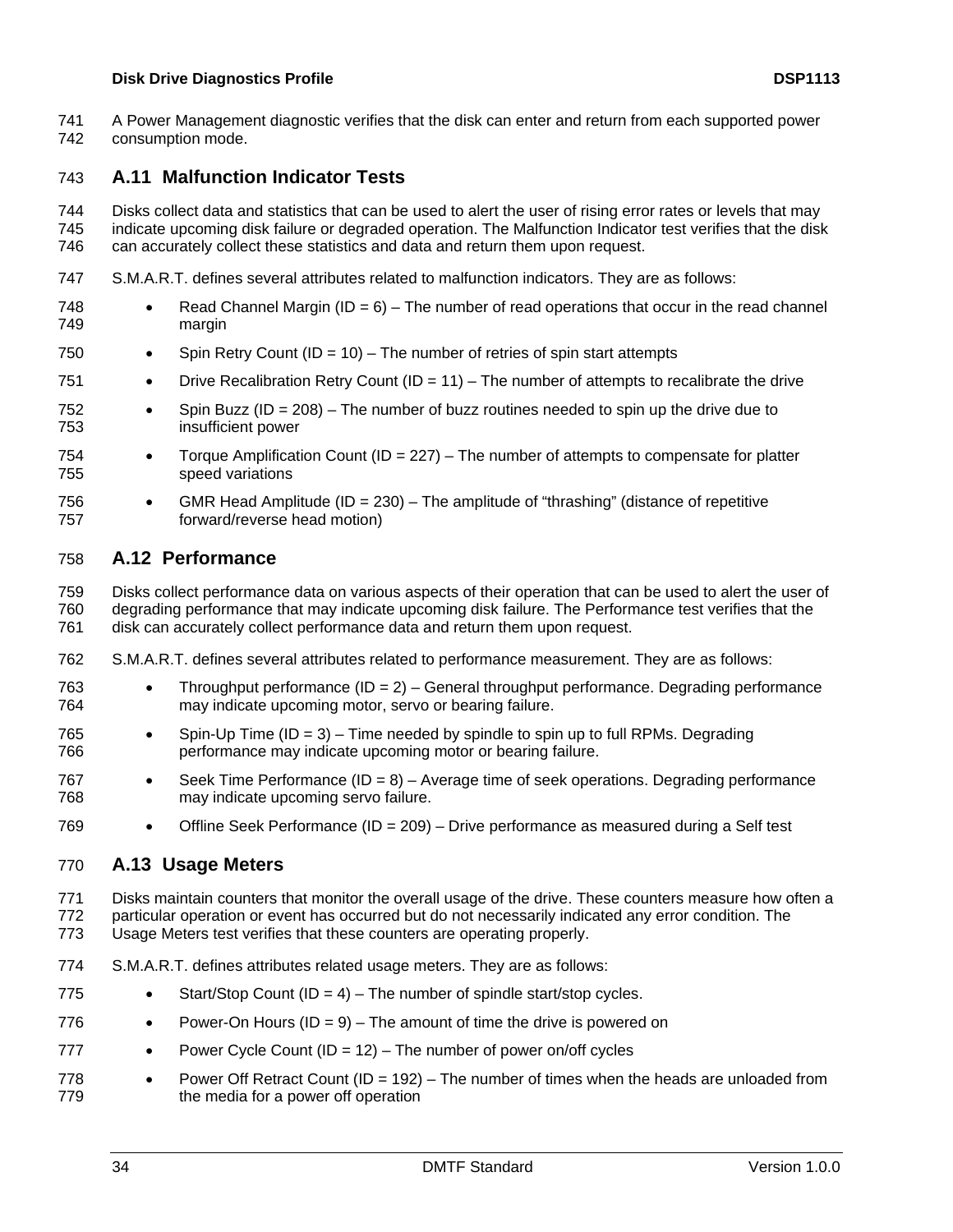- Load Cycle Count (ID = 193) The number of time the head are moved to a landing zone position 780 781 782 783 784 785 • Loaded Hours (ID = 222) – The amount of time the disk where the magnetic head armature is active • Load/Unload Retry Count (ID = 223) – The number of times read/write heads enter/exit a data zone
- 786 • Load/Unload Cycle Count (ID = 225) – The number of load/unload cycles
- 787 • Load-In Time (ID = 226) – The amount of time read/write heads are in a data zone
- 788 789 • Power-Off Retract Cycle (ID = 228) – The number of times that the magnetic armature was retracted automatically because power was turned off
- 790 • Head Flying Hours (ID = 240) – The total amount of time spent to position a head
- 791 • Total LBAs Written  $(ID = 241)$
- 792 • Total LBAs Read ( $ID = 242$ )

#### 793 **A.14 Error Counters**

794 795 Disks maintain counters for a set of detected errors. The Error Counters test verifies that these counters are operating properly.

- 796 797 S.M.A.R.T. defines attributes related to monitor errors, some of which are included in other diagnostic tests. These remaining error attributes are as follows:
- 798 • SATA Downshift Error Count (ID = 183)
- 799 800 • Reported Uncorrectable Errors (ID =  $187$ ) – The number of errors that could not be corrected using hardware ECC
- 801 802 • Command Timeout (ID = 188) – The number of aborted operations caused by disk command timeout
- 803 804 • UltraDMA CRC Error Count (ID = 199) – The number of detected data transfer errors across the interface cable
- 805 • Data Address Mark Errors (ID = 202)
- 806 • Run Out Cancel (ID = 203) – The number of errors that were corrected using hardware ECC
- 807 • Soft ECC Correction (ID = 204) – The number of errors that were corrected using software ECC
- 808 Transfer Error Rate (ID = 240) – The number of data transfer errors caused by a link reset
- 809 Table [Table A-1](#page-35-1) represents the list of tests that are used by one disk drive vendor.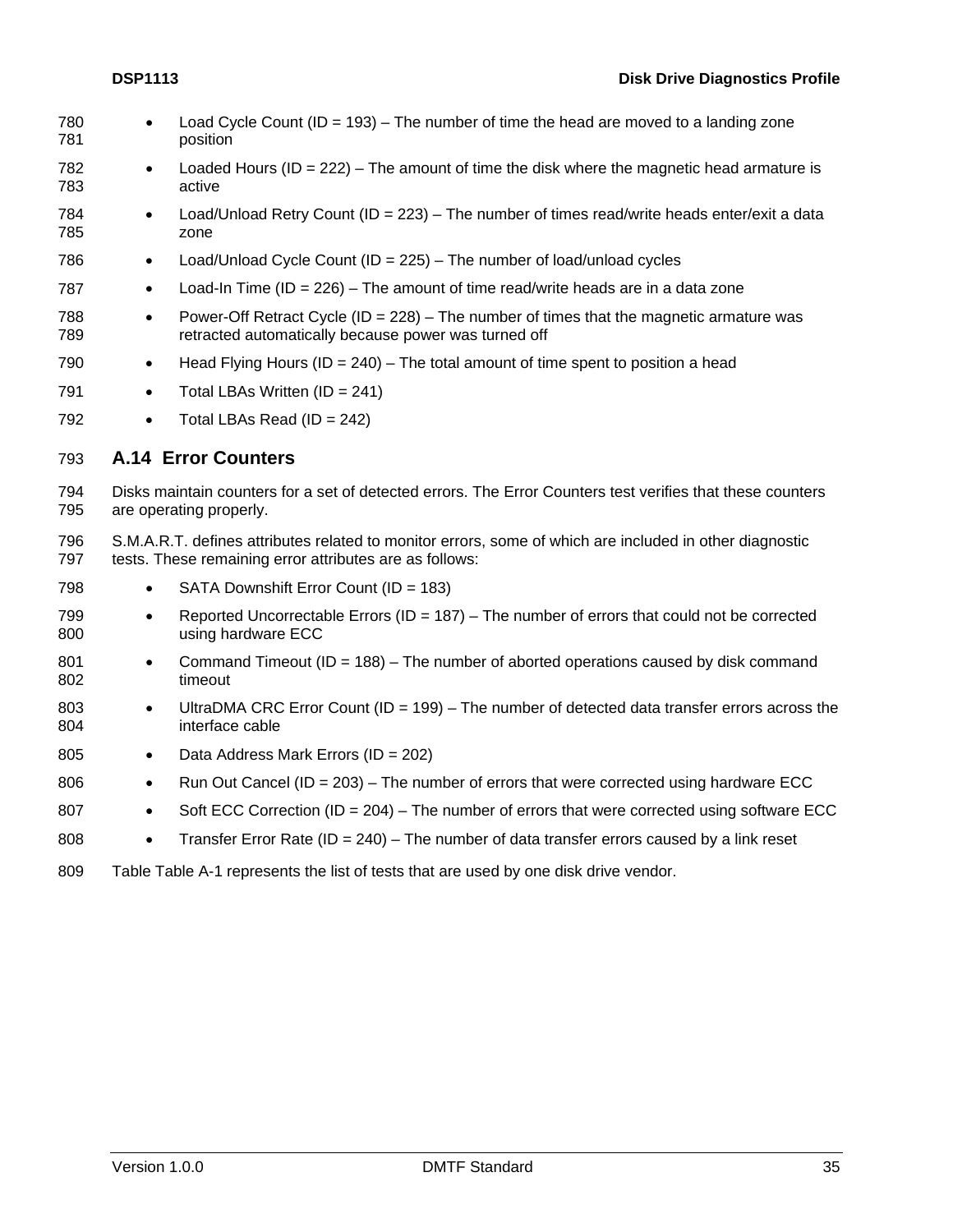### <span id="page-35-1"></span><span id="page-35-0"></span>810 **Table A-1 – One vendor's disk drive tests**

| <b>Test Name</b>                          | <b>Description</b>                                                                                                                                                                                                                                                                                                                                                                  |
|-------------------------------------------|-------------------------------------------------------------------------------------------------------------------------------------------------------------------------------------------------------------------------------------------------------------------------------------------------------------------------------------------------------------------------------------|
| Device Information                        | This provides information about the HDD (model string, serial #,<br>capacity, config verification, firmware revision)(can possibly get<br>device info even though drive cannot perform I/O)(no user<br>controls)                                                                                                                                                                    |
| <b>SMART Short Self-Test</b>              | This executes the SMART (Self-Monitoring, Analysis, and<br>Reporting Technology) drive self-test routine. This test runs only<br>on SATA and SCSI drives that support off-line data collection or<br>self-test. (runs just a subset, returns success/failure status only,<br>no user control, a few minutes)                                                                        |
|                                           | For SCSI, a Self-Test is initiated using a Send Diagnostic<br>command (operation code = 1D) while the results of the Self-<br>Test are retrieved using a Receive Diagnostics Results<br>command (operation $code = 1C$ )                                                                                                                                                            |
| <b>SMART Status Test</b>                  | This checks the status of predictive failures for SATA and SCSI<br>hard disk drives that support SMART. (examines error/failure<br>statistics collected by drive, no user control, immediate return)                                                                                                                                                                                |
| <b>SMART Extended Self-</b><br>Test       | This test runs the drive's SMART extended self-test for hard disk<br>drives that support SMART technology (no user control, longer<br>than short self-test, maybe an hour to run, full set of implemented<br>tests)                                                                                                                                                                 |
| <b>SMART Selective (LBA)</b><br>Self-Test | This test runs the drive's SMART extended self-test selectively -<br>only for the specified Spans. There are 3 expected supported<br>spans: Span1 is at the start of the drive, Span2 is in the middle of<br>the drive and Span3 is at the end of the drive. This is for hard<br>disk drives that support SMART technology (user selects the<br>LBA range but not the tests to run) |
| <b>SMART Timed Self-Test</b>              | This test runs the drive's SMART extended self-test only for the<br>specified time. This is for hard disk drives that support SMART<br>technology (runs through ordered list of tests and stops after a<br>period of time at whatever test it is running)                                                                                                                           |
| Performance/Speed<br>Test                 | Determines the data transfer rate, the sequential seek time, and<br>the random seek time based on transfer size, seek count, and<br>data transferred.                                                                                                                                                                                                                               |
| <b>Sequential Read Test</b>               | This test checks the drive head's ability to read from sector to<br>sector in a straight line, beginning from the first sector and<br>continuing sequentially to the last sector. (user can specify LBA<br>range, size of data transferred) (data is transferred to host)                                                                                                           |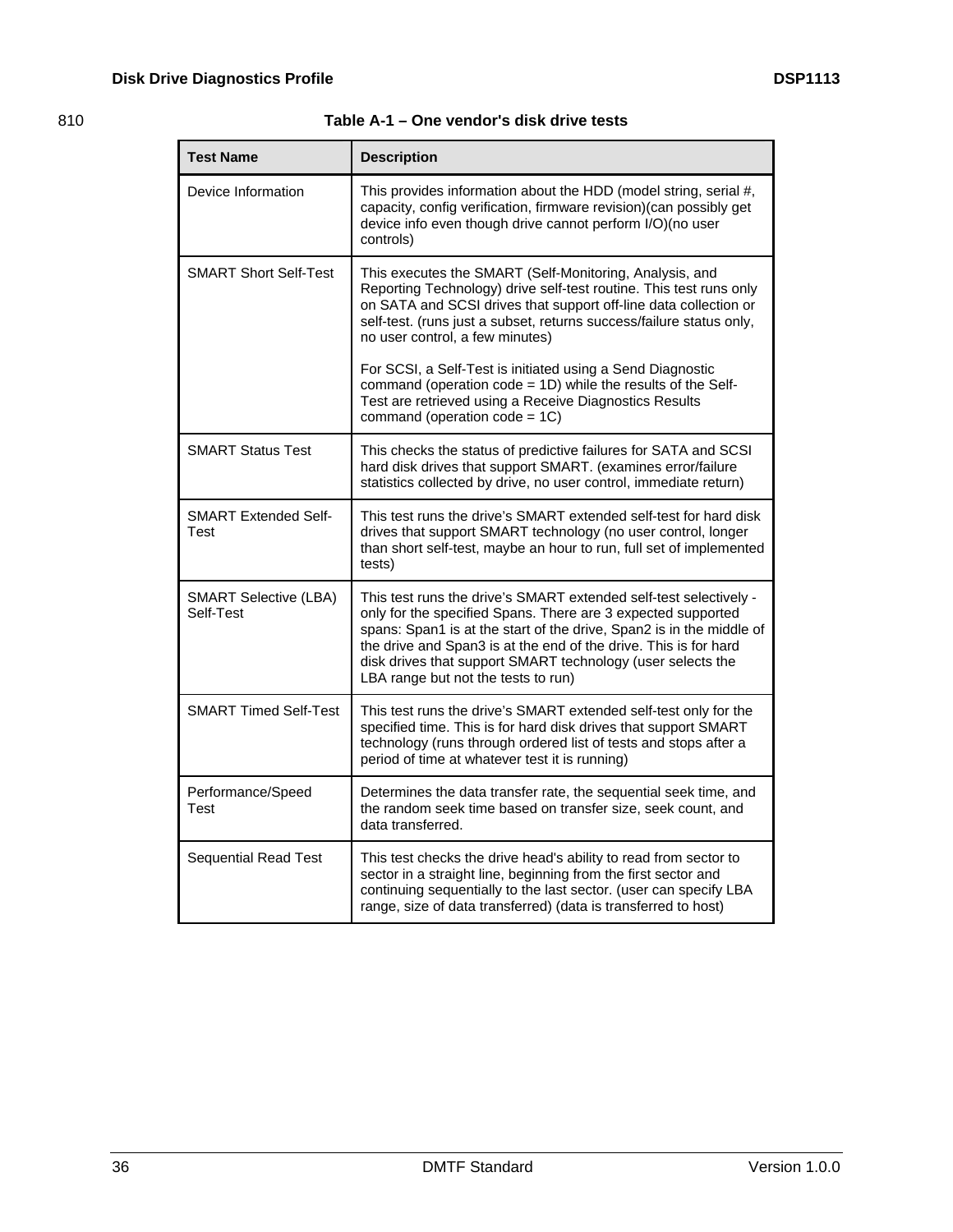| <b>Test Name</b>                       | <b>Description</b>                                                                                                                                                                                                                                                                                                                                                                                                                                           |
|----------------------------------------|--------------------------------------------------------------------------------------------------------------------------------------------------------------------------------------------------------------------------------------------------------------------------------------------------------------------------------------------------------------------------------------------------------------------------------------------------------------|
| Sequential Read-Write-<br>Read-Compare | This test checks the drive head's ability to sequentially read<br>specified range of blocks (start, end, and skip blocks) and writes<br>the read data back. The test then reads the data a second time<br>and compares it with the data that was originally read. (user<br>specified LBA range and size of data transferred, data is not<br>actually changed intentionally, is Risky, bad sector remap is<br>transparent to this test)                       |
| <b>Sequential Verify Test</b>          | This test verifies the drive's ability to read and verify sequentially<br>from track to track and head to head. (uses ATA command) (no<br>SCSI equivalent?) (data is not transferred to the host, internal<br>verify)                                                                                                                                                                                                                                        |
| Random Read Test                       | This test verifies the drive's ability to read data randomly from<br>block to block. (user control by LBA range and size of data<br>transferred, maybe random seed?)                                                                                                                                                                                                                                                                                         |
| Random Read-Write-<br>Read-Compare     | This test checks the drive head's ability to randomly read a<br>specified range of blocks (begin, end and skip blocks) and writes<br>the read data back. The test then reads the data a second time<br>and compares it with the data that was originally read. (user<br>specified LBA range and size of data transferred and maybe<br>random seed(?), data is not actually changed intentionally, is<br>Risky, bad sector remap is transparent to this test) |
| <b>Region Test</b>                     | The test performs reads a block of data, saves the data into a<br>buffer, if read call passes, writes a specific pattern to that block, if<br>write call passes, it reads it back, compares the data. Then,<br>restores the original data. (is Risky, is Destructive, user specified<br>LBA range and size of data transferred)                                                                                                                              |
| Grown Defects Test (B)                 | This test will find the number of grown defects on the drive. For<br>ATA use ATA command. For SCSI use SCSI command.                                                                                                                                                                                                                                                                                                                                         |

811